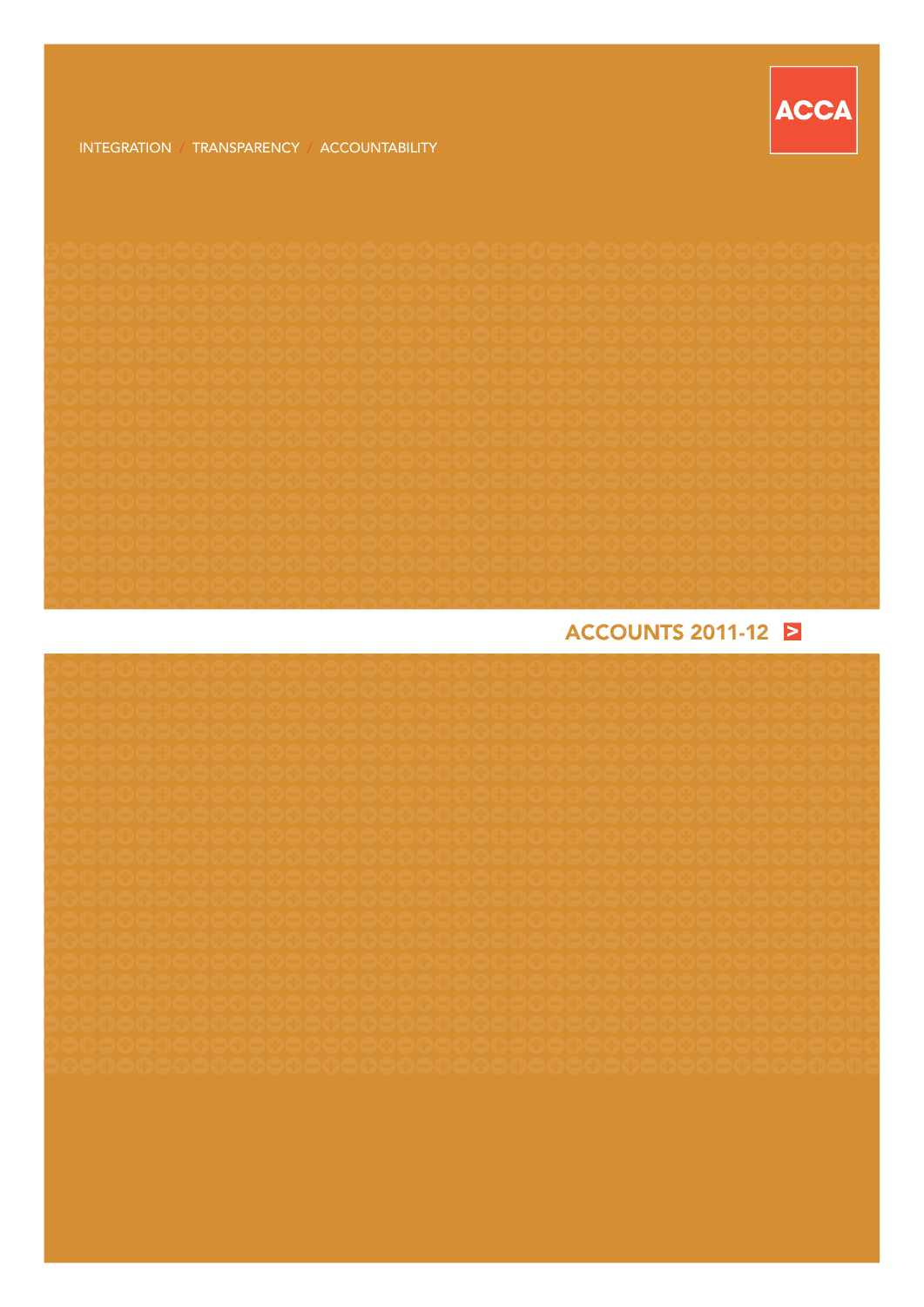### **CONTENTS**

- Five year summary
- Foreword
- Consolidated financial statements of the Association of Chartered Certified Accountants
- Corporate Governance Statement
- Report of the Independent Auditor
- Accounts of the Chartered Certified Accountants' Benevolent Fund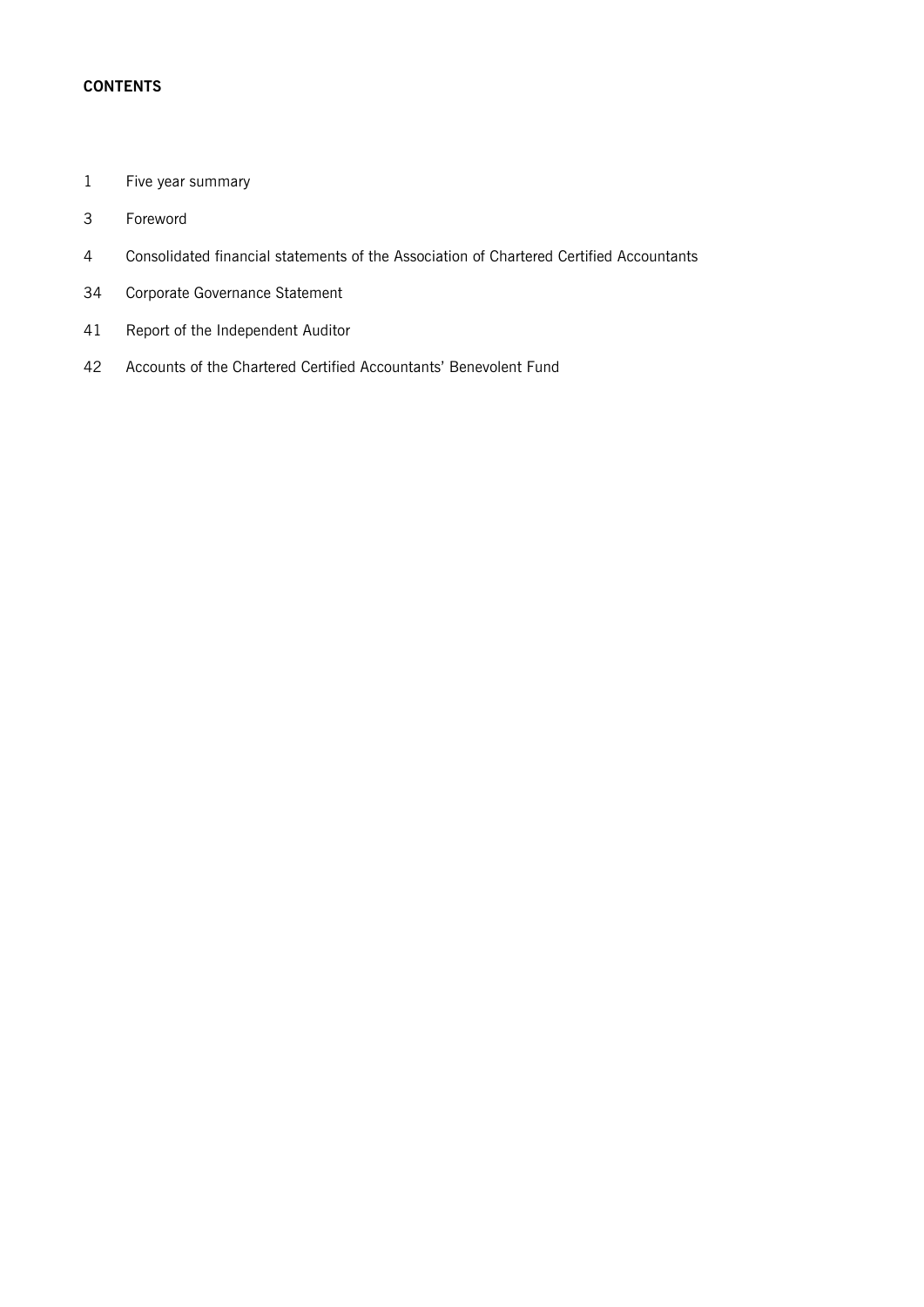### **ASSOCIATION OF CHARTERED CERTIFIED ACCOUNTANTS FIVE YEAR SUMMARY**

### **ACCA and subsidiaries**

|                                         |           | Restated | Restated | Restated  | Restated |
|-----------------------------------------|-----------|----------|----------|-----------|----------|
|                                         | Mar       | Mar      | Mar      | Dec       | Dec      |
|                                         | 2012      | 2011     | 2010     | 2008      | 2007     |
|                                         | £'000     | £'000    | £'000    | £'000     | £'000    |
|                                         |           |          |          |           |          |
| Operating income                        | 143,698   | 131,787  | 137,353  | 107,810   | 91,603   |
|                                         |           |          |          |           |          |
| Gross operating surplus                 | 20,147    | 16,020   | 9,562    | 11,676    | 5,255    |
|                                         |           |          |          |           |          |
| Pension curtailment gains               | 7,304     |          |          |           |          |
| Operating surplus/(deficit)             | 12,785    | 3,591    | (1,742)  | 3,406     | 1,255    |
| Other (losses)/gains                    | (296)     | 129      | 55       |           |          |
| Income from investments                 | 977       | 751      | 1,143    | 1,395     | 1,270    |
|                                         |           |          |          |           |          |
| Surplus/(deficit) before tax            | 13,466    | 4,471    | (544)    | 4,801     | 2,525    |
| Tax                                     | (76)      | (24)     | (18)     | (16)      | (24)     |
| Other comprehensive income              | 2,391     | 1,909    | 4,190    | (5, 523)  | 1,212    |
| Recognition of actuarial (losses)/gains | (15, 367) | 10,888   | (4, 545) | (18, 202) | (1, 534) |
| Total comprehensive income              | 414       | 17,244   | (917)    | (18,940)  | 2,179    |
|                                         |           |          |          |           |          |
| Non-current assets                      | 54,139    | 48,447   | 42,738   | 31,475    | 38,051   |
| Current assets                          | 78,115    | 61,071   | 55,612   | 29,568    | 19,006   |
|                                         |           |          |          |           |          |
| Total assets                            | 132,254   | 109,518  | 98,350   | 61,043    | 57,057   |
| Non-current liabilities                 | 19,987    | 15,068   | 26,878   | 22,045    | 6,160    |
|                                         |           |          |          |           |          |
| <b>Current liabilities</b>              | 86,182    | 68,779   | 63,045   | 29,654    | 22,613   |
| <b>Total liabilities</b>                | 106,169   | 83,847   | 89,923   | 51,699    | 28,773   |
|                                         |           |          |          |           |          |
| Accumulated fund                        | 14,595    | 16,572   | 1,237    | 6,344     | 19,761   |
| Other reserves                          | 11,490    | 9,099    | 7,190    | 3,000     | 8,523    |
| Total funds and reserves                | 26,085    | 25,671   | 8,427    | 9,344     | 28,284   |
| Total reserves and liabilities          | 132,254   | 109,518  | 98,350   | 61,043    |          |
|                                         |           |          |          |           | 57,057   |
| <b>MEMBERS AND STUDENTS</b>             |           |          |          |           |          |
|                                         | Mar       | Mar      | Mar      | Dec       | Dec      |
|                                         | 2012      | 2011     | 2010     | 2008      | 2007     |
| Members                                 | 154,337   | 147,265  | 140,225  | 131,398   | 122,426  |
| Students and affiliates                 | 429,879   | 421,456  | 402,866  | 365,049   | 325,606  |
|                                         | 584,216   | 568,721  | 543,091  | 496,447   | 448,032  |
|                                         |           |          |          |           |          |

The column for Mar 2010 represents the 15 month period to 31 March 2010. All other columns represent the calendar years ending on the last day of the months shown. All figures are presented under International Financial Reporting Standards (IFRS) as adopted by the European Union.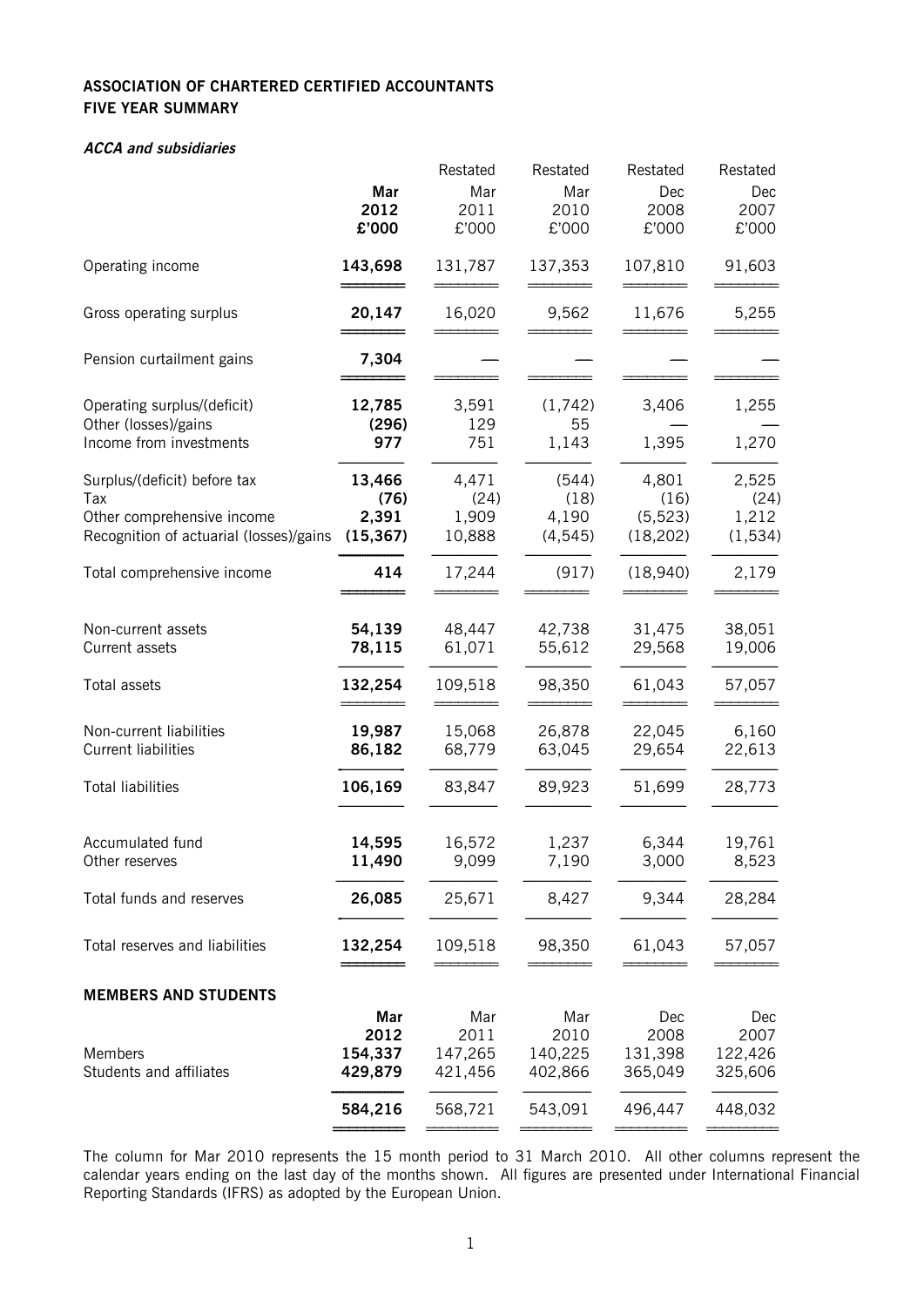#### **ASSOCIATION OF CHARTERED CERTIFIED ACCOUNTANTS FIVE YEAR SUMMARY (CONTINUED)**

Council has elected to change the accounting policy for the recognition of actuarial gains and losses arising on the defined benefit pension schemes and for the consolidation treatment of The Certified Accountants Educational Trust. Full explanation of these changes, and the impact of them, is disclosed in Note 3 to the consolidated financial statements. Each year of this five year financial summary fully reflects the revised accounting policies. IAS1 requires the presentation of the adjusted balance sheet at 1 April 2010, and this is provided on page 5. The total funds and reserves as at 31 March 2010 contained in the five year summary is consistent with those disclosed in the adjusted balance sheet at 1 April 2010.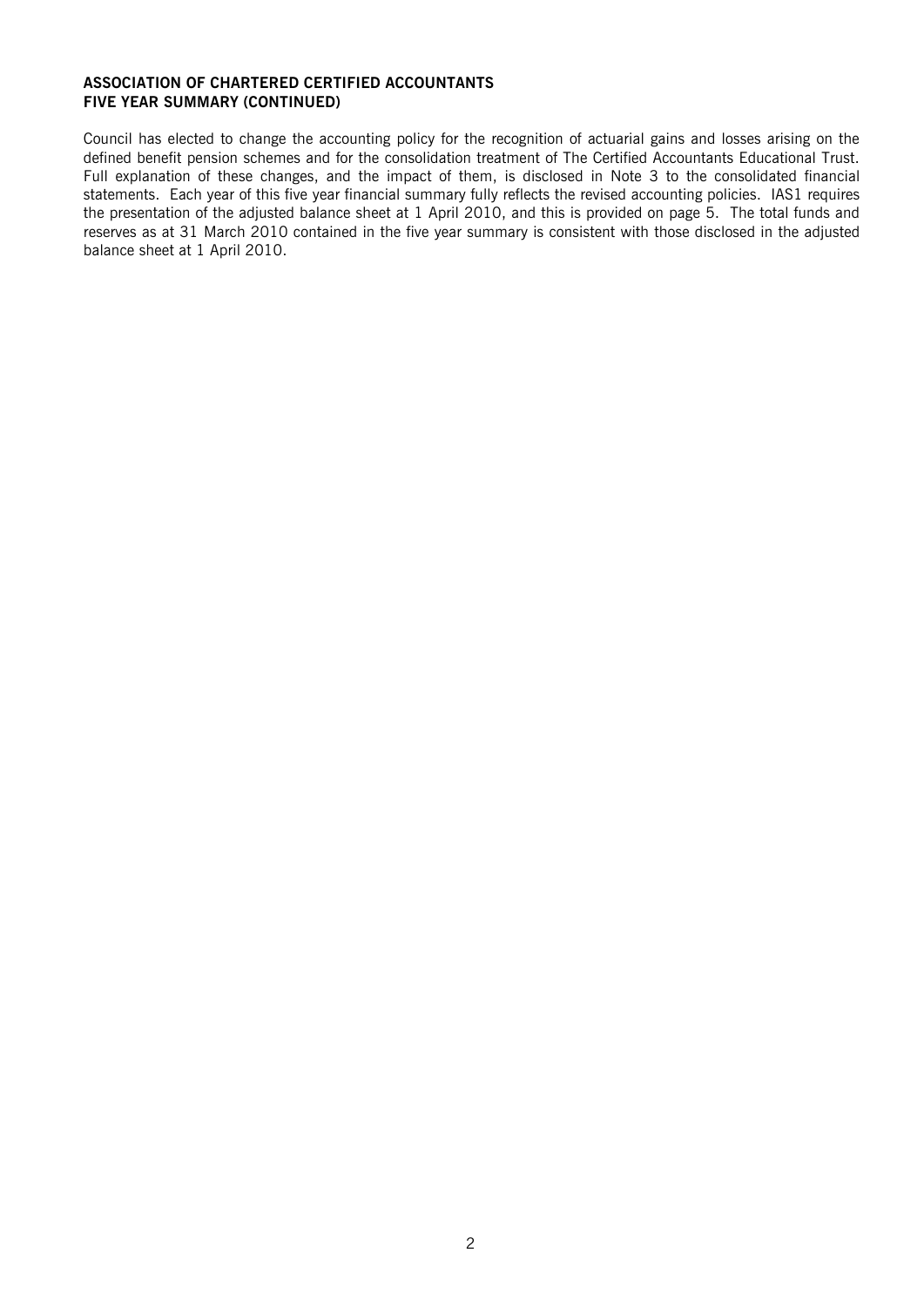#### **ASSOCIATION OF CHARTERED CERTIFIED ACCOUNTANTS**

### **FOREWORD**

These consolidated financial statements present the results for ACCA and its subsidiaries for the year ended 31 March 2012.

In previous years, ACCA has presented a Management Commentary to provide users of the financial statements with integrated information that provides a context for those statements. This year, ACCA has developed its first Integrated Report. Our Integrated Report provides a wide range of information about ACCA's strategy, governance, performance and prospects to show how we create value for our stakeholders and explains the place we occupy in society.

As our Integrated Report is a wider representation of information which is important to understanding ACCA's performance, we have elected this year not to produce a Management Commentary. The table below provides a comparison of the content of the Management Commentary with the Integrated Report to enable readers to locate specific information that may be of interest to them.

| Management commentary - key<br>headings       | <b>Content</b>                                                                                                                                          | <b>Integrated Report reference</b>                                                                          |
|-----------------------------------------------|---------------------------------------------------------------------------------------------------------------------------------------------------------|-------------------------------------------------------------------------------------------------------------|
|                                               |                                                                                                                                                         |                                                                                                             |
| Introduction                                  | Context and basis of preparation                                                                                                                        | About this report                                                                                           |
| Nature of ACCA's business                     | Mission and values<br>Competitive environment<br>Economic environment<br>Regulatory environment<br>Products and services                                | Who we are<br>Why we were created<br>Our mission and values<br>What's happening in our<br>environment       |
| Strategy and strategic outcomes               | Strategic priorities<br>Mapping priorities to outcomes                                                                                                  | Our strategy to 2015                                                                                        |
| Resources and relationships                   | Resources: financial, human and<br>network; brand development<br>Relationships: global<br>partnerships, key employers,<br>strategic partners, regulator | How we create value<br>How we've developed our capital<br>in 2011/12<br>ACCA around the globe in<br>2011/12 |
| Governance, risk and corporate<br>assurance   | Outline of our approach to<br>governance<br>Approach to risk management<br>and major risk types                                                         | Our risks<br>How we are governed                                                                            |
| Strategic outcomes - review of<br>performance | KPI results v target                                                                                                                                    | Our strategic performance                                                                                   |
| <b>Financial review</b>                       | Supplementary financial<br>information                                                                                                                  | Our financial performance*                                                                                  |
| Social and environmental impact               | Our approach to CSR and<br>significant developments                                                                                                     | Separate CSR report will be<br>published on website                                                         |
| Outlook for next year                         | 2011/12 strategic priorities                                                                                                                            | How we plan to develop ACCA<br>further to 2015                                                              |

\*Financial performance in the financial statements is provided in accordance with IFRS. ACCA measures its financial performance on a gross operating surplus basis, prior to charging strategic development expenditure and the pension curtailment. For the year to 31 March 2012, performance on that basis amounted to £20.147m compared to a target of £15.830m.

Readers of these financial statements are encouraged to access our Integrated Report, which can be found at: www.accaglobal.com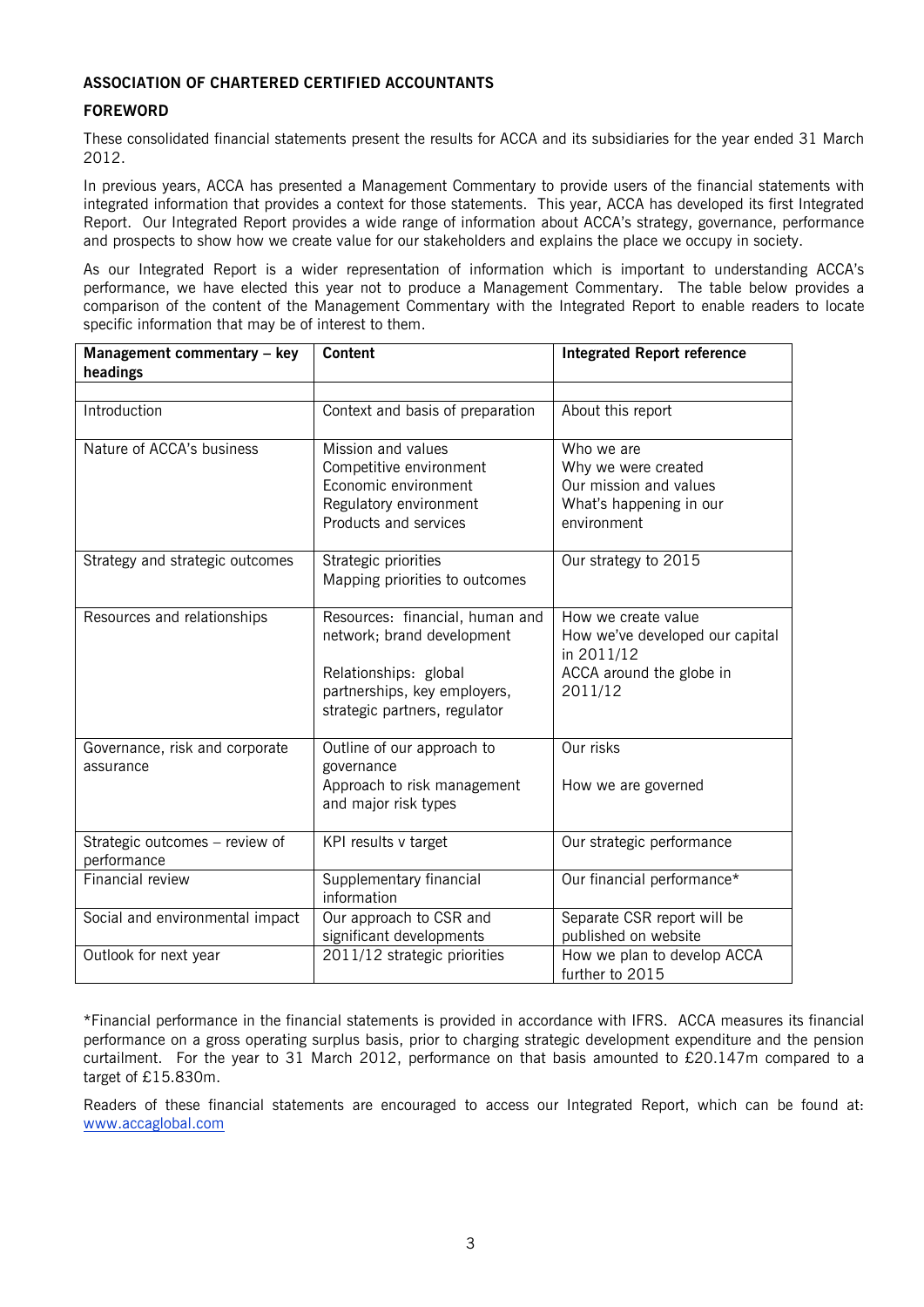### **ASSOCIATION OF CHARTERED CERTIFIED ACCOUNTANTS CONSOLIDATED STATEMENT OF COMPREHENSIVE INCOME FOR THE YEAR ENDED 31 MARCH 2012**

|              |                                                                                                                                    | 31 Mar<br>2012<br>£'000 | Restated<br>31 Mar<br>2011<br>£'000 |
|--------------|------------------------------------------------------------------------------------------------------------------------------------|-------------------------|-------------------------------------|
| <b>Notes</b> | <b>Income</b>                                                                                                                      |                         |                                     |
| 7<br>8       | Fees and subscriptions<br>Operating activities                                                                                     | 62,000<br>81,698        | 57,067<br>74,720                    |
|              | Total income                                                                                                                       | 143,698                 | 131,787                             |
| 9<br>10      | <b>Expenditure</b><br>Operational expenditure<br>Strategic development expenditure                                                 | 123,551<br>14,666       | 115,767<br>12,429                   |
|              | Total expenditure                                                                                                                  | 138,217                 | 128,196                             |
|              | Surplus of income over expenditure                                                                                                 | 5,481                   | 3,591                               |
| 24           | Pension curtailment gains                                                                                                          | 7,304                   |                                     |
|              | Operating surplus                                                                                                                  | 12,785                  | 3,591                               |
| 11<br>12     | Other (losses)/gains<br>Income from investments                                                                                    | (296)<br>977            | 129<br>751                          |
|              | Surplus before tax                                                                                                                 | 13,466                  | 4,471                               |
| 14           | Tax                                                                                                                                | 76                      | 24                                  |
|              | Surplus for the year                                                                                                               | 13,390                  | 4,447                               |
| 28<br>28     | Other comprehensive income<br>Change in fair value of available-for-sale investments<br>Gains on revaluation of land and buildings | 511<br>1,751            | 2,121                               |
| 28<br>24     | Currency translation differences<br>Recognition of actuarial (losses)/gains                                                        | 129<br>(15, 367)        | (212)<br>10,888                     |
|              | Other comprehensive income for the year, net of tax                                                                                | (12, 976)               | 12,797                              |
|              | Total comprehensive income for the year                                                                                            | 414                     | 17,244                              |
|              |                                                                                                                                    |                         |                                     |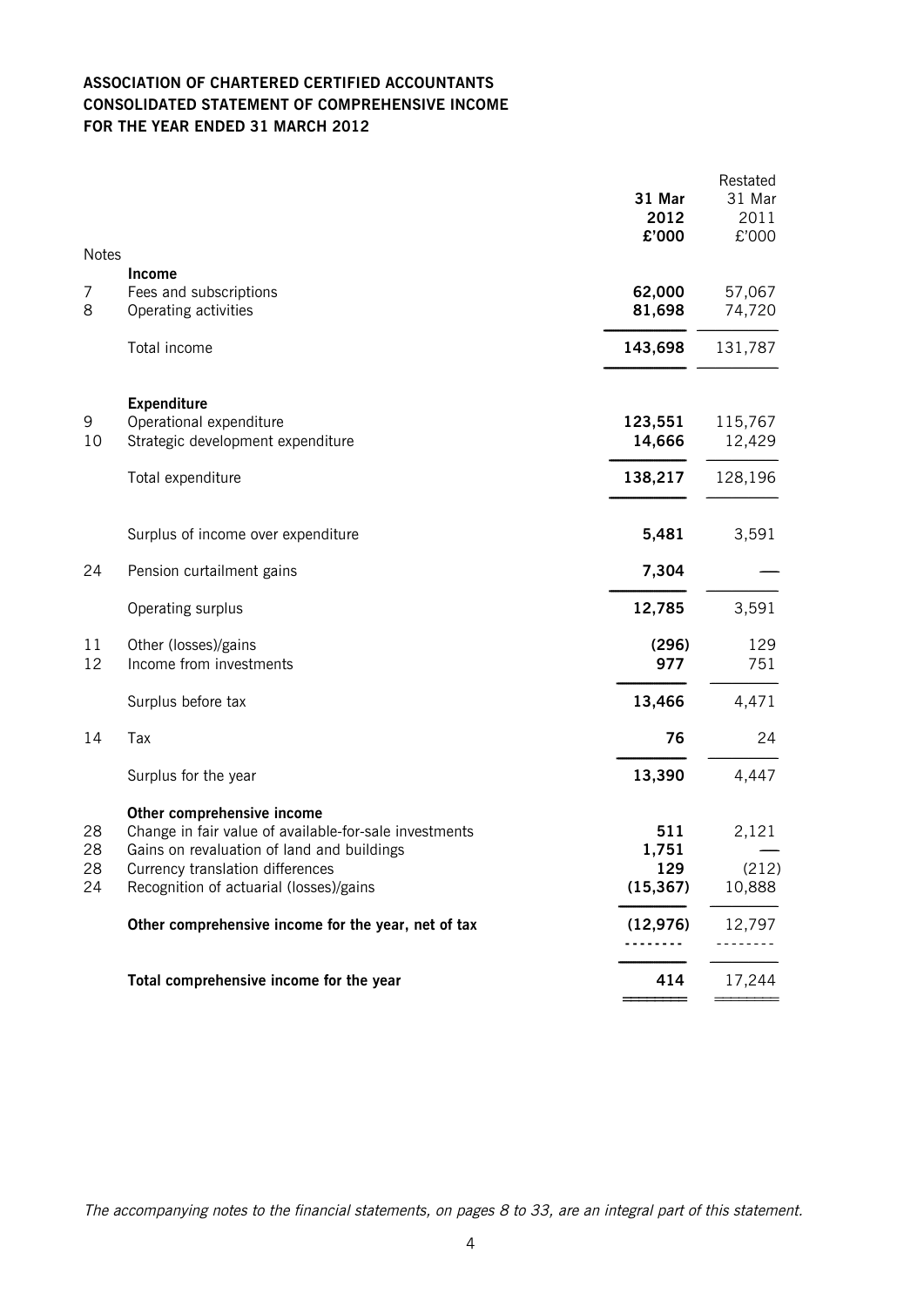#### **ASSOCIATION OF CHARTERED CERTIFIED ACCOUNTANTS CONSOLIDATED BALANCE SHEET AS AT 31 MARCH 2012**

| <b>Notes</b>               |                                                                                                                                                                        | 31 Mar<br>2012<br>£'000        | Restated<br>31 Mar<br>2011<br>£'000    | Restated<br>1 April<br>2010<br>£'000  |
|----------------------------|------------------------------------------------------------------------------------------------------------------------------------------------------------------------|--------------------------------|----------------------------------------|---------------------------------------|
|                            | <b>ASSETS</b>                                                                                                                                                          |                                |                                        |                                       |
| 15<br>16<br>17             | <b>Non-current assets</b><br>Property, plant and equipment<br>Intangible assets<br>Available-for-sale investments                                                      | 20,997<br>4,942<br>28,200      | 16,850<br>4,245<br>27,352              | 15,751<br>2,514<br>24,473             |
|                            |                                                                                                                                                                        |                                |                                        |                                       |
|                            |                                                                                                                                                                        | 54,139                         | 48,447                                 | 42,738                                |
| 18<br>19<br>20<br>17<br>21 | <b>Current assets</b><br>Inventories<br>Trade and other receivables<br>Derivative financial instruments<br>Available-for-sale investments<br>Cash and cash equivalents | 24,510<br>26,422<br>27,183     | 11<br>25,209<br>184<br>6,007<br>29,660 | 28<br>26,242<br>55<br>4,653<br>24,634 |
|                            |                                                                                                                                                                        | 78,115                         | 61,071                                 | 55,612                                |
|                            | <b>Total assets</b>                                                                                                                                                    | 132,254                        | 109,518                                | 98,350                                |
| 28                         | <b>RESERVES AND LIABILITIES</b><br><b>Funds and reserves</b><br>Accumulated fund<br>Other reserves<br><b>Total funds and reserves</b>                                  | 14,595<br>11,490<br>26,085     | 16,572<br>9,099<br>25,671              | 1,237<br>7,190<br>8,427               |
| 22<br>23<br>24             | <b>Non-current liabilities</b><br>Finance lease liabilities<br>Deferred tax liabilities<br>Retirement benefit obligations                                              | .<br>1,020<br>18,967<br>19,987 | <u>.</u><br>1,244<br>13,824<br>15,068  | 225<br>993<br>25,660<br>26,878        |
| 25<br>22<br>26<br>20       | <b>Current liabilities</b><br>Trade and other payables<br>Tax payable<br>Finance lease liabilities<br>Deferred income<br>Derivative financial instruments              | 16,215<br>72<br>69,216<br>112  | 15,477<br>25<br>201<br>52,638          | 13,729<br>28<br>225<br>48,117         |
| 27                         | Provisions                                                                                                                                                             | 567                            | 438                                    | 946                                   |
|                            |                                                                                                                                                                        | 86,182                         | 68,779                                 | 63,045                                |
|                            | <b>Total liabilities</b>                                                                                                                                               | 106,169                        | 83,847                                 | 89,923                                |
|                            | <b>Total reserves and liabilities</b>                                                                                                                                  | 132,254                        | 109,518                                | 98,350                                |
|                            |                                                                                                                                                                        |                                |                                        |                                       |

The financial statements were approved and authorised for issue by Council on 23 June 2012 and signed on its behalf by:

**D R** Westcott, President **A Harbinson**, Chairman of Audit Committee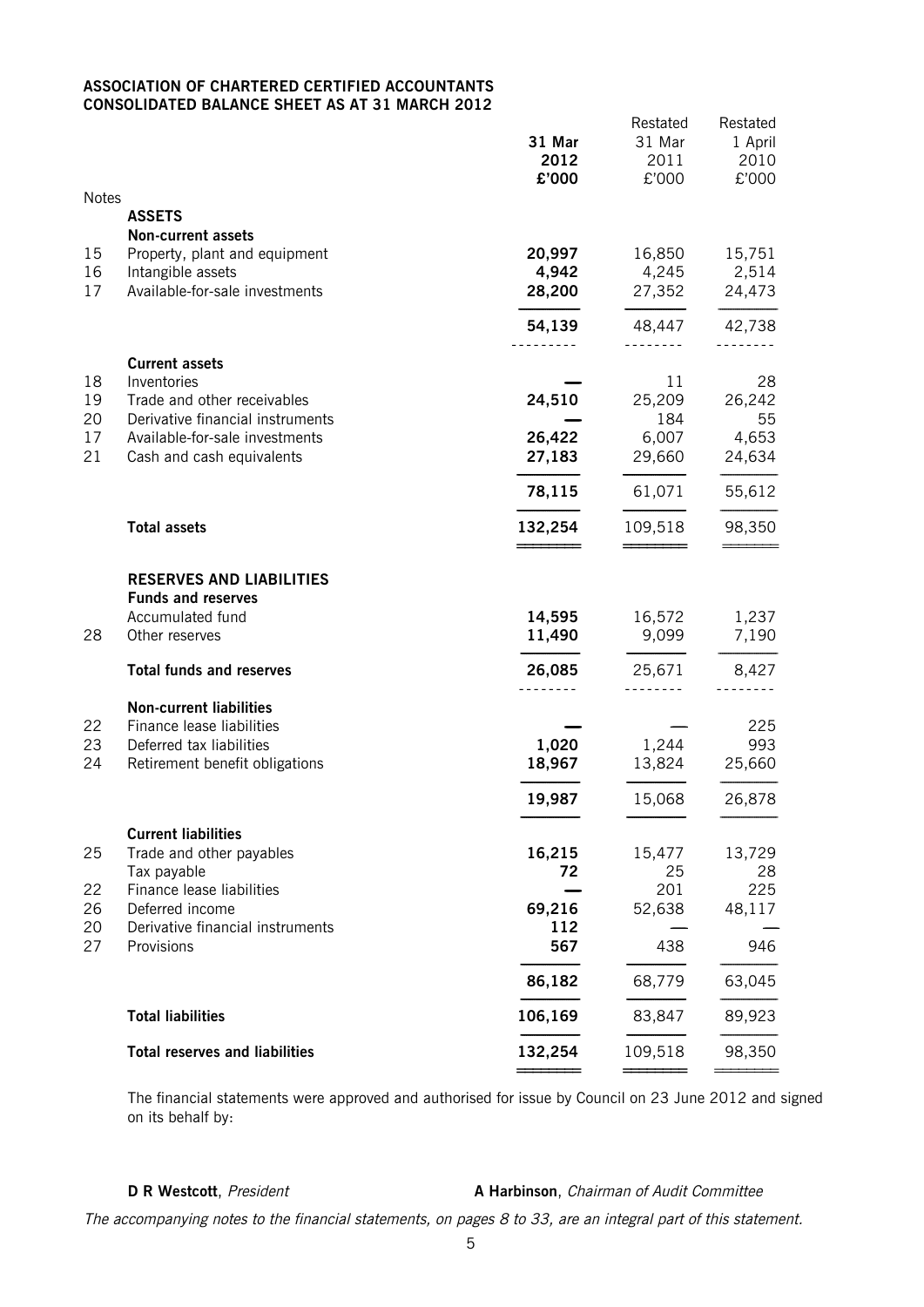### **ASSOCIATION OF CHARTERED CERTIFIED ACCOUNTANTS CONSOLIDATED STATEMENT OF CHANGES IN MEMBERS' FUNDS FOR THE YEAR ENDED 31 MARCH 2012**

|                                                                                                                                                             |                                                | <b>Other reserves</b>                 |                                    |                                       |                          |
|-------------------------------------------------------------------------------------------------------------------------------------------------------------|------------------------------------------------|---------------------------------------|------------------------------------|---------------------------------------|--------------------------|
|                                                                                                                                                             | <b>Currency</b><br><b>Translation</b><br>£'000 | Land and<br><b>Buildings</b><br>£'000 | Available-<br>investments<br>£'000 | for-sale Accumulated<br>fund<br>£'000 | <b>Total</b><br>£'000    |
| Balance at 31 March 2010 - restated                                                                                                                         |                                                | 1,885                                 | 5,305                              | 1,237                                 | 8,427                    |
| Comprehensive income - restated<br>Surplus for the financial year                                                                                           |                                                |                                       |                                    | 4,447                                 | 4,447                    |
| Other comprehensive income<br>Fair value gains on revaluation:<br>- available-for-sale investments<br>Tax on fair value gains on revaluation:               |                                                |                                       | 2,372                              |                                       | 2,372                    |
| - available-for-sale investments<br>Currency translation differences<br>Recognition of actuarial gains                                                      | (212)                                          |                                       | (251)                              | 10,888                                | (251)<br>(212)<br>10,888 |
| Total other comprehensive<br>income - restated                                                                                                              | (212)                                          |                                       | 2,121                              | 10,888                                | 12,797                   |
| Total comprehensive income for<br>the year - restated                                                                                                       | (212)                                          |                                       | 2,121                              | 15,335                                | 17,244                   |
| Balance at 31 March 2011 - restated                                                                                                                         | (212)                                          | 1,885                                 | 7,426                              | 16,572                                | 25,671                   |
| Comprehensive income<br>Surplus for the financial year                                                                                                      |                                                |                                       |                                    | 13,390                                | 13,390                   |
| Other comprehensive income<br>Fair value gains on revaluation:<br>- available-for-sale investments<br>- property<br>Tax on fair value gains on revaluation: |                                                | 1,751                                 | 287                                |                                       | 287<br>1,751             |
| - available-for-sale investments<br>Currency translation differences<br>Recognition of actuarial losses                                                     | 129                                            |                                       | 224                                | (15, 367)                             | 224<br>129<br>(15, 367)  |
| Total other comprehensive income                                                                                                                            | 129                                            | 1,751                                 | 511                                | (15, 367)                             | (12, 976)                |
| Total comprehensive income for<br>the year                                                                                                                  | 129                                            | 1,751                                 | 511                                | (1, 977)                              | 414                      |
| Balance at 31 March 2012                                                                                                                                    | (83)                                           | 3,636                                 | 7,937                              | 14,595                                | 26,085                   |
|                                                                                                                                                             |                                                |                                       |                                    |                                       |                          |

The analysis of reserves is presented in note 28.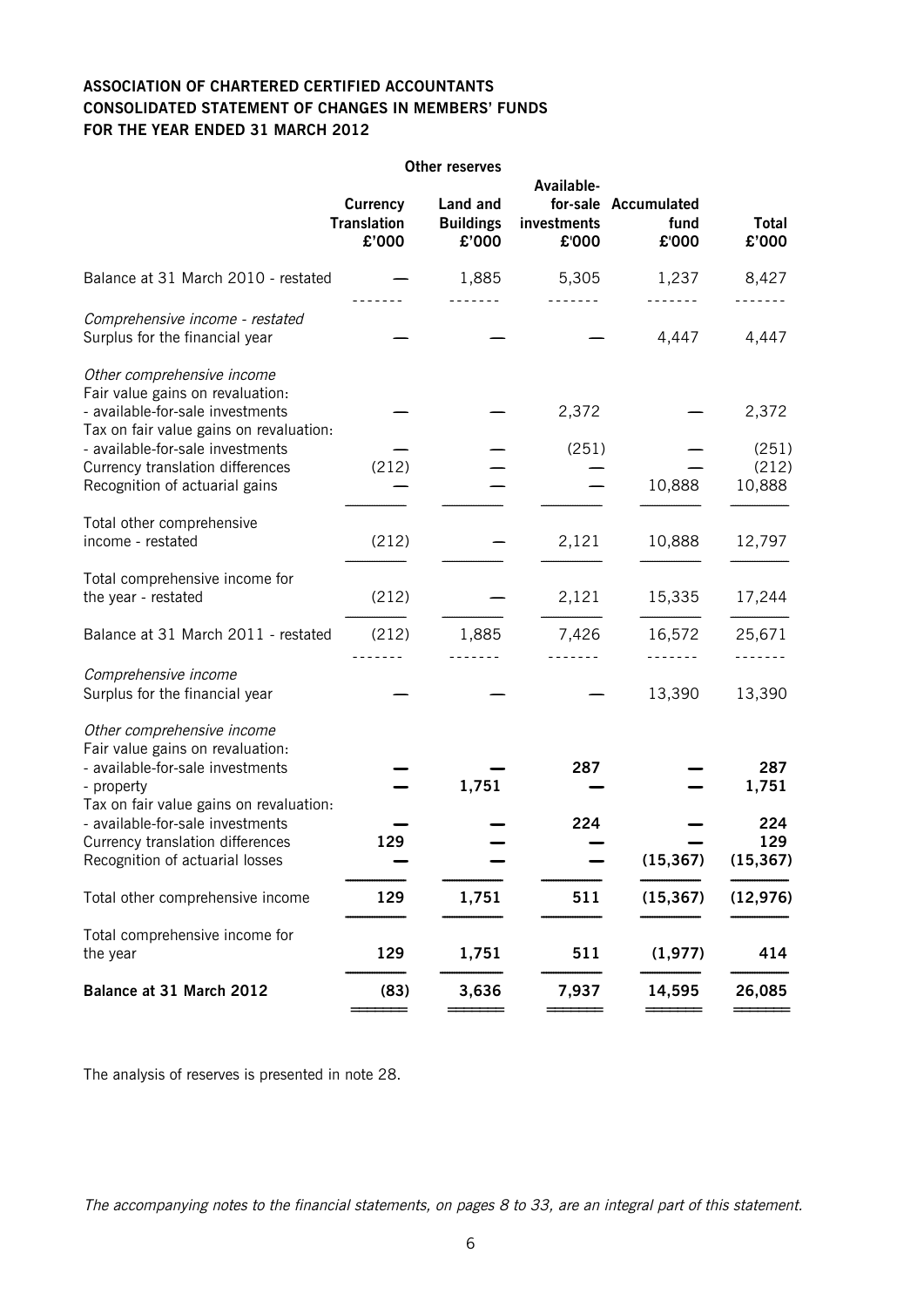### **ASSOCIATION OF CHARTERED CERTIFIED ACCOUNTANTS CONSOLIDATED CASH FLOW STATEMENT FOR THE YEAR ENDED 31 MARCH 2012**

| <b>Notes</b> |                                                                                                                                    | 31 Mar<br>2012<br>£'000           | Restated<br>31 Mar<br>2011<br>£'000 | Restated<br>1 April<br>2010<br>£'000 |
|--------------|------------------------------------------------------------------------------------------------------------------------------------|-----------------------------------|-------------------------------------|--------------------------------------|
|              | Cash flows from operating activities                                                                                               |                                   |                                     |                                      |
| 32           | Cash generated from operations<br>Tax paid                                                                                         | 25,603<br>(29)                    | 14,263<br>(17)                      | 18,178<br>(25)                       |
|              | Net cash from operating activities                                                                                                 | 25,574                            | 14,246                              | 18,153                               |
|              | Cash flows from investing activities                                                                                               | .                                 | <u>.</u> .                          | <u>.</u>                             |
|              | Acquisition of property, plant and equipment<br>Acquisition of intangible assets<br>Acquisition of available-for-sale investments  | (5, 811)<br>(2, 218)<br>(62, 735) | (4,923)<br>(2,872)<br>(36,039)      | (5,742)<br>(2,623)<br>(23, 185)      |
|              | Disposal of property, plant and equipment<br>Disposal of available-for-sale investments<br>Interest received<br>Dividends received | 22<br>41,783<br>295<br>658        | 56<br>34,178<br>199<br>552          | 26<br>18,001<br>296<br>845           |
|              | Net cash used in investing activities                                                                                              | (28,006)                          | (8, 849)                            | (12, 382)                            |
|              | Cash flows from financing activities                                                                                               |                                   | <u>.</u>                            |                                      |
|              | Payments to finance lease creditors                                                                                                | (201)                             | (249)                               | (192)                                |
|              | Net cash absorbed by financing activities                                                                                          | (201)                             | (249)                               | (192)<br><u>.</u>                    |
|              | Net (decrease)/increase in cash and cash equivalents                                                                               | (2,633)                           | 5,148                               | 5,579                                |
|              | Cash and cash equivalents at beginning of year                                                                                     | 29,660                            | 24,634                              | 19,070                               |
|              | Exchange gains/(losses) on cash and cash equivalents                                                                               | 156                               | (122)                               | (15)                                 |
| 21           | Cash and cash equivalents at end of year                                                                                           | 27,183                            | 29,660                              | 24,634                               |
|              |                                                                                                                                    |                                   |                                     |                                      |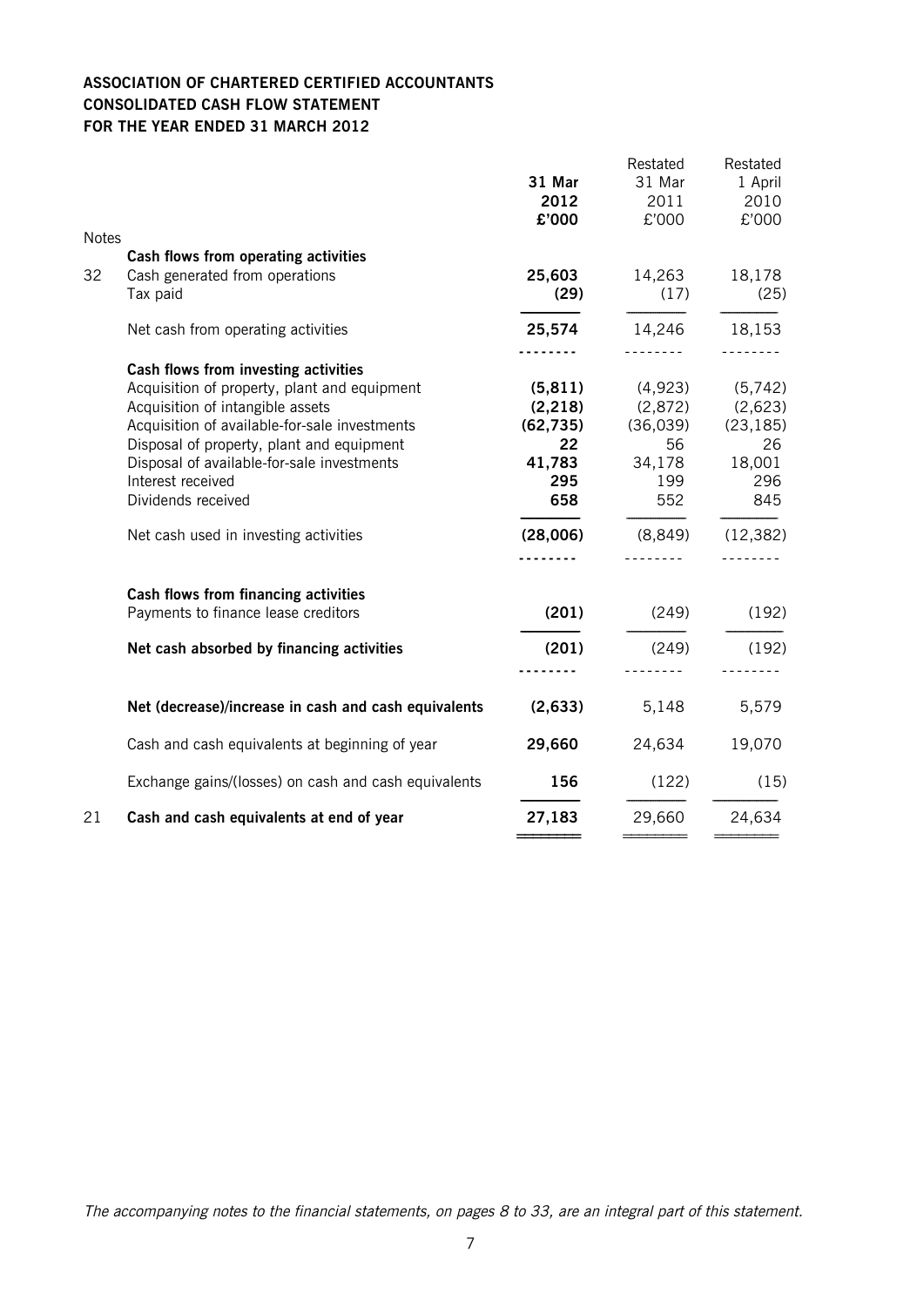#### **1 General information**

ACCA is a body incorporated under Royal Charter, and with statutory recognition, in the UK. Council has concluded that as an international organisation, ACCA should prepare financial statements which comply with International Financial Reporting Standards (IFRSs) as issued by the International Accounting Standards Board (IASB) and adopted by the European Union.

These financial statements are presented in pounds sterling because that is the currency of the parent undertaking which is domiciled in the UK. Non-UK operations are included in accordance with the policies set out in note 2.

This report and the financial statements have been prepared for the year ended 31 March 2012. The comparative figures are for the year ended 31 March 2011.

#### Changes in accounting policies

a) New standards, interpretations and amendments effective from 1 April 2011.

#### IAS 24 Related Party Disclosures

The revised standard has simplified the definition of a related party transaction. Additional disclosures have been provided where transactions with related entities fall within the new definition.

#### IAS 19 Employee Benefits

Early adoption of the elimination of the corridor approach has been applied and actuarial gains and losses have been recognised in Other Comprehensive Income. Full detail of the impact of this change in policy is provided in Note 3.

b) New standards, interpretations and amendments not yet effective

The following new standards, interpretations and amendments, which have not been applied in these financial statements, may have an effect on ACCA's future financial statements:

- IAS 1 (amendment) Presentation of items of other comprehensive income The amendment requires companies to group together items within OCI that may be reclassified to the profit or loss section of the income statement.
- IAS 12 (amendment) Deferred tax: Recovery of Underlying Assets IAS 12 requires an entity to measure deferred tax relating to an asset depending on whether the entity expects to recover the carrying amount of the asset through use or sale. The amendment introduces a presumption that recovery will normally be through sale.
- Improvements to IFRSs (2010) The improvements in this amendment clarify the requirements of IFRSs and eliminate inconsistencies within and between standards.
- IFRS 9 Financial Instruments IFRS 9 introduced new requirements for the classification and measurement of financial assets and the classification and measurement requirements for financial liabilities along with the requirements for recognition and derecognising of financial assets and liabilities. IFRS 9 Financial Instruments will ultimately replace IAS 39 Financial Instruments: Recognition and Measurement in its entirety.
- IFRS 10 Consolidated Financial Statements IFRS 10 establishes a single control model that applies to all entities and may change which entities are within a group.
- IFRS 13 Fair value measurement IFRS 13 is intended to clarify the fair value measurement objective, harmonise the disclosure requirements contained in a number of other IFRSs and improve consistency in application.

None of the other new standards, interpretations and amendments are expected to have an effect on ACCA's future financial statements.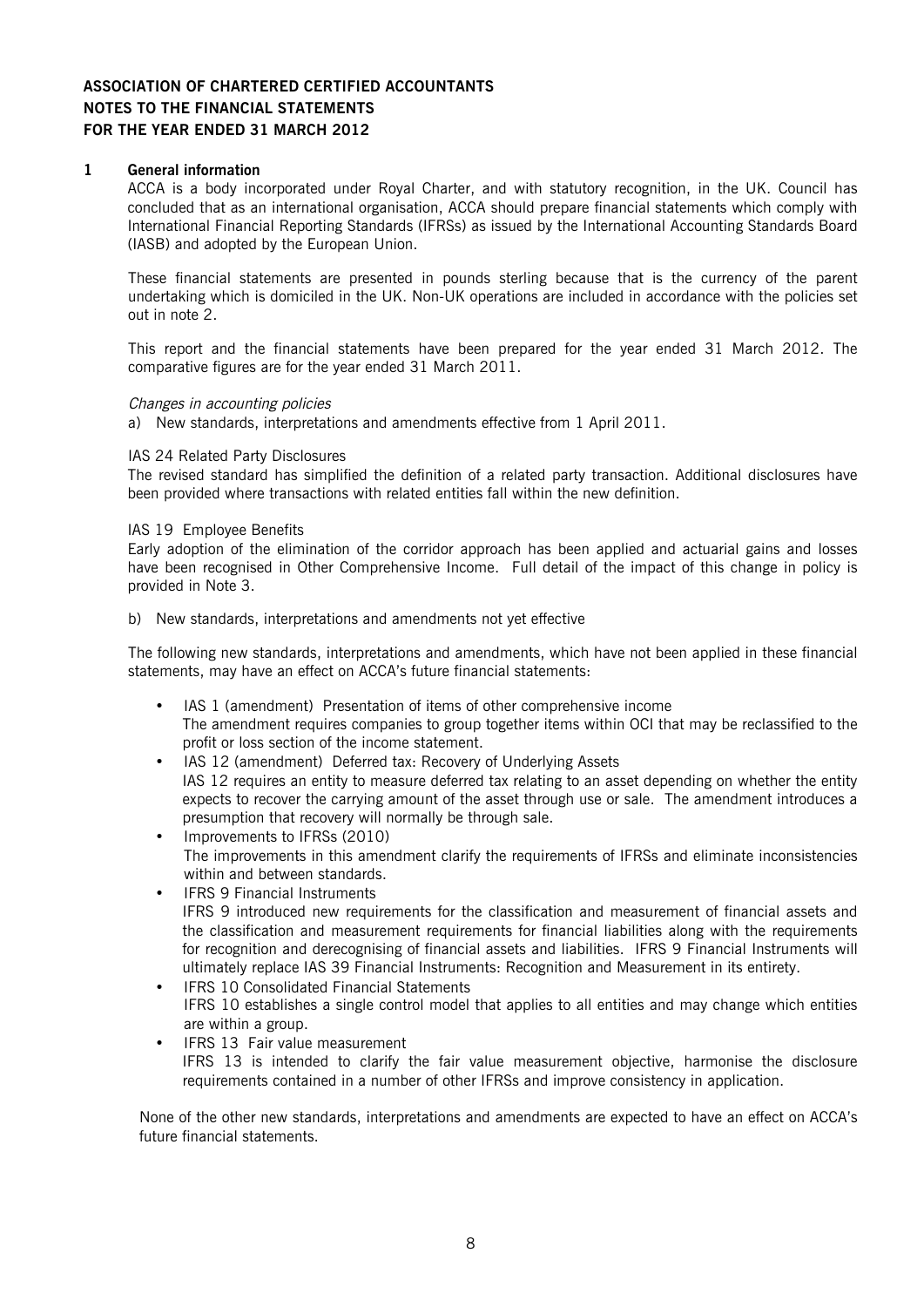#### **2 Significant accounting policies**

# (a) Financial statements preparation

The financial statements have been prepared in accordance with IFRSs as adopted by the European Union.

#### (b) Critical accounting estimates and judgements

The preparation of the consolidated financial statements requires ACCA to make certain accounting estimates and judgements that have an impact on the policies and the amounts reported in the consolidated financial statements. Estimates and judgements are continually evaluated and based on historical experiences and other factors including expectations of future events that are believed to be reasonable at the time such estimates and judgements are made, although actual experience may vary from these estimates.

The estimates and assumptions which have the most significant risk of causing a material adjustment to the carrying amounts of assets and liabilities are discussed below.

#### i) Pension and other post retirement benefits

ACCA accounts for pension and other post retirement benefits in accordance with IAS 19. In determining the pension cost and the defined benefit obligation of ACCA's defined benefit pension schemes a number of assumptions are used which include the discount rate, salary growth, price inflation, the expected return on the schemes' investments and mortality rates. Further details are contained in note 24 to the consolidated financial statements.

#### ii) Taxation

ACCA is required to estimate the income tax in each of the jurisdictions in which it operates. This requires an estimation of the current tax liability together with an assessment of the temporary differences which arise as a consequence of different accounting and tax treatments. These temporary differences result in deferred tax assets or liabilities which are included in the balance sheet. Deferred tax assets and liabilities are measured using tax rates expected to apply when the temporary differences reverse.

ACCA operates in many countries in the world and is subject to many tax laws and regulations. Where the precise impact of these laws and regulations is unclear then reasonable estimates may be used to determine the tax charge included in the financial statements. If the tax eventually payable or reclaimable differs from the amounts originally estimated then the difference will be charged or credited in the financial statements of the year in which it crystallises.

#### (c) Income

Members', students' and affiliates' fees and subscriptions are accounted for as income in the period to which they relate. Income from qualifications and examinations relate to examination and exemption income from the Professional qualification and our entry level qualifications and are accounted for in the period to which they relate. Income generated from Publications relates to royalties, advertising and mailing services. Royalties receivable in respect of the assignment, to third parties, of copyrights in educational publications are accounted for as income in the period in which the underlying sales take place. Courses income is accounted for as the services are performed. Income from regulation and discipline relates to annual licence fees, monitoring visit fees and fines recoverable and all are accounted for as income in the period to which they relate. Other revenues are recorded as earned or as the services are performed.

#### (d) Basis of consolidation

The consolidated financial statements comprise the consolidated statement of comprehensive income, consolidated balance sheet, consolidated statement of members equity and consolidated cash flow statement of ACCA and the enterprises under its control (its subsidiary undertakings) drawn up to 31 March 2011 and 31 March 2012. Control is defined as the ability to govern the financial and operating policies of an invested enterprise so as to obtain benefits from its activities.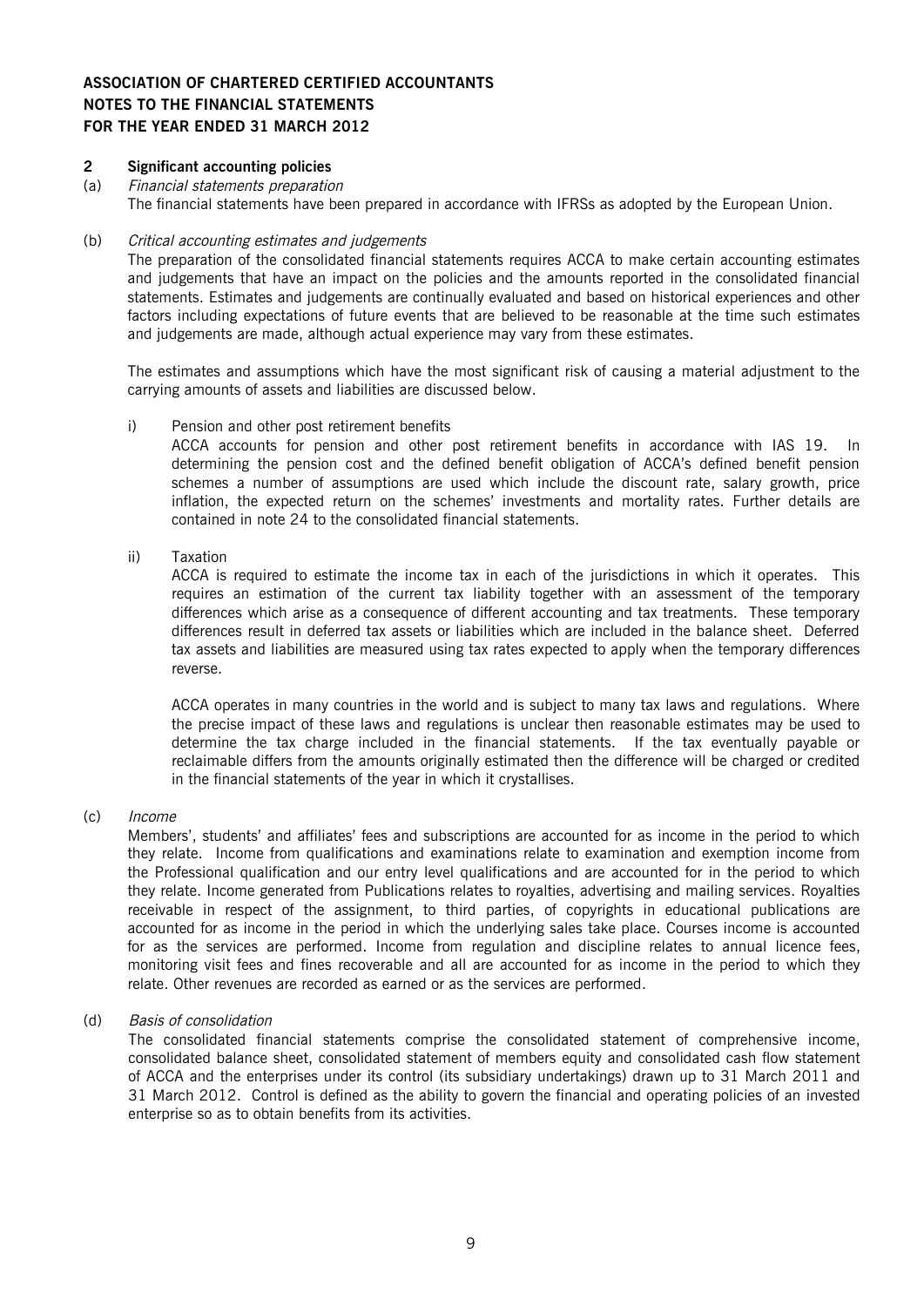#### **2 Significant accounting policies (continued)**

#### (e) Segmental reporting

ACCA has one operating segment and this is reported in a manner consistent with the internal reporting provided to the chief operating decision-maker. The chief operating decision-maker, who is responsible for allocating resources and assessing performance of the operating segment, has been identified as the Executive Team that makes the strategic decisions. Within that segment, income activities are reported by type and expenditure activities are reported by function.

(f) Property, plant and equipment

All property, plant and equipment are initially recorded at cost. Cost includes all expenditure directly attributable to bringing the asset to the location and condition necessary for it to be capable of operating in the manner intended by management. Subsequently, property is regularly revalued as appropriate. Surpluses arising on revaluations are taken to land and buildings reserve. Deficits that offset previous surpluses of the same asset are taken to fair value reserves while all other decreases are charged to the statement of comprehensive income. On the subsequent sale or retirement of a revalued property, the attributable revaluation surplus remaining in the fair value reserve is transferred to the accumulated fund.

#### (g) Depreciation

Depreciation is provided on all property, plant and equipment, other than freehold land which is not depreciated, at rates calculated to write-off the cost or valuation, of each asset on a straight-line basis over its expected useful life, as follows:

- freehold property over 50 to 100 years;
- leasehold improvements over the unexpired portion of the lease;
- plant and equipment over 4 to 10 years;
- computer systems and equipment over 2 to 4 years.

#### (h) Impairment of financial assets

At each balance sheet date, ACCA reviews the carrying amounts of its financial assets to determine whether there is any indication that those assets have suffered an impairment loss. If any such indication exists, the recoverable amount of the asset is estimated in order to determine the extent of the impairment loss (if any). Where it is not possible to estimate the recoverable amount of an individual asset, ACCA estimates the recoverable amount of the cash-generating unit to which the asset belongs. An impairment loss is charged to the statement of comprehensive income immediately unless the asset is carried at its revalued amount. Any impairment loss of a revalued asset is treated as a revaluation decrease to the extent of a previously recognised revaluation surplus for the same asset.

In respect of property, plant and equipment and when there is a change in the estimates used to determine the recoverable amount, a subsequent increase in the recoverable amount of an asset is treated as a reversal of the previous impairment loss and is recognised to the extent of the carrying amount of the asset that would have been determined (net of amortisation and depreciation) had no impairment loss been recognised. The reversal is recognised in the statement of comprehensive income immediately, unless the asset is carried at its revalued amount. A reversal of an impairment loss on a revalued asset is credited directly to the revaluation surplus. However, to the extent that an impairment loss on the same revalued asset was previously recognised as an expense in the statement of comprehensive income, a reversal of that impairment loss is recognised as income in the statement of comprehensive income.

In respect of available-for-sale financial assets, at the balance sheet date ACCA assesses whether there is objective evidence that the financial assets are impaired. In the case of equity investments classified as available-for-sale, a significant or prolonged decline in the fair value of the security below its cost is also evidence that the assets are impaired. If any such evidence exists for available-for-sale assets, the cumulative loss – measured as the acquisition cost and the current fair value, less any impairment loss on that financial asset previously recognised in the statement of comprehensive income – is removed from fair value reserves and recognised in the separate consolidated statement of comprehensive income.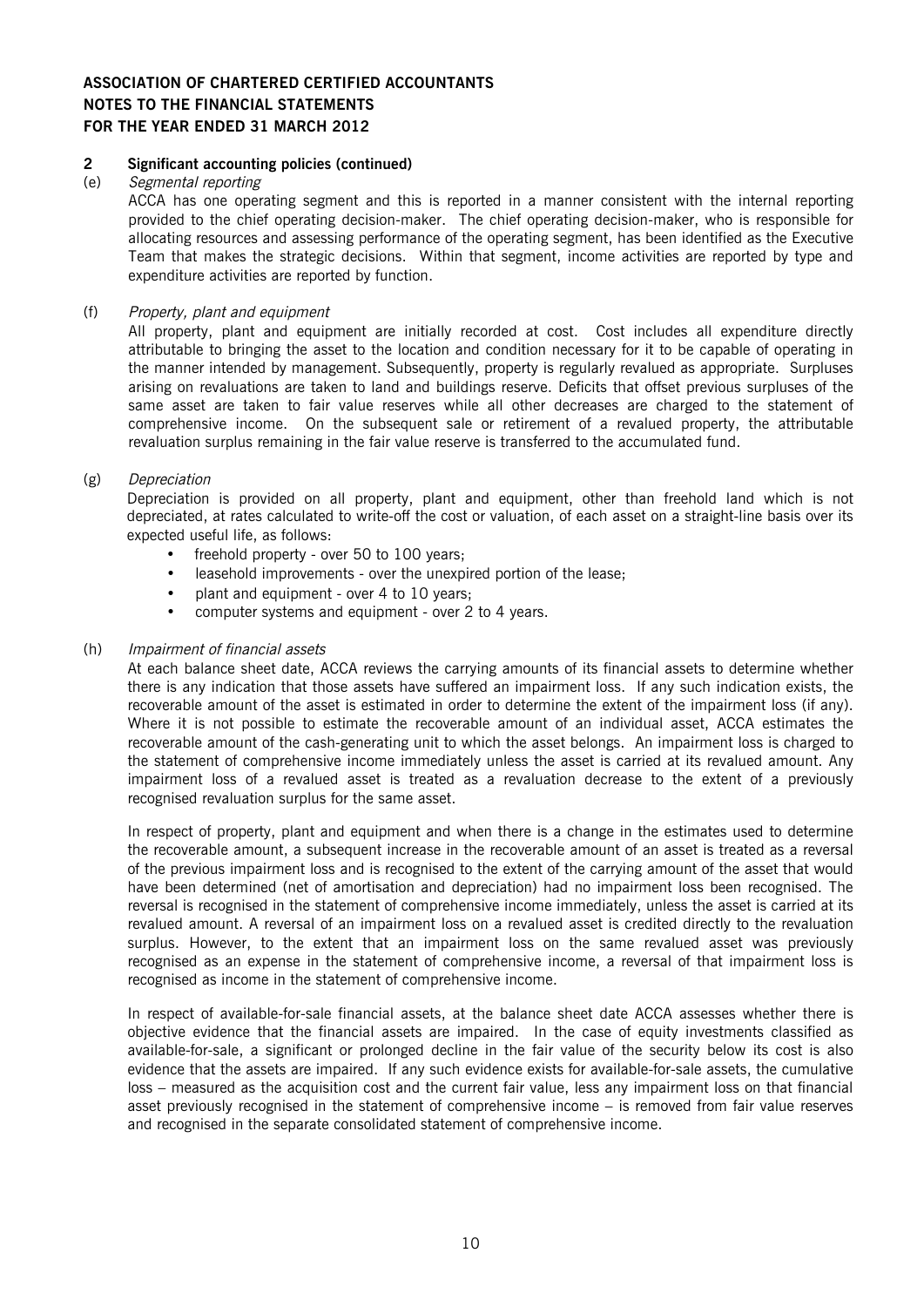# **2 Significant accounting policies (continued)**

#### Impairment of financial assets (continued)

Impairment losses recognised in the separate consolidated statement of comprehensive income on equity investments are not reversed through the separate consolidated statement of comprehensive income. If, in a subsequent period, the fair value of a debt instrument classified as available-for-sale increases and the increase can be objectively related to an event occurring after the impairment loss was recognised in the statement of comprehensive income, the impairment loss is reversed through the separate consolidated statement of comprehensive income.

Financial assets are grouped on the basis of similar credit risk characteristics that are indicative of the debtors' ability to pay all amounts due according to the contractual terms and the collective impairment provision is estimated for any such group where credit risk characteristics of the group of financial assets has deteriorated. Factors such as any deterioration in country risk, technological obsolescence as well as identified structural weaknesses or deterioration in cash flows are taken into consideration and the amount of the provision is based on the historical loss pattern within each group.

#### (i) Intangible assets and impairment

Expenditure on research activities is recognised as an expense in the period in which it is incurred. An internally generated intangible asset arising from ACCA's development projects is recognised only if all the following conditions are met:

- it is technically feasible to complete the product so that it will be available for use,
- the intention is to complete the product for internal use or to sell it,
- it is probable that the asset created will generate future economic benefits, and
- the development cost of the asset can be measured reliably.

Where no internally generated intangible asset can be recognised, development expenditure is recognised as an expense in the period in which it is incurred. Directly attributable costs that are capitalised include development project employee costs and an appropriate portion of relevant overheads. Development expenditures previously recognised as an expense are not recognised as an asset in a subsequent period. Internally generated intangible assets are amortised over their estimated useful lives, which are usually no more than four years. Amortisation begins when the intangible asset is available for use.

Intangible assets which are subject to amortisation are reviewed for impairment whenever events or changes in circumstances indicate that the carrying value may not be recoverable. An impairment loss is recognised for the amount by which the asset's carrying amount exceeds its recoverable amount. The recoverable amount is the higher of an asset's fair value less costs to sell and value in use.

#### (j) Inventories

Inventories are stated at the lower of cost and net realisable value. Cost is determined using the first-in, firstout (FIFO) method.

(k) Leasing and hire purchase

Assets held under finance leases and hire purchase contracts are capitalised in the balance sheet at their fair value and are depreciated over the shorter of their estimated useful life and the term of the lease. The capital elements of future obligations under the finance leases and hire purchase contracts are included as liabilities in the balance sheet. The interest elements of the rental obligations are charged to the statement of comprehensive income over the periods of the leases and hire purchase contracts and represent a constant proportion of the balance of capital repayments outstanding. Rentals payable under operating leases are charged to the statement of comprehensive income on a straight-line basis over the lease term.

#### $(I)$  Tax

Tax includes all taxes based upon the taxable profits of the group. Full provision for deferred taxation is made using the balance sheet liability method, on temporary differences between the tax bases of assets and liabilities and their carrying values in the financial statements. Deferred tax movements in respect of unrealised revaluation surpluses are taken to reserves. Deferred tax assets are recognised to the extent that it is probable that future taxable profits will be available against which the temporary differences can be utilised.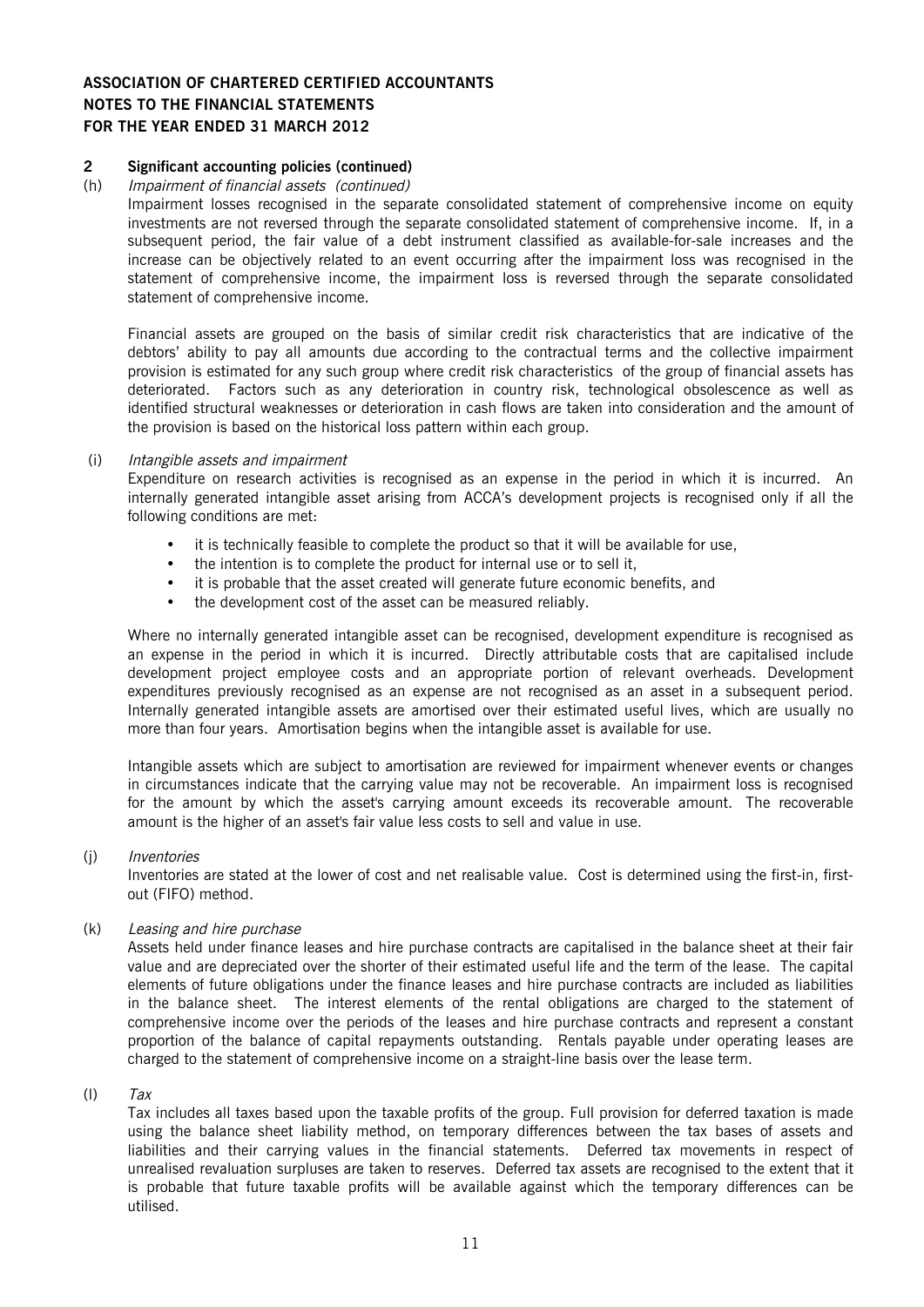#### **2 Significant accounting policies (continued)**

#### (m) Foreign currencies

Transactions in foreign currencies are converted into sterling, which is the presentational currency of the group, at exchange rates ruling at the date of the transaction. Monetary assets and liabilities denominated in foreign currencies, including the financial statements of the non-UK subsidiary undertakings, are translated at the rate of exchange ruling at the balance sheet date. On consolidation the income and expense items of the non-UK subsidiary undertakings are translated at the average exchange rates for the period. Exchange differences on the translation of the assets and liabilities of the non-UK subsidiary undertakings are taken to the currency translation reserve.

#### (n) Derivative financial instruments and hedging activities

Derivatives are initially recognised at fair value on the date a derivative contract is entered into and are subsequently remeasured at their fair value.

ACCA enters into forward currency contracts, whereby the exchange rate is agreed in advance and the currency is bought on a monthly basis. ACCA's forward currency contracts are classified as current assets or current liabilities as the maturity of the contracts are less than 12 months. Gains and losses on forward exchange contracts are recognised in the statement of comprehensive income at fair value.

(o) Pensions

ACCA operates defined benefit pension schemes in the UK and Ireland. Both schemes require contributions to be made to separately administered funds. The cost of providing benefits is determined using the projected unit credit method, with actuarial valuations being carried out at each balance sheet date. Actuarial gains and losses arising from experience adjustments and changes in actuarial assumptions are charged or credited in other comprehensive income in the period in which they arise. Past service costs are charged or credited in the statement of comprehensive income in the period in which they arise. The liability recognised in the balance sheet in respect of the defined benefit pension schemes is the present value of the defined benefit obligation at the end of the reporting period less the fair value of plan assets.

ACCA operates defined contribution pension schemes for qualifying employees within the UK and for certain employees outside the UK and Ireland. Contributions are charged in the statement of comprehensive income as they become payable in accordance with the rules of the schemes.

#### (p) Provisions

Provisions are recognised when ACCA has a present obligation as a result of a past event which it is probable will result in an outflow of economic benefits that can be reasonably estimated. ACCA recognises provisions relating to costs associated with any investigations by The Accountancy and Actuarial Discipline Board (AADB), other regulatory bodies or internally which involve ACCA members.

#### (q) Financial instruments

Financial instruments recognised in the balance sheet include cash and cash equivalents, available-for-sale investments, certificates of deposit, derivative financial instruments, trade and other receivables and trade and other payables. Financial instruments are initially valued at fair value. Financial assets are derecognised when the rights to receive cash flows from the asset have expired. Financial liabilities are derecognised when the obligation under the liability is discharged, cancelled or expires.

ACCA assesses at each balance sheet date whether a financial asset is impaired. Where a financial asset shows an indicator of impairment, it is tested to assess whether it should be specifically impaired. The recoverable amounts of financial assets are calculated by discounting the estimated future cash flows using the original effective interest rate. Where the recoverable amount is less than the carrying value, an impairment loss is recognised. Subsequent to recognising that impairment, the impairment may be recovered if an event occurred that reverses the impairment indicator.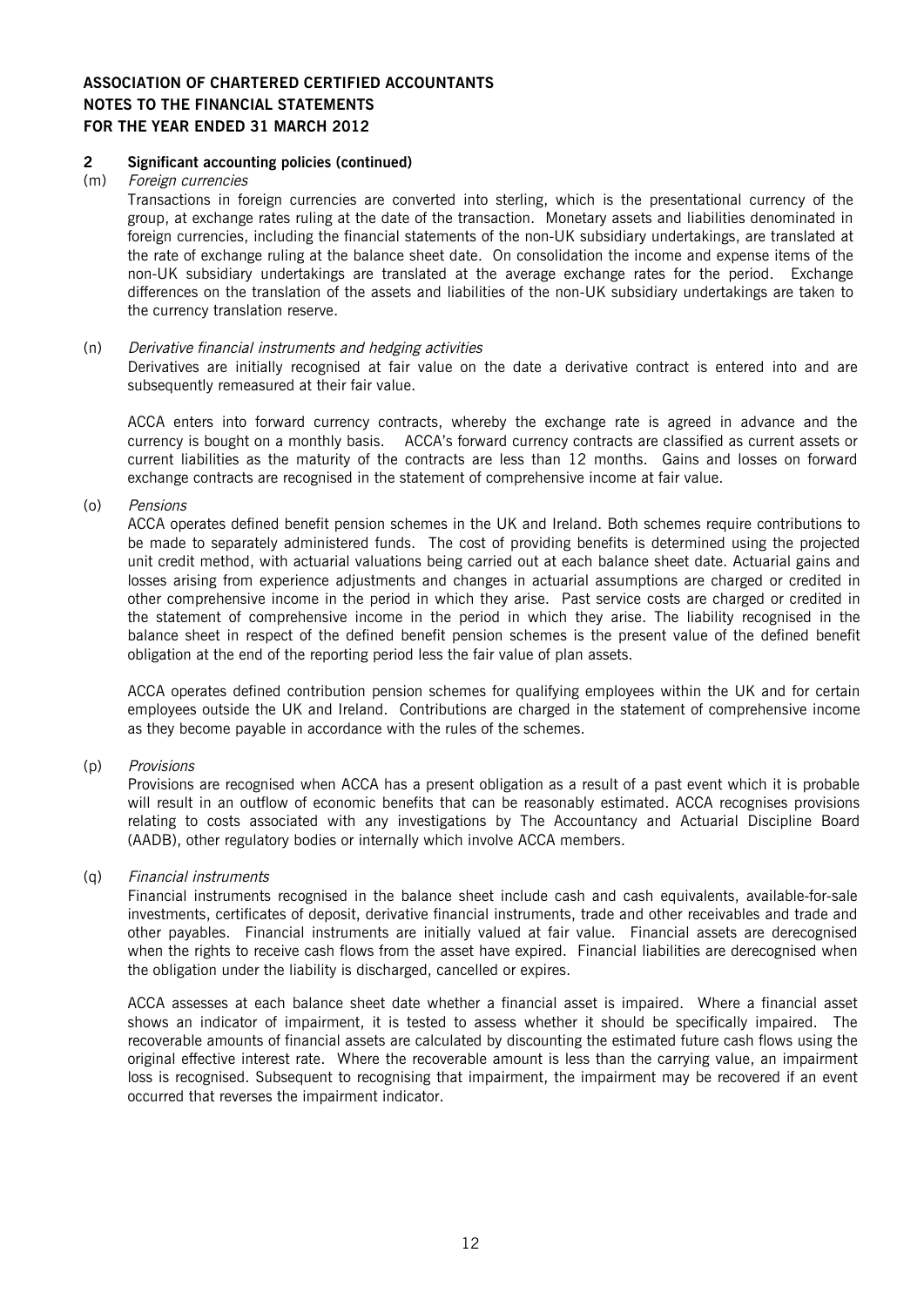#### **2 Significant accounting policies (continued)**

(q) Financial instruments (continued)

Subsequent to initial recognition, financial instruments are measured as set out below.

#### **Trade and other receivables**

Trade and other receivables are stated at amortised cost based on the original invoice amount less an allowance for any irrecoverable amounts. Provision is made when there is objective evidence that ACCA will not be able to collect certain debts. Bad debts are written off when identified. Terms on receivables balances range from 30 to 90 days.

#### **Cash and cash equivalents**

Cash and cash equivalents comprise cash on hand, demand and short-term deposits with banks and similar institutions, which are readily convertible to known amounts of cash and are subject to insignificant risk of changes in value. Short-term is defined as being three months or less. This definition is also used for the cash flow statement.

#### **Available-for-sale investments**

The portfolio of quoted investments, which is managed by professional fund managers, is held for the long term and is classified as "available-for-sale" investments. Investments are initially recognised at fair value. Available-for-sale investments are carried at fair value, stated as market value as at the balance sheet date, with all changes in fair value recorded in reserves. When the available-for-sale investments are sold the cumulative gains and losses previously recognised in reserves are recycled through the statement of comprehensive income for the current period. Where an impairment loss arises from the fair value being below cost, this is recognised in the statement of comprehensive income.

#### **Certificates of deposit**

The portfolio of certificates of deposit, which is managed by professional cash managers, is held for the short to medium term and is classified as "available-for-sale" instruments. The certificates of deposit are carried at fair value, stated as market value as at the balance sheet date, with all changes in fair value recorded in reserves. When the certificates of deposit are sold the cumulative gains and losses previously recognised in reserves are recycled through the statement of comprehensive income for the current period. Where an impairment loss arises from the fair value being below cost, this is recognised in the statement of comprehensive income.

#### **Trade and other payables**

Trade and other payables are recognised at amortised cost. Terms on trade payables balances range from immediate to 30 days.

#### **3 Change in accounting policies**

#### Pension - actuarial gains and losses

Council has changed its policy for accounting for actuarial gains and losses arising from the defined benefit pension schemes operating in the UK and Ireland. Previously, cumulative actuarial gains and losses arising from experience-based adjustments and changes in actuarial assumptions have been recognised over the average remaining working lives of Scheme members to the extent that they exceed 10% of the greater of the defined benefit obligation and plan assets. This was known as the corridor method and had the effect of smoothing actuarial gains and losses over long periods.

Changes to IAS 19 have been published which propose to remove the corridor method for accounting periods starting after 1 January 2013. Thereafter, all actuarial gains and losses must be accounted for as incurred through other comprehensive income. Council supports this change which it believes greatly improves the relevance of the information in the balance sheet by ensuring that all liabilities are realised.

#### Consolidation of The Certified Accountants Educational Trust (CAET)

The consolidated financial statements include the results of CAET. CAET is a charitable trust which promotes the ACCA Qualification and provides supporting educational materials, and provides conferences and courses for ACCA members. Previously, CAET had not been consolidated, however IAS 27 states that consolidated financial statements should include all subsidiaries of the parent. A review of the standard has led Council to conclude that it is appropriate to consolidate.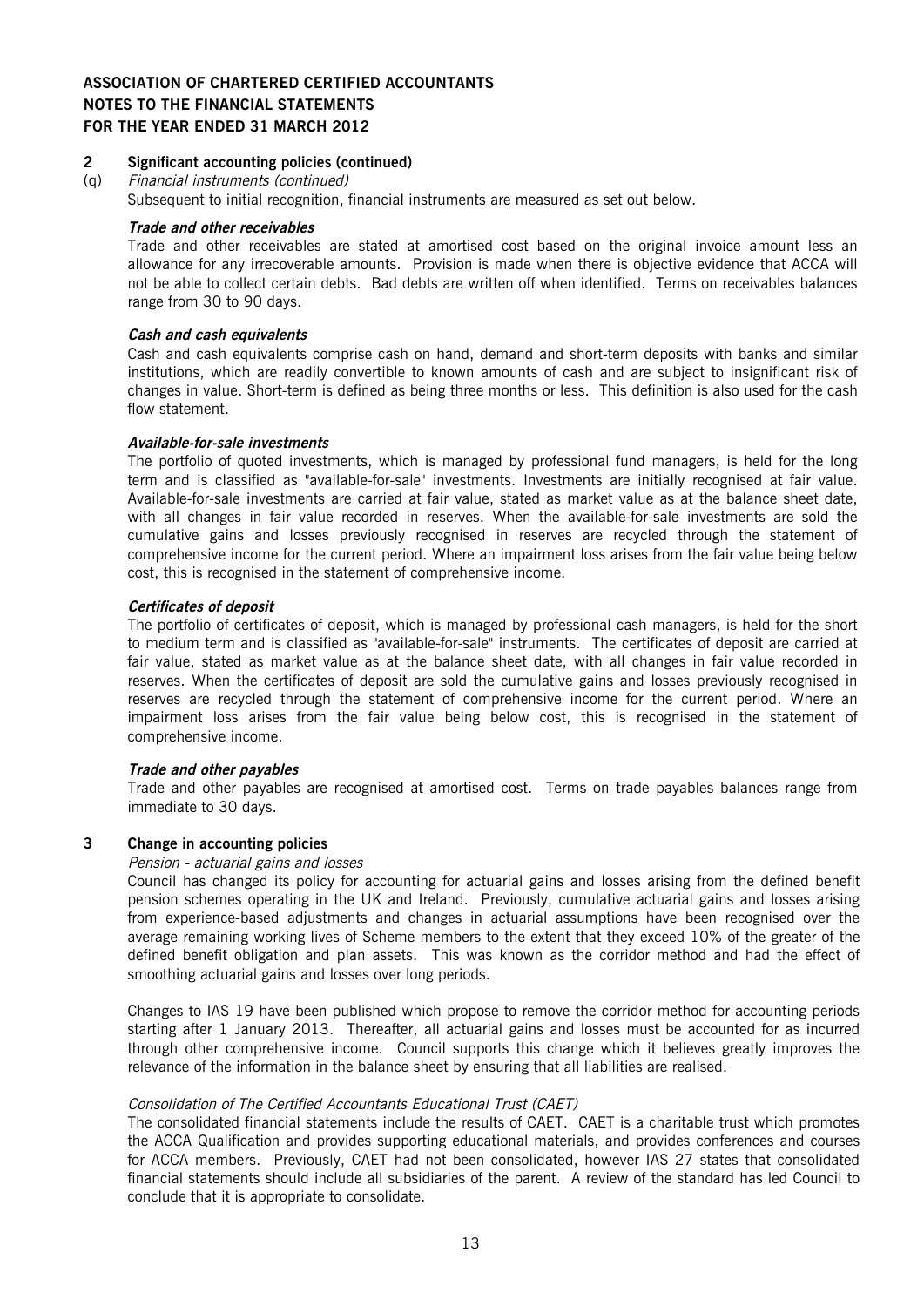#### **3 Change in accounting policies (continued)**

#### Impact of changes

Both of these changes in policy have been applied retrospectively and, in accordance with IAS 8, all prior periods presented in the financial statements have been adjusted. In accordance with IAS 1, an additional balance sheet presenting the restated position at 1 April 2010 has been provided.

The following table summarises the effect on the primary financial statements of both of these changes in policy. Where appropriate, the notes to the financial statements have also been restated and have been clearly labelled as such.

|                                          | Period ended | Period ended |
|------------------------------------------|--------------|--------------|
|                                          | 31 March     | 1 April      |
|                                          | 2011         | 2010         |
|                                          | £'000        | £'000        |
| <b>Statement of Comprehensive Income</b> |              |              |
| Surplus for the year                     |              |              |
| Pension                                  | 1,203        | 1,256        |
| CAET                                     |              |              |
|                                          | 833          | (3)          |
|                                          | 2,036        | 1,253        |
| Other comprehensive income               |              |              |
| Pension                                  | 10,888       | (4, 545)     |
| Movement in total comprehensive income   | 12,924       | (3,292)      |
|                                          |              |              |
|                                          | 31 March     | 1 April      |
|                                          | 2011         | 2010         |
|                                          | £'000        | £'000        |
| <b>Balance Sheet</b>                     |              |              |
| Non-current assets                       |              |              |
| CAET                                     | 1,181        | 918          |
| Current assets                           |              |              |
| CAET                                     | 1,207        | 1,250        |
| Total assets                             | 2,388        | 2,168        |
|                                          |              |              |
| Funds and reserves                       |              |              |
| Pension                                  | (10, 420)    | (22, 511)    |
| CAET                                     | 1,273        | 440          |
| Total funds and reserves                 | (9, 147)     | (22,071)     |
| Non-current liabilities                  |              |              |
| Pension                                  | 10,420       | 22,511       |
| <b>Current liabilities</b>               |              |              |
| CAET                                     | 1,115        | 1,728        |
| Total reserves and liabilities           | 2,388        | 2,168        |
|                                          |              |              |

#### **4 Financial risk management**

The main financial risks arising from ACCA's activities are credit risk, liquidity risk and market risk. These are monitored by management on a regular basis.

#### Credit risk management

Credit risk arises principally from cash and cash equivalents, deposits with banks and financial institutions, certificates of deposit, bonds held as available-for-sale investments, derivative financial instruments and trade receivables. ACCA regularly monitors and reviews its exposure with key banking and investment manager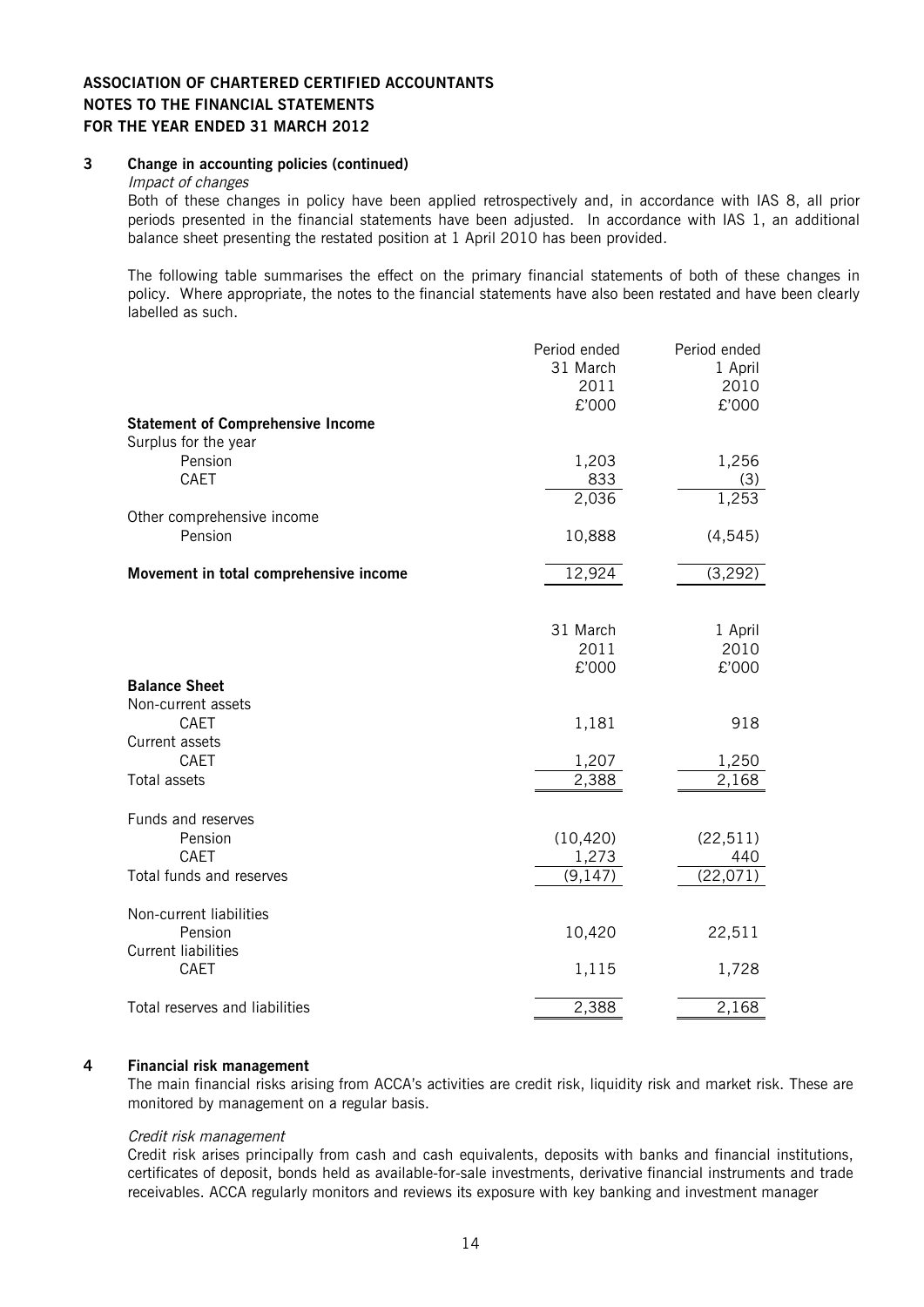### **4 Financial risk management (continued)**

Credit risk management (continued)

suppliers and for deposits, only independently rated banks and financial institutions with a minimum rating of 'A' are used. ACCA's trade receivables relate substantially to members' and students' fees and subscriptions. The credit risk is that the customer fails to discharge its obligation in respect of the instrument. ACCA has no significant concentration of credit risk, with exposure spread over a large number of customers and countries throughout the world. ACCA believes that the maximum exposure equates to the carrying value of trade and other receivables. Management reviews the trade receivables balance on a regular basis and undertakes an exercise to remove students and members from the receivables ledger register for non-payment of annual fees and subscriptions. The level of removals is shown in notes 13 and 19 of the consolidated financial statements. At the balance sheet date 95% of ACCA's trade and other receivables were held in sterling (2011: 99%).

#### Liquidity risk

Liquidity risk arises from ACCA's management of working capital. It is the risk that ACCA will encounter difficulty in meeting its financial obligations as they fall due. ACCA manages its liquidity risk by ensuring that it has adequate banking facilities. ACCA receives the majority of its income as subscriptions at the start of the calendar year, or as exam fees, relating to two exam sessions each year. Cash not required for short-term operating purposes is invested to maximise return with an acceptable level of risk. In addition to its own bankers, ACCA uses a specialist cash management company to invest cash surpluses with major banks of suitable credit standing to spread the risk. Cash surpluses are invested in interest bearing current and call financial statements, term deposits and time deposits. At the balance sheet date ACCA held £5.6m (2011: £1m) in term deposits, £26.4m (2011: £6.0m) in time deposits and £21.5m (2011: £28.7m) in call accounts that are expected to readily generate cash inflows for managing liquidity risk.

Liquidity is managed to ensure investments are liquidated in a timely manner to meet operating requirements.

#### Market risk

Market risk arises from ACCA's use of interest bearing, tradable and foreign currency financial instruments. It is the risk that the fair value of future cash flows of a financial instrument will fluctuate because of changes in the interest rates (interest rate risk), foreign exchange rates (currency risk) or other market factors (other price risk).

Interest rate risk relates to the risk of loss due to fluctuations in both cash flows and the fair value of financial assets and liabilities due to change in market interest rates. ACCA invests surplus cash in the short-term and in doing so exposes itself to the fluctuation in interest rates that are inherent in such a market. A movement in the interest rate of 1.5% either way would not have a material effect on the surplus reported in the financial statements.

Currency risk relates to the risk that the fair value of future cash flows of financial instruments will fluctuate because of changes in foreign exchange risk. ACCA operates internationally and is exposed to foreign currency exchange risk arising from the transfer of foreign currency to its national offices. Where possible, ACCA will allow the national offices to settle liabilities denominated in their functional currency with the cash generated from their own operations in that currency. However, many national offices have insufficient reserves of their functional currency and rely on transfers of foreign currency from ACCA. ACCA mitigates the risk with regards to income because all fees and subscriptions charged by ACCA are in sterling. In addition, ACCA uses forward currency contracts to mitigate the risk of currency fluctuations. At the balance sheet date 95% of ACCA's cash and cash equivalents were held in sterling (2011: 98%).

Other price risk relates to the risk of changes in market prices of the available-for-sale investments. ACCA invests surplus cash in a managed fund operated by Baillie Gifford and in doing so exposes itself to the fluctuations in price that are inherent in such a market. ACCA's Resource Oversight Committee has given Baillie Gifford discretionary management of the funds. The effect of a 10% increase in the value of the available-for-sale investments held at the balance sheet date would have resulted in an increase in the fair value reserve of £4.2m (2011: £2.5m) net of deferred tax. A 10% decrease in their value would, on the same basis, have decreased the fair value reserve by the same amount.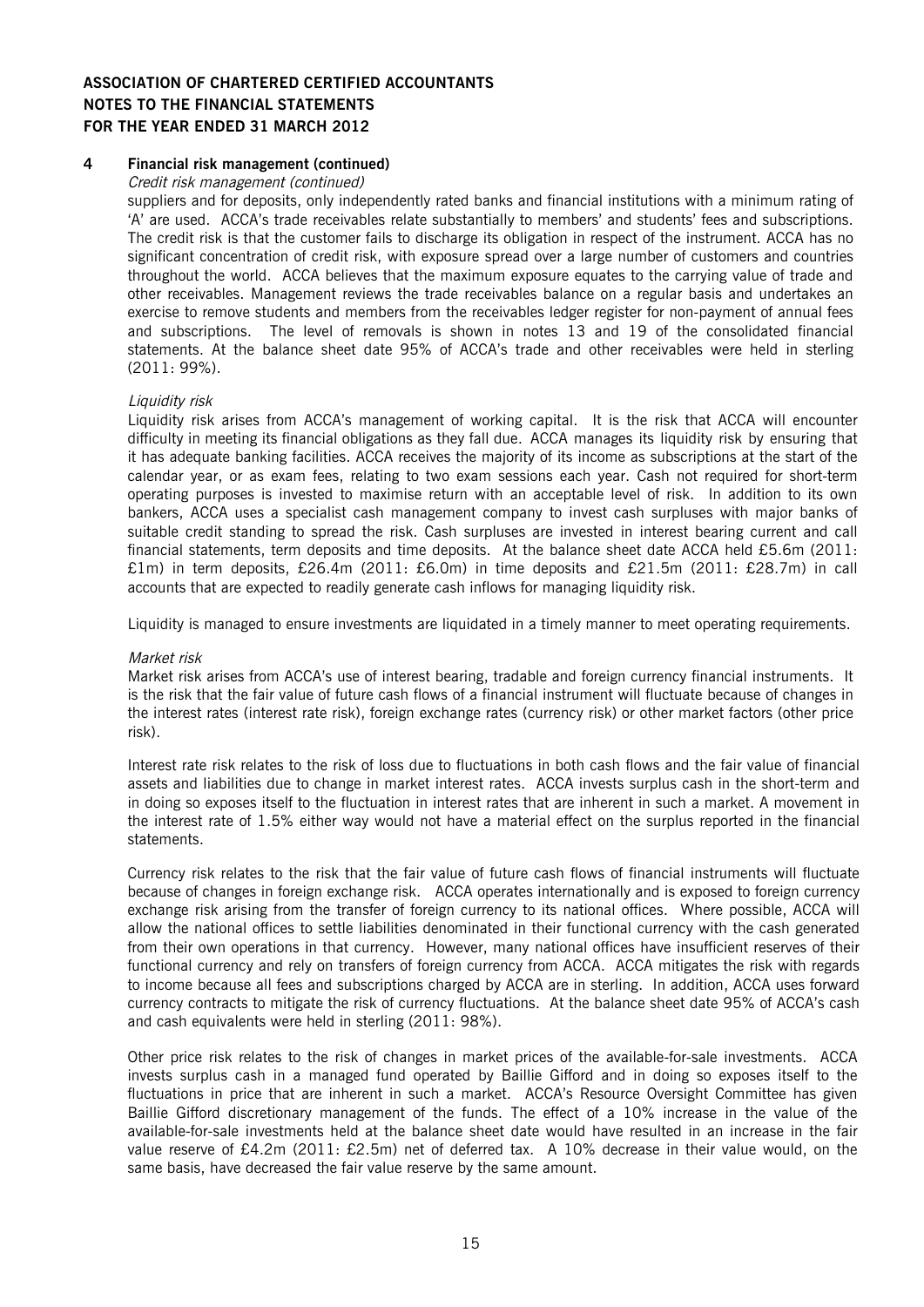#### **5 Segmental reporting**

ACCA has taken the view that, for reporting purposes, it has one operating segment which relates to the supply of services to its stakeholders including members, students and affiliates. ACCA does not report income or expenditure by region, activity or product type. During the year ACCA's income activities were organised by category: Fees and subscriptions, qualifications and examinations, publications, courses, regulation and discipline and other income. These are ACCA's categories reported internally for income purposes and are detailed in notes 7 and 8. A short description of the main categories are as follows:

- Fees and subscriptions: Comprise members', students' and affiliates' fees and subscriptions for the relevant period.
- Qualifications and examinations: Examination and exemption income from the Professional and other qualifications.
- Publications: Income generated from royalties, mailing services and advertising.
- Courses: Continuing Professional Development (CPD) income and CPD events in association with other member bodies via professional alliances.
- Regulation and discipline: Audit, practice and other certificates.

Expenditure is reported internally by function and these are detailed in notes 9 and 10. A short description of the expenditure categories are as follows:

- Chief Executive's Office: Chief Executive non-salary costs and IFAC costs
- Strategy: Delivery of strategic outcomes and market research
- Markets: Staff, operational and promotional costs of ACCA's national offices around the world
- Brand: Corporate marketing and promotion, public relations, publishing, technical policy and research and the Policy unit
- Learning and Products: Development and maintaining of qualifications, ensuring the integrity of the syllabus and of the examination process, verifying and awarding exemptions and setting and scrutiny
- People: HR, corporate recruitment, corporate training and Executive Team costs
- Governance: Regulation of members, Secretariat, professional conduct, practice monitoring, legal services and internal audit
- Finance and Operations: Service delivery eg member and student support, examinations, service improvements, IT, pension costs, depreciation, corporate services, finance and procurement
- Strategic development: Investment in IT, transformation of customer facing business processes and key compliance activity

#### **6 Capital**

ACCA considers its capital to be its accumulated fund and its fair value reserves. Council's financial objective is to generate a targeted operating position, to build and maintain reserves at a sustainable level, taking into account the various competitive risks. ACCA also aims to achieve additional long-term growth in reserves through the active management of the investment portfolio. A five-year financial plan has been developed which, over the period of the plan, targets an agreed level of accumulated fund. At 31 March 2012, the Accumulated Fund represented 31 days of operating expenditure (31 March 2011 - restated: 37 days). ACCA's Resource Oversight Committee reviews the financial position of ACCA at each committee meeting. ACCA is not subject to any material externally imposed capital requirements.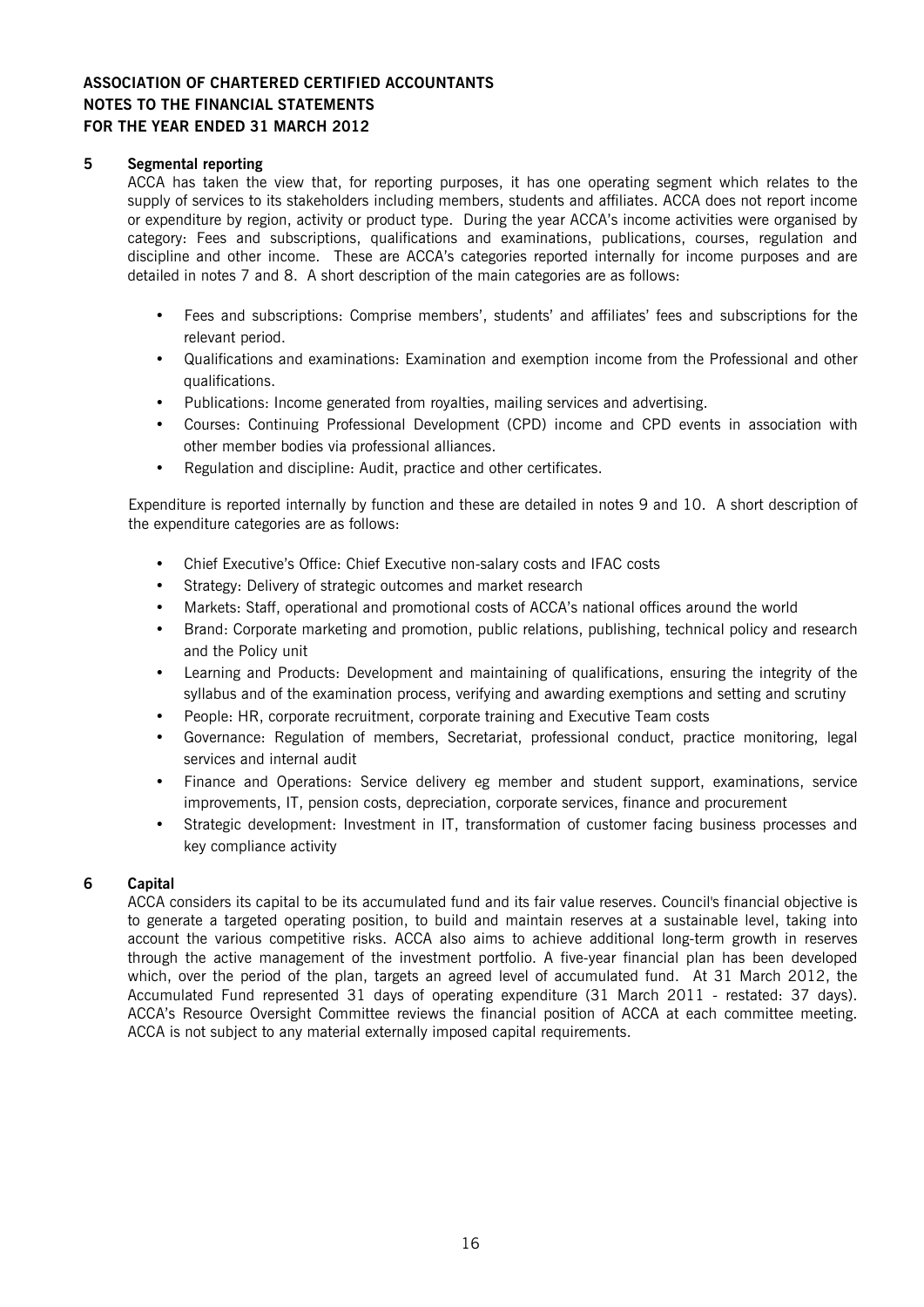|                |                                                                                                                                                                              | 31 Mar<br>2012<br>£'000                                                           | Restated<br>31 Mar<br>2011<br>£'000                                               |
|----------------|------------------------------------------------------------------------------------------------------------------------------------------------------------------------------|-----------------------------------------------------------------------------------|-----------------------------------------------------------------------------------|
| $\overline{7}$ | <b>Fees and subscriptions</b><br>Members<br>Affiliates<br>Students                                                                                                           | 28,110<br>3,334<br>30,556                                                         | 26,005<br>2,805<br>28,257                                                         |
|                |                                                                                                                                                                              | 62,000<br>======                                                                  | 57,067                                                                            |
| 8              | <b>Operating activities</b><br>Qualifications and exams<br>Publications<br>Courses<br>Regulation and discipline<br>Other income                                              | 68,663<br>3,465<br>5,035<br>3,998<br>537                                          | 63,102<br>2,674<br>5,059<br>3,588<br>297                                          |
|                |                                                                                                                                                                              | 81,698                                                                            | 74,720                                                                            |
| 9              | <b>Operational expenditure</b><br>Chief Executive's Office<br>Strategy<br>Markets<br><b>Brand</b><br>Learning and Products<br>People<br>Governance<br>Finance and Operations | 812<br>1,345<br>31,033<br>10,327<br>8,294<br>5,349<br>11,133<br>55,258<br>123,551 | 786<br>1,955<br>29,725<br>10,213<br>5,031<br>5,196<br>10,517<br>52,344<br>115,767 |
| 10             | Strategic development expenditure<br>Information Technology<br>Process Development<br>Compliance                                                                             | 4,247<br>9,784<br>635<br>14,666                                                   | 1,062<br>10,895<br>472<br>12,429                                                  |
| 11             | Other (losses)/gains<br>Forward currency contracts                                                                                                                           | (296)                                                                             | 129                                                                               |
| 12             | <b>Income from investments</b><br>Interest receivable<br>Fair value gains<br>Dividends from investments                                                                      | 295<br>24<br>658                                                                  | 199<br>552                                                                        |
|                |                                                                                                                                                                              | 977                                                                               | 751                                                                               |
|                |                                                                                                                                                                              |                                                                                   |                                                                                   |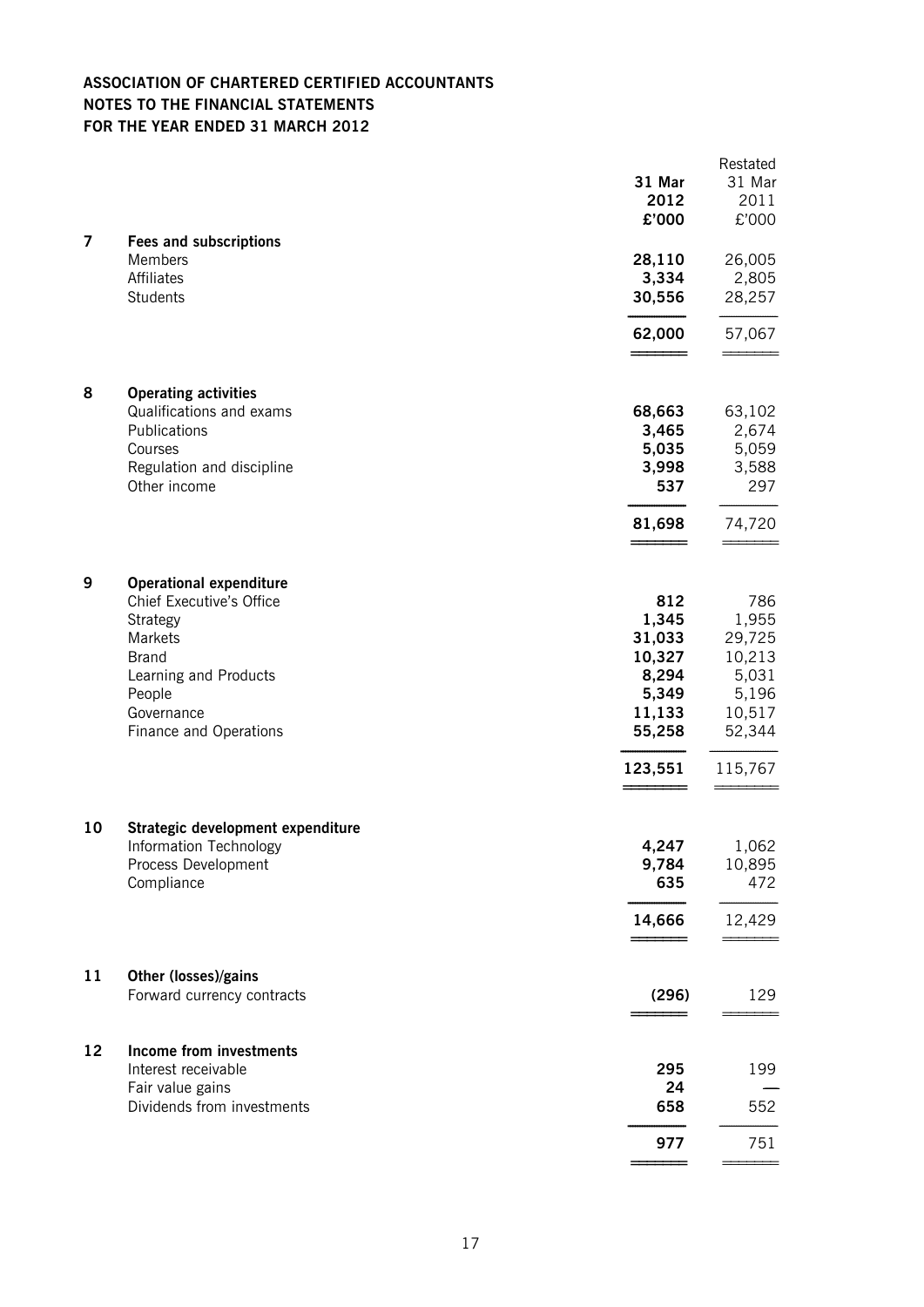|     |                                                               | 31 Mar<br>2012<br>£'000 | Restated<br>31 Mar<br>2011<br>£'000 |
|-----|---------------------------------------------------------------|-------------------------|-------------------------------------|
| 13  | <b>Operating result</b>                                       |                         |                                     |
|     | The operating result includes the following.                  |                         |                                     |
| (a) | Salaries and related costs                                    |                         |                                     |
|     | The costs of employing staff during the year were as follows: |                         |                                     |
|     | <b>Salaries</b>                                               | 33,468                  | 31,683                              |
|     | Social security costs                                         | 3,588                   | 3,188                               |
|     | Pension costs excluding curtailment gains (note 24)           | 2,060                   | 2,842                               |
|     | Other staff costs                                             | 2,198                   | 1,773                               |
|     |                                                               | 41,314                  | 39,486                              |
|     |                                                               |                         |                                     |

The average number of employees was 1,032 (31 March 2011: 981). The average annual salary was £32,430 (31 March 2011: £32,297).

(b) Income

Income from subscriptions and examination and exemption fees amounting to £130.7m (31 March 2011: £120.2m) is stated net of adjustments relating to the non-payment of subscriptions and fees amounting to £10.2m (31 March 2011: £8.7m).

| (c) | Depreciation and amortisation<br>Depreciation of property, plant and equipment | 3,332 | 3,513 |
|-----|--------------------------------------------------------------------------------|-------|-------|
|     |                                                                                |       |       |
|     | Amortisation of intangible assets                                              | 1,507 | 722   |
|     | Impairment of intangible assets                                                | 14    | 419   |
|     |                                                                                |       |       |
| (d) | Auditors' remuneration                                                         |       |       |
|     | Fees payable to ACCA's auditor for the audit of the parent undertaking         |       |       |
|     | and consolidated financial statements                                          | 49    | 55    |
|     | Fees payable to ACCA's auditors and their associates for other services        |       |       |
|     | - audit fees for UK subsidiaries                                               | 23    | 26    |
|     | - audit fees for non-UK subsidiaries                                           | 44    | 35    |
|     |                                                                                |       |       |
|     | - audit fees for the corporate KPIs                                            | 3     | 3     |
|     | - XBRL tagging of accounts for tax compliance                                  | 5     | 5     |
|     | - pension accounting advice                                                    | 2     |       |
|     |                                                                                | 126   | 124   |
|     |                                                                                |       |       |
|     | Fees payable in respect of the audit of the ACCA Staff Pension Scheme          | 8     |       |
|     |                                                                                |       |       |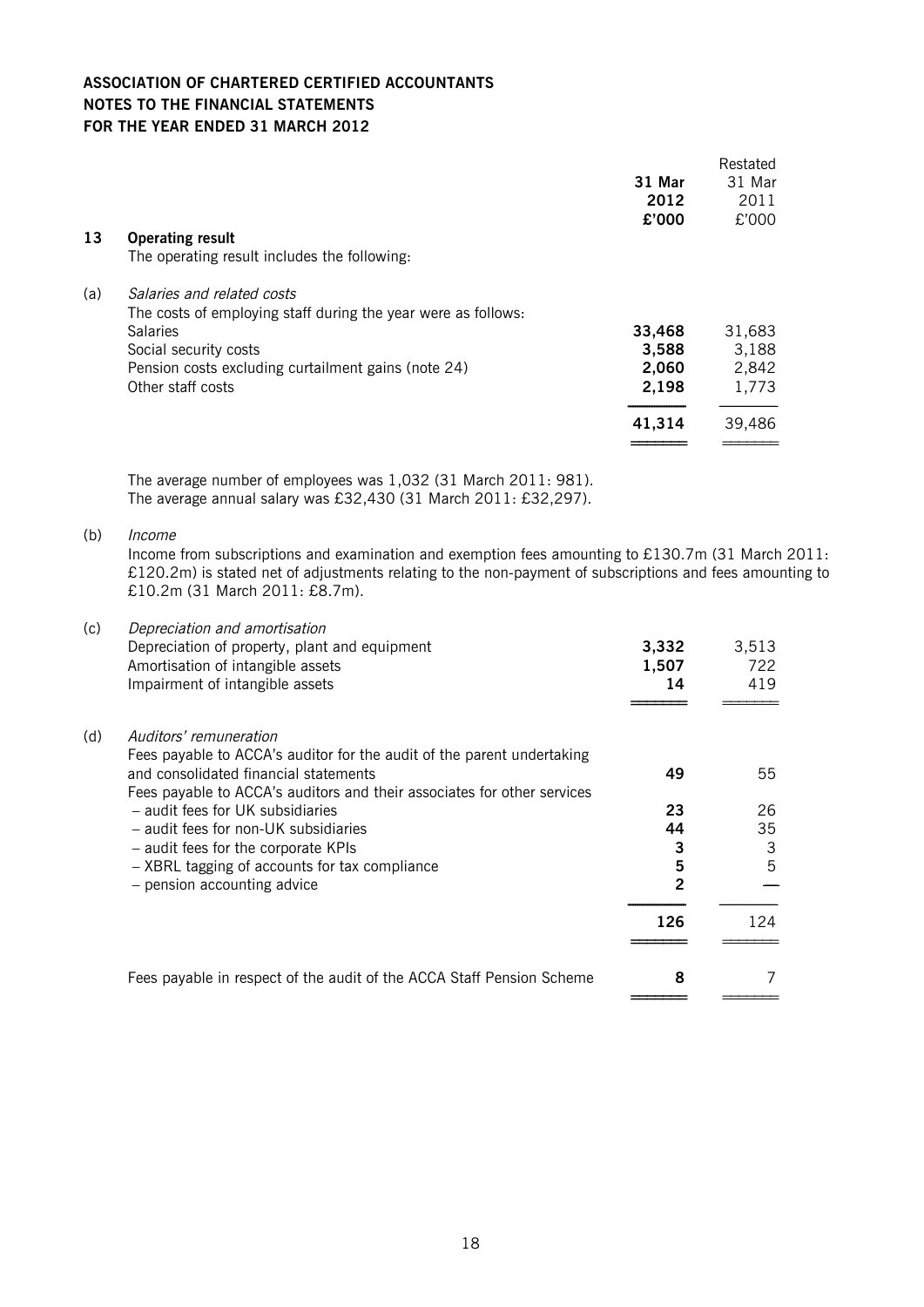| 14<br>Tax<br>The amounts charged in the statement of comprehensive income are as follows:<br>Current income taxes at 26% (2011: 28%) on the surplus for the year<br>68<br>8<br>Underprovision in respect of prior year                 | 24                                        |
|----------------------------------------------------------------------------------------------------------------------------------------------------------------------------------------------------------------------------------------|-------------------------------------------|
| 76                                                                                                                                                                                                                                     | 24                                        |
| The current tax charge is split as follows:<br>Domestic<br>76<br>Foreign<br>76                                                                                                                                                         | 14<br>10<br>24                            |
| Taxation for other jurisdictions is calculated at the rates prevailing<br>in the respective jurisdictions.                                                                                                                             |                                           |
| Factors affecting the tax charge for the year<br>Surplus before tax<br>13,466                                                                                                                                                          | 4,471                                     |
| Surplus before tax multiplied by the standard<br>rate of UK Corporation tax of 26% (2011: 28%)<br>3,501                                                                                                                                | 1,252                                     |
| Effects of:<br>Non-taxable income<br>(39, 144)<br>Expenditure not deductible for tax purposes<br>35,876<br>Underprovision in respect of prior year<br>8<br>Depreciation<br>10<br>(5)<br>Capital allowances<br>Dividend income<br>(171) | (37, 207)<br>36,140<br>15<br>(5)<br>(155) |
| Non-trade charges<br>Utilisation of previously unrecognised deferred tax asset<br>1<br>Differential in tax rates                                                                                                                       | $\mathbf{1}$<br>(7)<br>(10)               |
| (3, 425)                                                                                                                                                                                                                               | (1,228)                                   |
| 76<br>Total tax charge                                                                                                                                                                                                                 | 24                                        |

The tax charge arises from non-mutual trading profits, investment income and gains on disposal of property and investments. The group tax charge has been reduced by £477,000 (31 March 2011: £380,000) as a result of charitable donations to the Certified Accountants Educational Trust.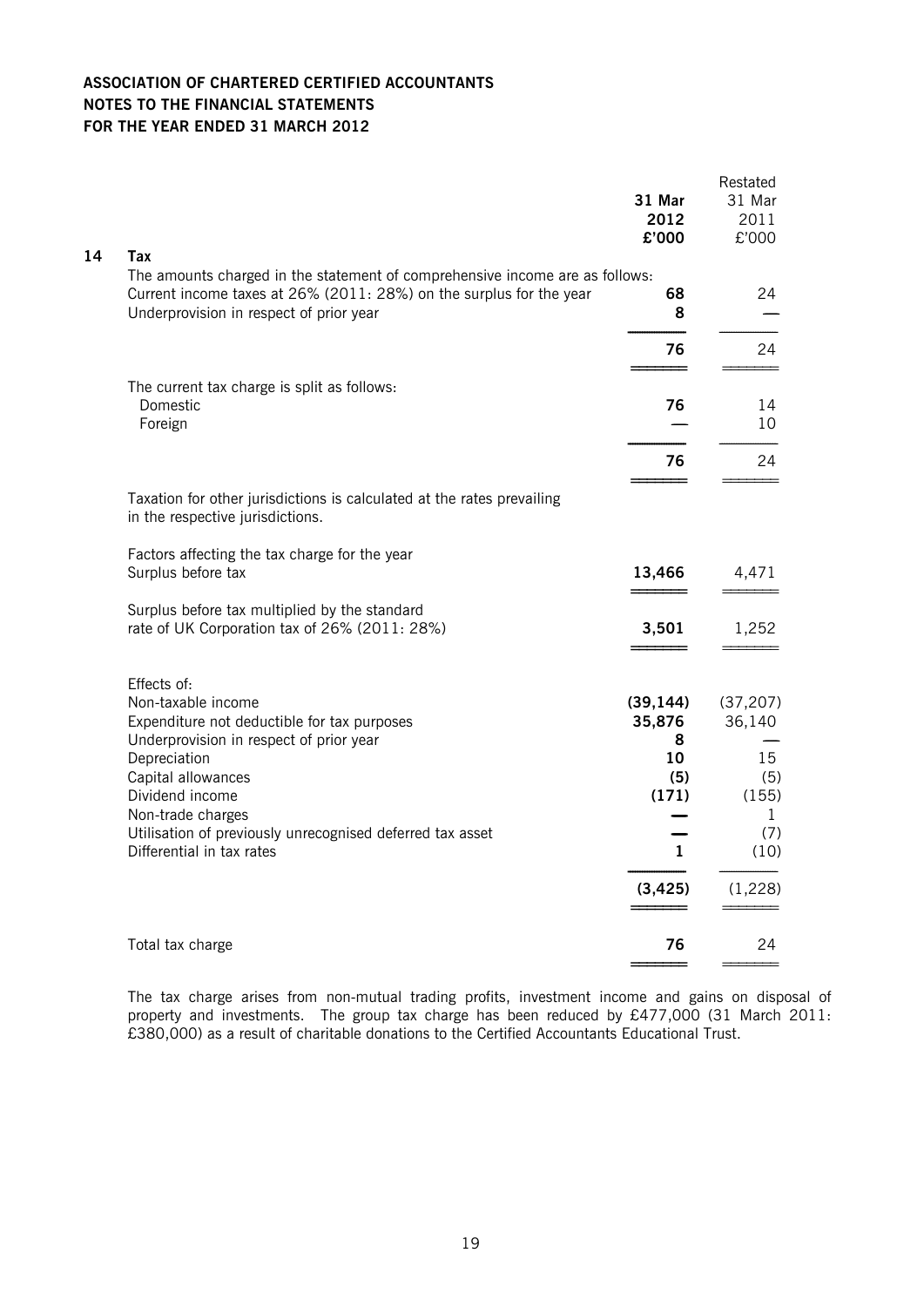### **15 Property, plant and equipment**

| Freehold             | Leasehold          | Plant &                       | Computer<br>systems &<br>equipment                                     | <b>Total</b><br>£'000                     |
|----------------------|--------------------|-------------------------------|------------------------------------------------------------------------|-------------------------------------------|
| 8,726<br>244         | 1,961<br>403<br>24 | 5,546<br>767<br>(53)<br>(42)  | 19,340<br>3,260<br>(4)<br>(14)                                         | 35,573<br>4,674<br>(86)<br>(32)           |
| 8,941<br>39<br>1,420 | 2,388<br>478       | 6,218<br>838<br>(174)<br>(33) | 22,582<br>4,456<br>(65)<br>(24)                                        | 40,129<br>5,811<br>(242)<br>1,420<br>(79) |
| 10,400               | 2,841              | 6,849                         | 26,949                                                                 | 47,039                                    |
| 123<br>103           | 674<br>194<br>17   | 3,828<br>536<br>(50)<br>(27)  | 15,197<br>2,680<br>(4)<br>8                                            | 19,822<br>3,513<br>(54)<br>(2)            |
| 226<br>105           | 885<br>265         | 4,287<br>570<br>(138)<br>(11) | 17,881<br>2,392<br>(47)<br>(23)                                        | 23,279<br>3,332<br>(186)<br>(331)<br>(52) |
|                      | 1,131              | 4,708                         | 20,203                                                                 | 26,042                                    |
| 10,400               | 1,710              | 2,141                         | 6,746                                                                  | 20,997                                    |
| 8,715                | 1,503              | 1,931                         | 4,701                                                                  | 16,850                                    |
| 8,603                | 1,287              | 1,718                         | 4,143                                                                  | 15,751                                    |
|                      | £'000              | £'000<br>(29)<br>(331)        | property improvements equipment<br>£'000<br>(3)<br>(22)<br>(1)<br>(18) | £'000                                     |

Freehold property includes land valued at £3,350,000 which is not depreciated. The freehold properties were valued at £10,400,000 as at 31 March 2012. The basis of valuation was at open market value for existing use and was prepared by Kinney Green, an independent firm of chartered surveyors and property consultant managers. Council is not aware of any events or changes in circumstances during the period which would have a significant impact on the carrying value of ACCA's property, plant and equipment at the balance sheet date.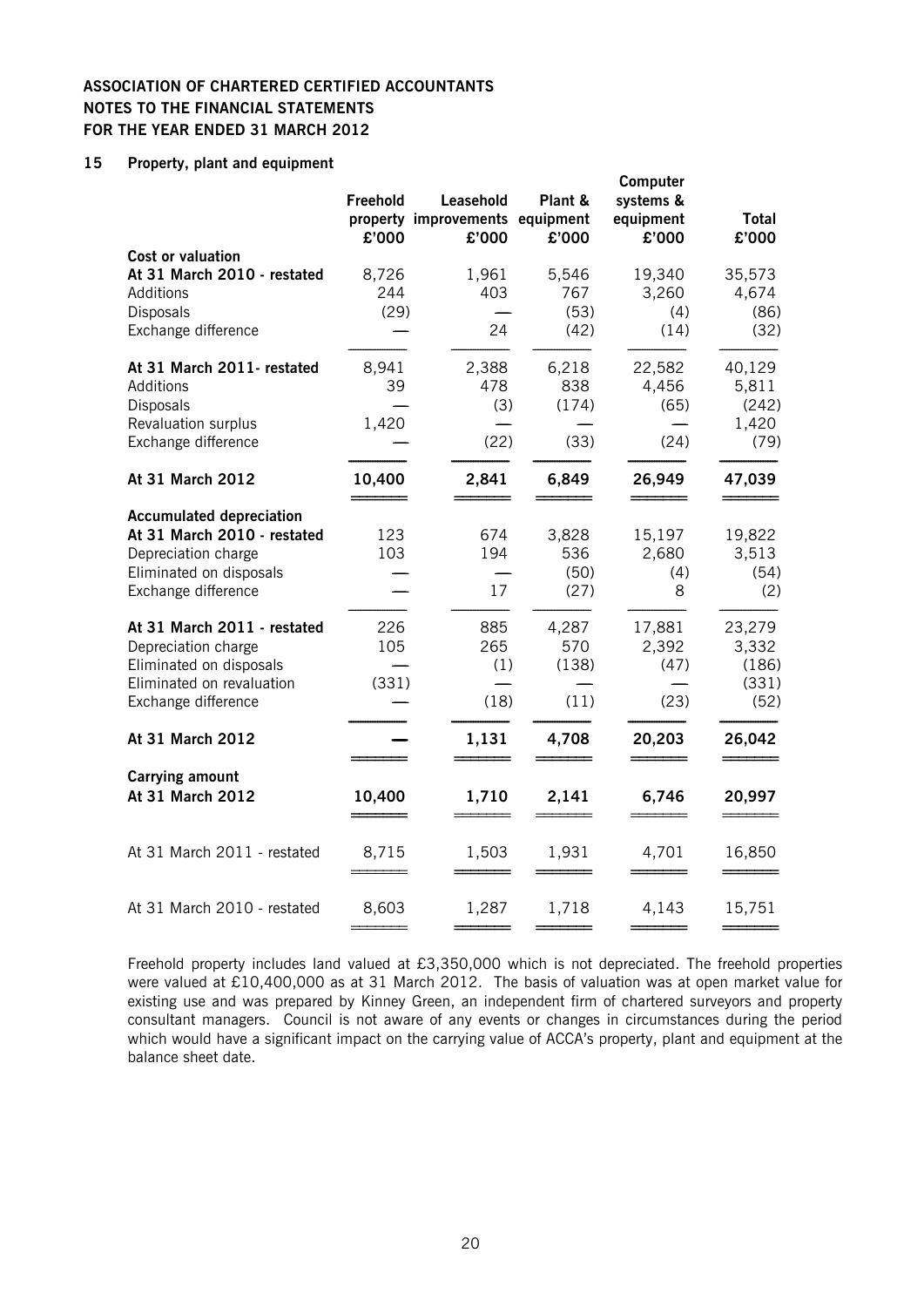#### **15 Property, plant and equipment (continued)**

|    |                                                                 | 2012<br>£'000 | 2011<br>£'000 |
|----|-----------------------------------------------------------------|---------------|---------------|
|    | Cost or valuation comprises freehold property stated at:        |               |               |
|    | Deemed cost/valuation in 2008                                   |               | 8,200         |
|    | Additions in 2009-10 at cost                                    |               | 526           |
|    | Additions in 2010-11 at cost<br>Disposals in 2010-11            |               | 244<br>(29)   |
|    | Valuation in 2012                                               | 10,400        |               |
|    |                                                                 |               |               |
|    |                                                                 | 10,400        | 8,941         |
|    | If land and buildings were stated on the historical cost basis, |               |               |
|    | the amounts would be as follows:                                |               |               |
|    | Cost                                                            | 8,375         | 8,337         |
|    | Accumulated depreciation                                        | (1, 011)      | (932)         |
|    | Net book value                                                  | 7,364         | 7,405         |
|    |                                                                 |               |               |
| 16 | Intangible assets                                               |               | £'000         |
|    | Cost                                                            |               |               |
|    | At 31 March 2010                                                |               | 2,623         |
|    | Additions                                                       |               | 2,872         |
|    | At 31 March 2011                                                |               | 5,495         |
|    | Additions                                                       |               | 2,218         |
|    | At 31 March 2012                                                |               | 7,713         |
|    | Accumulated amortisation and impairment                         |               |               |
|    | At 31 March 2010                                                |               | 109           |
|    | Amortisation charge                                             |               | 722           |
|    | Impairment                                                      |               | 419           |
|    | At 31 March 2011                                                |               | 1,250         |
|    | Amortisation charge                                             |               | 1,507         |
|    | Impairment                                                      |               | 14            |
|    | At 31 March 2012                                                |               | 2,771         |
|    | <b>Carrying amount</b>                                          |               |               |
|    | At 31 March 2012                                                |               | 4,942         |
|    | At 31 March 2011                                                |               | 4,245         |
|    |                                                                 |               |               |

All intangible assets relate to internally generated development costs. Following an impairment review by management, it was recognised that the benefits which were originally identified for the Harvard Manage Mentor Online Toolkit were not going to be realised. Therefore the project was fully impaired.

The main intangible assets carried at the balance sheet date relate to the development of the Foundations in Accountancy syllabus (£1.6m), PCI compliance (£1m), Digital Foundations (£1.1m) and Process Transformation (£0.7m).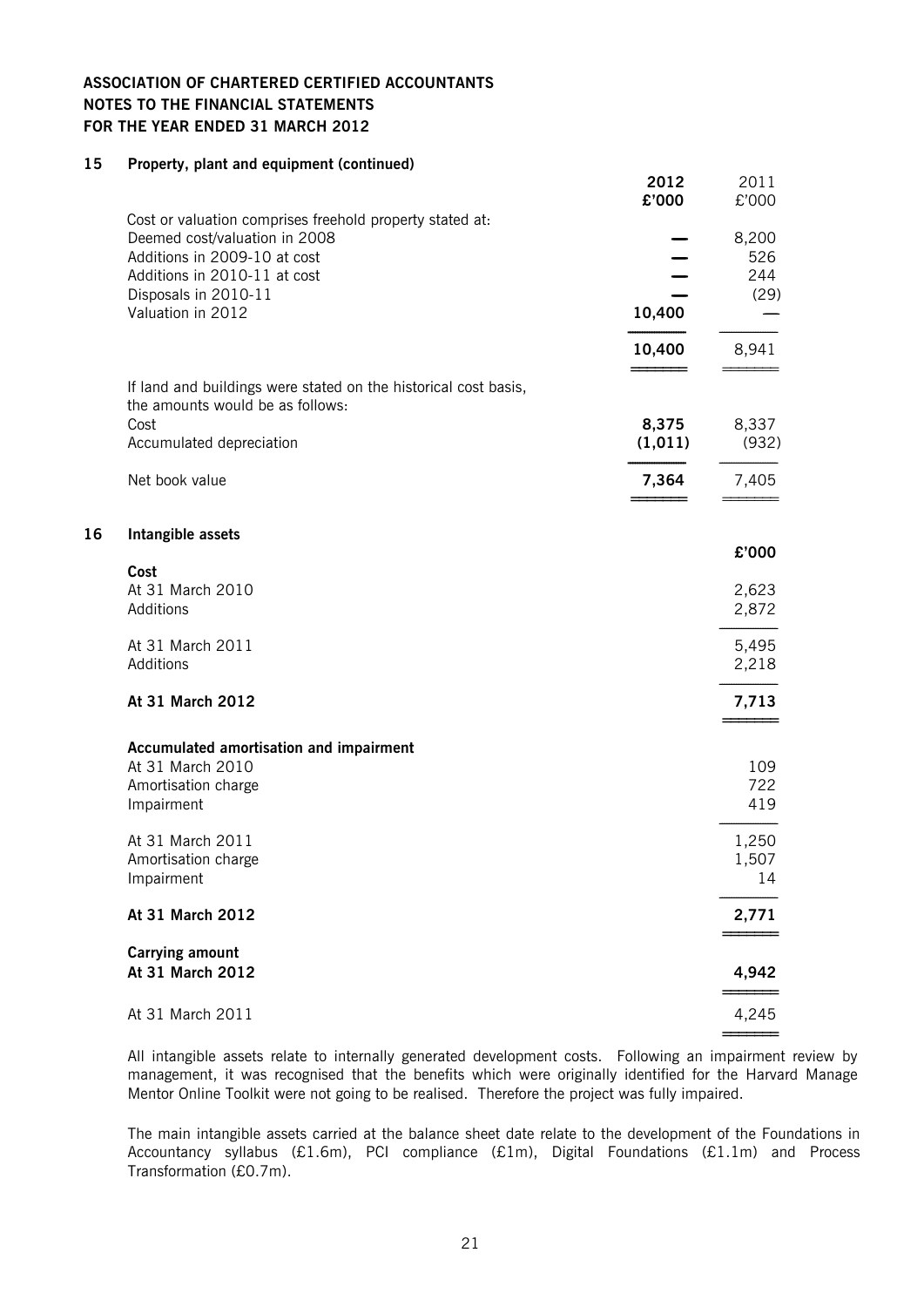|    |                                              | 31 Mar   | 31 Mar    |
|----|----------------------------------------------|----------|-----------|
|    |                                              | 2012     | 2011      |
|    |                                              | £'000    | £'000     |
| 17 | Available-for-sale investments               |          |           |
|    | At valuation                                 |          |           |
|    | At 1 April                                   | 33,359   | 29,126    |
|    | Additions                                    | 62,735   | 36,039    |
|    | <b>Disposals</b>                             | (41,783) | (34, 178) |
|    | Net gains transferred to fair value reserves | 287      | 2,372     |
|    | Net gains transferred to income              | 24       |           |
|    | At 31 March                                  | 54,622   | 33,359    |
|    | Historical cost of tradable investments      | 26,394   | 24,687    |
|    |                                              |          |           |

Available-for-sale investments, comprising units in one of Baillie Gifford's managed funds and certificates of deposits held by Royal London Cash Management, are fair valued annually at the close of business on the balance sheet date. Wherever possible, fair value is determined by reference to Stock Exchange quoted bid prices or to the Fund Manager's quoted prices. Available-for-sale investments are classified as non-current assets unless they are expected to be realised within twelve months of the balance sheet date.

Concentration of available-for-sale investments

| Non-current assets                     |        |        |
|----------------------------------------|--------|--------|
| UK equities                            | 10,443 | 10,648 |
| Overseas equities                      |        |        |
| North America                          | 3,373  | 2,954  |
| Europe                                 | 3,285  | 3,534  |
| Asia Pacific                           | 2,394  | 2,453  |
| Emerging                               | 2,405  | 2,257  |
| UK bonds                               | 1,796  | 1,652  |
| Overseas bonds                         | 3,001  | 2,445  |
| Futures and forward currency contracts |        | 14     |
| Cash and deposits                      | 1,503  | 1,395  |
|                                        | 28,200 | 27,352 |
| <b>Current assets</b>                  |        |        |
| Certificates of deposit                | 26,422 | 6,007  |
|                                        | 54,622 | 33,359 |
|                                        |        |        |

Available-for-sale investments are denominated in the following currencies

| UK pound         | 45,779 | 24,568 |
|------------------|--------|--------|
| US dollar        | 3,299  | 3,036  |
| Euro             | 1,619  | 1,633  |
| Yen              | 1,057  | 1,116  |
| Other currencies | 2,868  | 3,006  |
|                  | 54,622 | 33,359 |
|                  |        |        |

ACCA monitors its exposures by way of regular reports from Baillie Gifford who have discretionary management of the investment portfolio. None of these financial assets are impaired.

The effective interest rate on the certificates of deposit was 0.97% (2011: 0.79%) and these deposits have an average maturity of 60 days (2011: 46 days).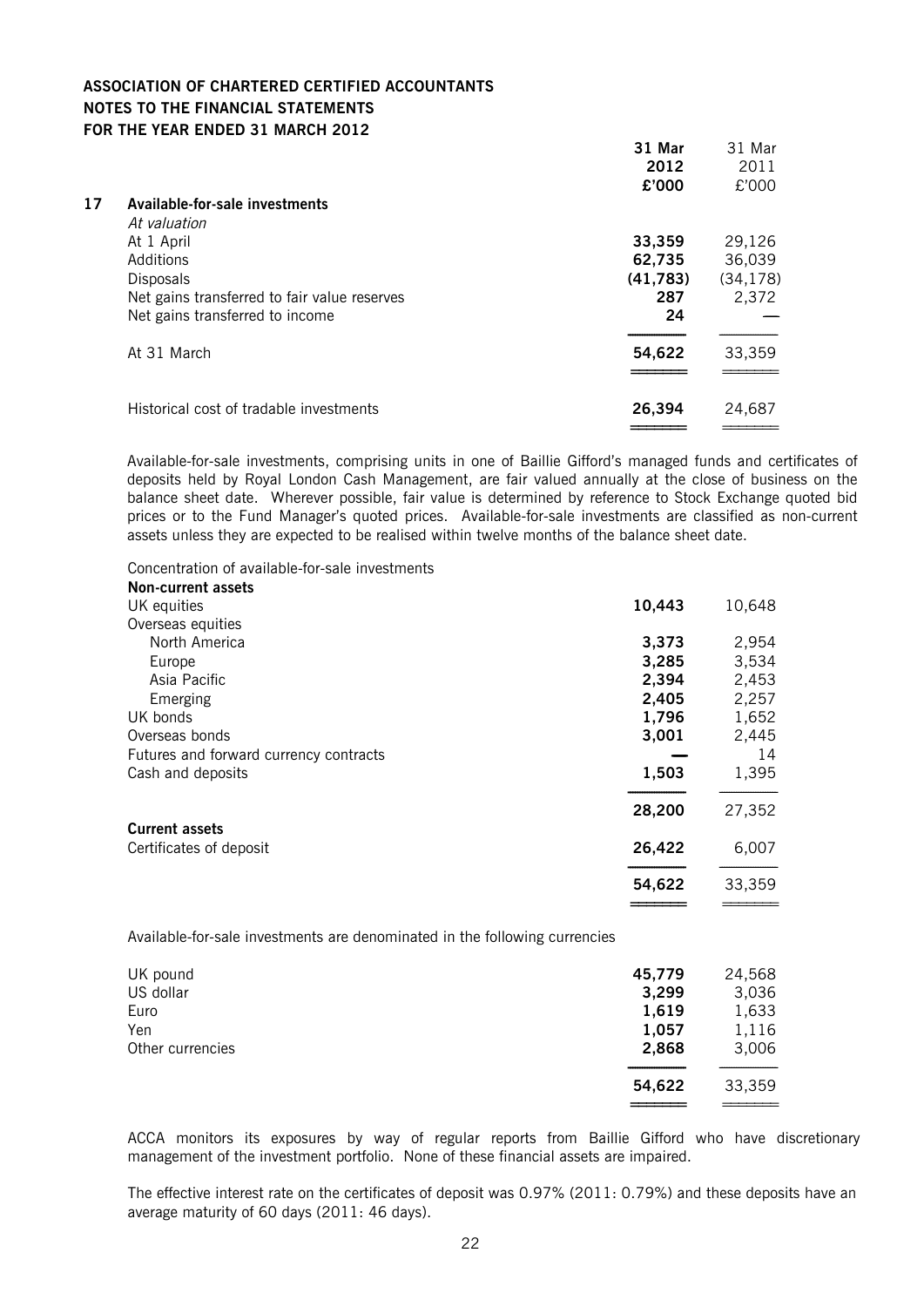#### **18 Inventories**

Inventories comprise ACCA merchandise and relate to finished goods at cost.

|    |                             |        | Restated | Restated |
|----|-----------------------------|--------|----------|----------|
|    |                             | 31 Mar | 31 Mar   | 1 April  |
|    |                             | 2012   | 2011     | 2010     |
|    |                             | £'000  | £'000    | £'000    |
| 19 | Trade and other receivables |        |          |          |
|    | Trade receivables           | 17,498 | 19,013   | 19,876   |
|    | Accrued income              | 1,829  | 737      | 837      |
|    | Prepayments                 | 4,741  | 4,750    | 4,852    |
|    | Other receivables           | 442    | 709      | 667      |
|    | Tax recoverable             |        |          | 10       |
|    |                             |        |          |          |
|    |                             | 24,510 | 25,209   | 26,242   |
|    |                             |        |          |          |

Movements on the provision for impairment of trade receivables are as follows:

|    | At 1 April                                               | 7,952              | 5,750   | 3,145       |
|----|----------------------------------------------------------|--------------------|---------|-------------|
|    | Provision for receivables impairment                     | 3,802              | 5,365   | 4,537       |
|    | Receivables written off during the year as uncollectible | (3,717)            | (3,093) | (1,871)     |
|    | Amounts recovered which were previously provided for     | (88)               | (70)    | (61)        |
|    | At 31 March                                              | 7,949              | 7,952   | 5,750       |
| 20 | Derivative financial instruments                         | 31 Mar 2012        |         | 31 Mar 2011 |
|    | <b>Assets</b>                                            | <b>Liabilities</b> | Assets  | Liabilities |
|    |                                                          |                    | $\sim$  | $\sim$      |

|                                                                                                          | £'000                    | £'000 | £'000 | £'000 |
|----------------------------------------------------------------------------------------------------------|--------------------------|-------|-------|-------|
| Forward foreign exchange contracts                                                                       | $\overline{\phantom{0}}$ | 112   | 184   |       |
|                                                                                                          |                          | 112   | 184   |       |
| The concerning recorderal to the clifforesit of concerniculate theories. Their colors from the fourceral |                          |       |       |       |

The amount recognised in the statement of comprehensive income that arises from the forward foreign exchange contracts amounts to a loss of £112k (31 March 2011: gain of £184k).

Forward foreign exchange contracts

The notional principal amounts of the outstanding forward foreign exchange contracts at 31 March 2012 were £17,330k (31 March 2011: £15,202k).

|    |                           |        | Restated | Restated |
|----|---------------------------|--------|----------|----------|
|    |                           | 31 Mar | 31 Mar   | 1 April  |
|    |                           | 2012   | 2011     | 2010     |
|    |                           | £'000  | £'000    | £'000    |
| 21 | Cash and cash equivalents |        |          |          |
|    | Cash at bank and in hand  | 21,542 | 28,659   | 23,634   |
|    | Short term bank deposits  | 5,641  | 1,001    | 1,000    |
|    |                           | 27,183 | 29,660   | 24,634   |
|    |                           |        |          |          |

The effective interest rate on short term bank deposits was 0.71% (2011: 0.37%) and these deposits have an average maturity of 33 days (2011: 7 days).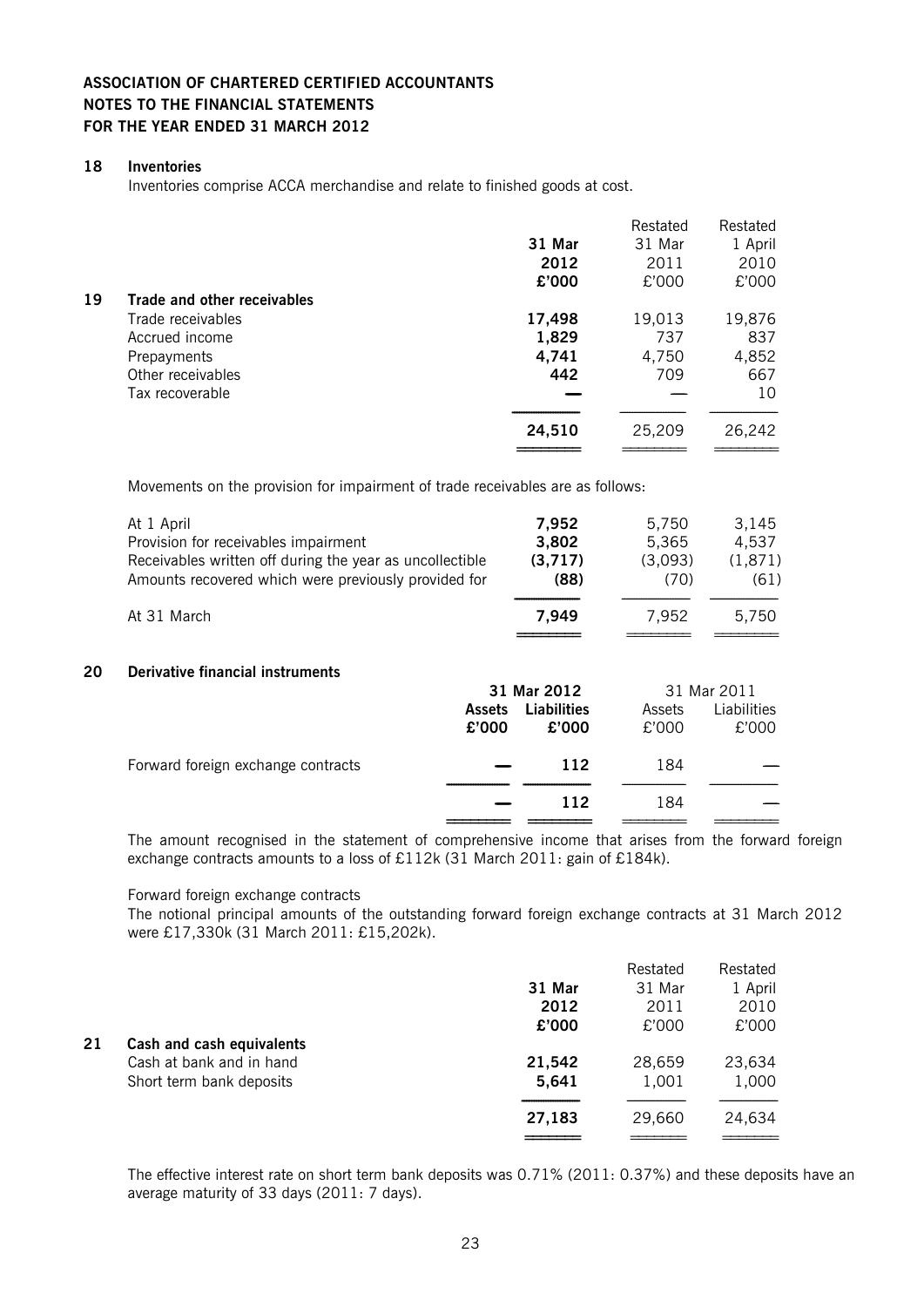| $22 \,$ | <b>Finance lease liabilities</b> | 31 Mar<br>2012<br>£'000 | 31 Mar<br>2011<br>£'000 |
|---------|----------------------------------|-------------------------|-------------------------|
|         | Non-current                      |                         |                         |
|         | Current                          |                         | 201                     |
|         | Total finance lease liabilities  |                         | 201                     |

The carrying amounts of the finance lease liabilities equal their fair value and are denominated in sterling.

Lease liabilities are effectively secured as the rights to the leased asset revert to the lessor in the event of default.

| Gross finance lease liabilities – minimum lease payments |     |
|----------------------------------------------------------|-----|
| No later than 1 year                                     | 201 |
| Later than 1 year and no later than 5 years              |     |
| Present value of the finance lease liabilities           | 201 |
|                                                          |     |

There are no finance charges payable on the finance leases.

### **23 Deferred tax liabilities**

Deferred tax liabilities are calculated in full on temporary differences under the balance sheet liability method using a principal tax rate of 24% (2011: 26%). The following are the major deferred tax liabilities recognised by ACCA and the movements thereon during the current period and previous years. ACCA has no deferred tax assets.

#### Deferred tax liabilities

|                           | <b>Revaluation of</b><br>available-<br>for-sale<br>investments<br>£'000 | <b>Total</b><br>£'000 |
|---------------------------|-------------------------------------------------------------------------|-----------------------|
| At 1 April 2010           | 993                                                                     | 993                   |
| Tax charged from reserves | 251                                                                     | 251                   |
| At 31 March 2011          | 1,244                                                                   | 1,244                 |
| Tax credited to reserves  | (224)                                                                   | (224)                 |
| At 31 March 2012          | 1,020                                                                   | 1,020                 |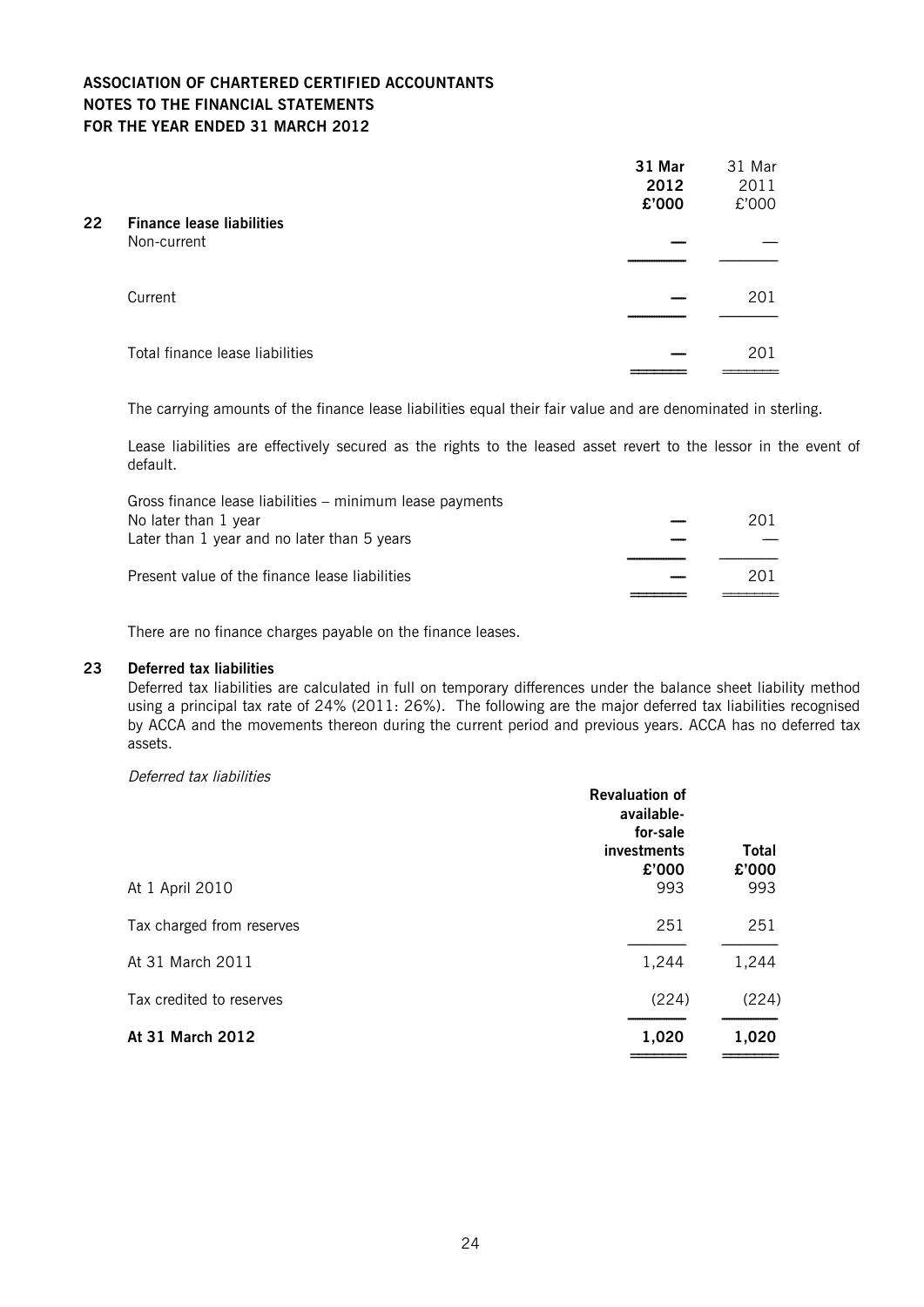#### **24 Retirement benefit obligations**

#### (a) General information

In the UK and Ireland, ACCA operates pension schemes ("the Schemes") providing benefits based on final pensionable pay and on a career average revalued earnings (CARE) basis. The assets of the Schemes are held separately from those of ACCA and invested with the Scottish Widows Fund and Life Assurance Society, Legal & General, Royal London Asset Management and Irish Life. Contributions to the Schemes are determined by a qualified actuary on the basis of triennial valuations. In accordance with the schedule of contributions, members of the Schemes contributed 8% of their pensionable pay to the pension schemes and the balance of contribution required is provided by ACCA. The UK scheme based on final pensionable pay was closed to new members with effect from 1 July 2007 and those members still in the scheme at that date accrued benefits under the CARE basis from that date. Since 1 July 2007 new employees have been able to join a defined contribution plan which is operated by Zurich Assurance Ltd. Arising from new legislation, the Irish employees ceased to be members of the UK scheme with effect from 31 March 2007 and were transferred to a new scheme - the ACCA Ireland Pension Scheme.

During 2010 and 2011, ACCA undertook a review of the defined benefit pension schemes in both the UK and Ireland. As a result of that review, a number of changes were made to the schemes' benefits which resulted in a curtailment of both schemes at 31 July 2011. A number of options were presented to scheme members and 111 members elected to leave the schemes on that date, with the remaining 172 members due to leave the scheme on or before 31 July 2013. From that date, both the UK and Irish scheme will be closed to future accrual.

The most recent triennial valuation of the UK scheme was at 1 January 2010. This has been updated by the scheme actuary for IAS 19 purposes as at 31 March 2012. The triennial valuation was based on the following principal financial assumptions:

| Rate of investment return:                      |                                               |
|-------------------------------------------------|-----------------------------------------------|
| past service                                    | 6.4% p.a. to retirement, 4.9% p.a. thereafter |
| future service                                  | 6.4% p.a. to retirement, 4.9% p.a. thereafter |
| Rate of salary growth                           | 4.5% p.a.                                     |
| Limited price indexation of pensions in payment | $3.2\%$ p.a.                                  |
| Retail prices index                             | $3.7\%$ p.a.                                  |
| Consumer price index                            | $3.0\%$ p.a.                                  |

The actuarial valuation of the UK Scheme showed that, at 1 January 2010, the market value of Scheme assets was £47.1m and the value of pension benefits earned was £66.9m. The funding level against technical provisions is therefore 70%. Restated

|                                                                |          | Restated |
|----------------------------------------------------------------|----------|----------|
|                                                                | 31 Mar   | 31 Mar   |
|                                                                | 2012     | 2011     |
|                                                                | £'000    | £'000    |
| The total pension charge is made up as follows:                |          |          |
| Pension costs under the UK and Irish Schemes (see note 24c)    | (6,726)  | 1,560    |
| Other pension costs made on behalf of the schemes              | 137      | 374      |
| Death-in-service premiums                                      | 147      | 182      |
| Payments to defined contribution schemes for certain employees |          |          |
| outside the UK and Ireland                                     | 264      | 225      |
| Payments to defined contribution schemes for certain employees |          |          |
| in the UK and Ireland                                          | 874      | 413      |
| Payments for the Pensions Protection Levy                      | 60       | 88       |
|                                                                |          |          |
| Pension costs                                                  | (5, 244) | 2,842    |
|                                                                |          |          |
| Pension costs (excluding curtailment gains – see note 24c)     | 2,060    | 2,842    |
|                                                                |          |          |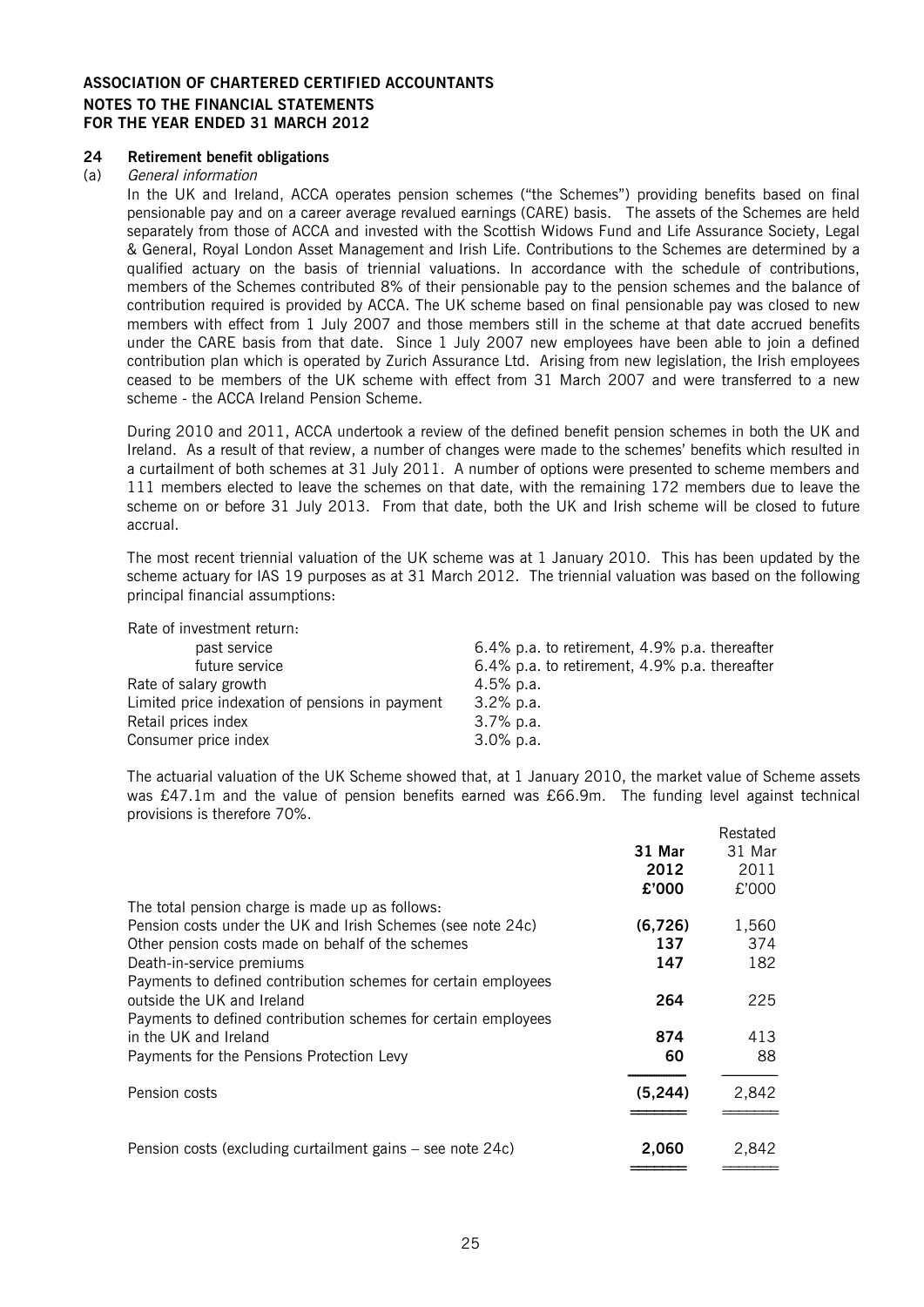#### **24 Retirement benefit obligations (continued)**

#### (a) General information (continued)

Defined contribution schemes are operated for qualifying employees within the UK and certain employees outside the UK and Ireland. The nature of such schemes varies according to legal regulations, fiscal requirements and economic conditions of the countries in which employees are based. Plans are funded by payments from the group and by employees and are held separately and independently of the group's finances.

#### (b) Pension benefits

| 31 Mar              | Restated<br>31 Mar | Restated<br>1 April |
|---------------------|--------------------|---------------------|
| 2012<br>£'000       | 2011<br>£'000      | 2010<br>£'000       |
|                     |                    |                     |
| 85,143<br>(66, 176) | 73,826<br>(60,002) | 78,235<br>(52, 575) |
| 18,967              | 13,824             | 25,660              |
| 18,967              | 13,824             | 25,660              |
|                     |                    |                     |

#### (c) Pension costs

The amounts recognised in the statement of comprehensive income for the Schemes are as follows:

| Current service cost (excluding employee contributions)<br>Interest cost on obligation<br>Expected return on plan assets<br>Curtailment gains | 877<br>3.924<br>(4, 223)<br>(7, 304) | 1.031<br>4.360<br>(3,831) | 1,531<br>4,159<br>(3, 357) |
|-----------------------------------------------------------------------------------------------------------------------------------------------|--------------------------------------|---------------------------|----------------------------|
| Pension costs under the Schemes                                                                                                               | (6,726)                              | 1,560                     | 2,333                      |
| Pension costs<br>The principal financial assumptions used were as follows:<br>Discount rate                                                   | 4.8%                                 | 5.6%                      | 5.6%                       |
| Expected return on plan assets (average)                                                                                                      | 6.3%                                 | 6.8%                      | 7.1%                       |
| Future salary increases                                                                                                                       | 2.0%                                 | 4.7%                      | 5.0%                       |
| Future pension increases subject to Limited Price Indexation                                                                                  | 3.3%                                 | 3.5%                      | 3.7%                       |

The mortality assumptions for the current period-end follows the table known as S1PA, using 90% of the base table with medium cohort mortality improvements subject to a 1.25% minimum to the annual improvements. The same mortality assumptions were used at the previous year end. Assuming retirement at 65, the life expectancy in years are as follows:

| For a male aged 65                    | 22.8 | 22 G | 22.5 |
|---------------------------------------|------|------|------|
| At 65 for a male member aged 45 now   | 25.2 | 25.1 | 24.9 |
| For a female aged 65 now              | 25.5 | 25.3 | 25.2 |
| At 65 for a female member aged 45 now | 27.9 | 27.7 | 27.6 |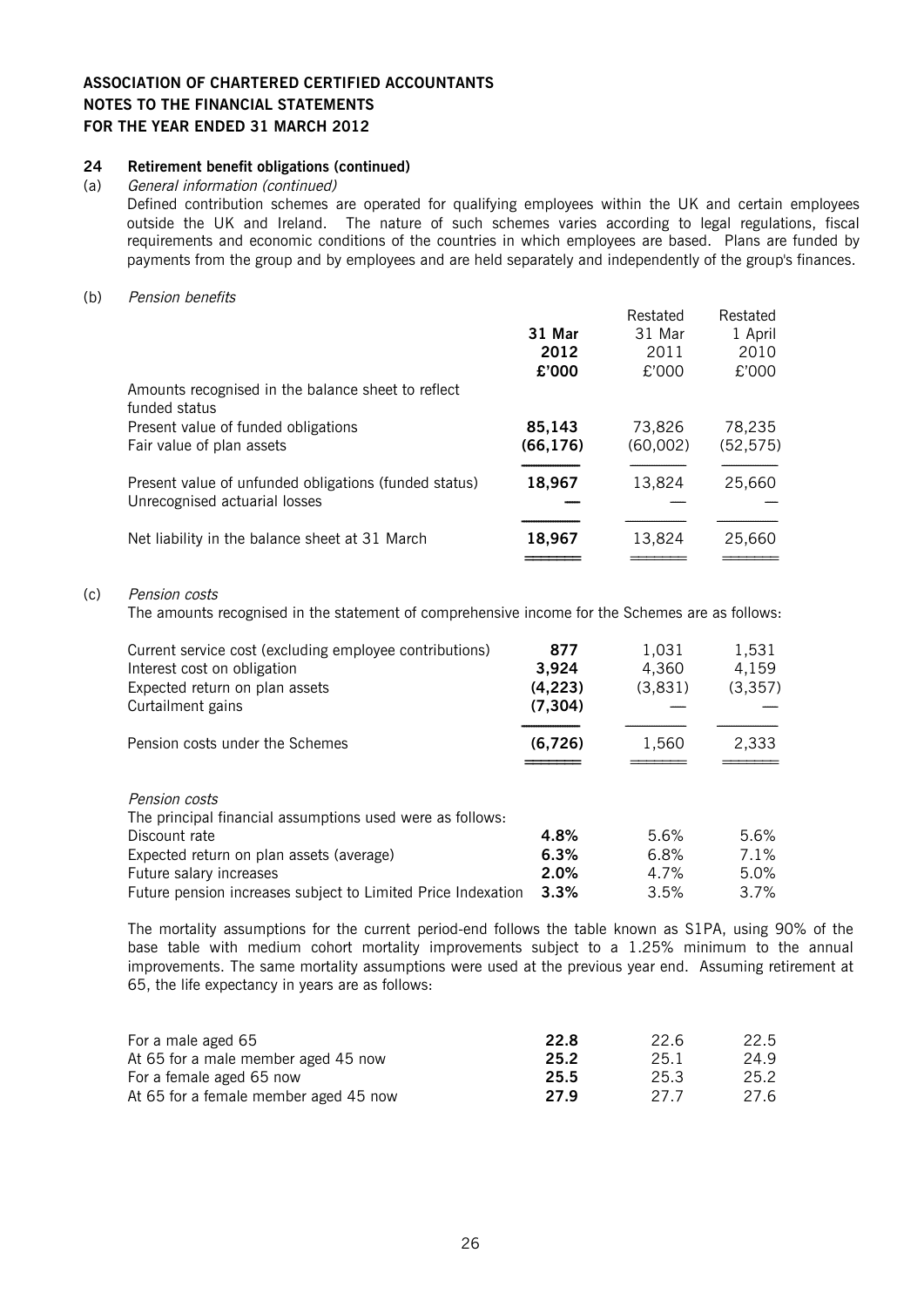### **24 Retirement benefit obligations (continued)**

#### (c) Pension costs (continued)

The sensitivity of the overall pension liability to changes in the principal assumptions is:

|                                                          | Change in assumption                                                                                                        |        | Impact on overall liability           |                                                                                                                            |
|----------------------------------------------------------|-----------------------------------------------------------------------------------------------------------------------------|--------|---------------------------------------|----------------------------------------------------------------------------------------------------------------------------|
| Discount rate<br>Inflation rate<br>Salary growth<br>rate | Increase/decrease by 0.25% (2011:0.25%)<br>Increase/decrease by 0.25% (2011:0.25%)<br>Increase/decrease by 0.5% (2011:0.5%) |        | (2011: £691k-£1,382k)                 | Decrease/increase by £1,328k (2011:£968k)<br>Increase/decrease by £948k (2011:£691k)<br>Increase/decrease by £948k-£1,897k |
|                                                          | Rate of mortality Increase by 1 year                                                                                        |        | Increase by £512 $k$ (2011:£170 $k$ ) |                                                                                                                            |
|                                                          |                                                                                                                             | 31 Mar | Restated<br>31 Mar                    | Restated<br>1 April                                                                                                        |

|     |                                                         | 2012     | 2011    | 2010   |
|-----|---------------------------------------------------------|----------|---------|--------|
|     |                                                         | £'000    | £'000   | £'000  |
| (d) | Change in benefit obligation                            |          |         |        |
|     | Present value of benefit obligation at 1 April          | 73,826   | 78,235  | 59,791 |
|     | Current service cost (excluding employee contributions) | 877      | 1,031   | 1,531  |
|     | Employee contributions                                  | 750      | 992     | 1,324  |
|     | Interest on obligation                                  | 3,924    | 4,360   | 4,159  |
|     | Benefits paid                                           | (733)    | (924)   | (688)  |
|     | Curtailment gains                                       | (7, 304) |         |        |
|     | Actuarial loss/(gain)                                   | 13,889   | (9,802) | 12,185 |
|     | Exchange difference                                     | (86)     | (66)    | (67)   |
|     | Present value of benefit obligation at 31 March         | 85,143   | 73.826  | 78,235 |
|     |                                                         |          |         |        |

Amounts recognised in the balance sheet for pensions are predominantly non-current and are reported as non-current liabilities.

(e) Movement in the net liability recognised in the balance sheet

|     | remement in the net maximity recepting and in the parametersheet<br>At 1 April | 13,824   | 25,660    | 22,038  |
|-----|--------------------------------------------------------------------------------|----------|-----------|---------|
|     | Pension costs                                                                  | (6,726)  | 1,560     | 2,333   |
|     | Contributions paid                                                             | (3, 498) | (2,503)   | (3,241) |
|     | Exchange difference                                                            |          | (5)       | (15)    |
|     | Recognition of actuarial losses/(gains)                                        | 15,367   | (10, 888) | 4,545   |
|     | At 31 March                                                                    | 18,967   | 13,824    | 25,660  |
| (f) | Change in plan assets                                                          |          |           |         |
|     | Fair value of plan assets at 1 April                                           | 60,002   | 52,575    | 37,753  |
|     | Expected return on assets                                                      | 4,223    | 3,831     | 3,357   |
|     | Actuarial (loss)/gain on assets                                                | (1, 478) | 1,086     | 7,640   |
|     | Actual return on plan assets                                                   | 2,745    | 4,917     | 10,997  |
|     | Contributions - employer                                                       | 3,498    | 2,503     | 3,241   |
|     | Contributions - employee                                                       | 750      | 992       | 1,324   |
|     | Benefits paid                                                                  | (733)    | (924)     | (688)   |
|     | Exchange difference                                                            | (86)     | (61)      | (52)    |
|     | Fair value of plan assets at 31 March                                          | 66,176   | 60,002    | 52,575  |
|     |                                                                                |          |           |         |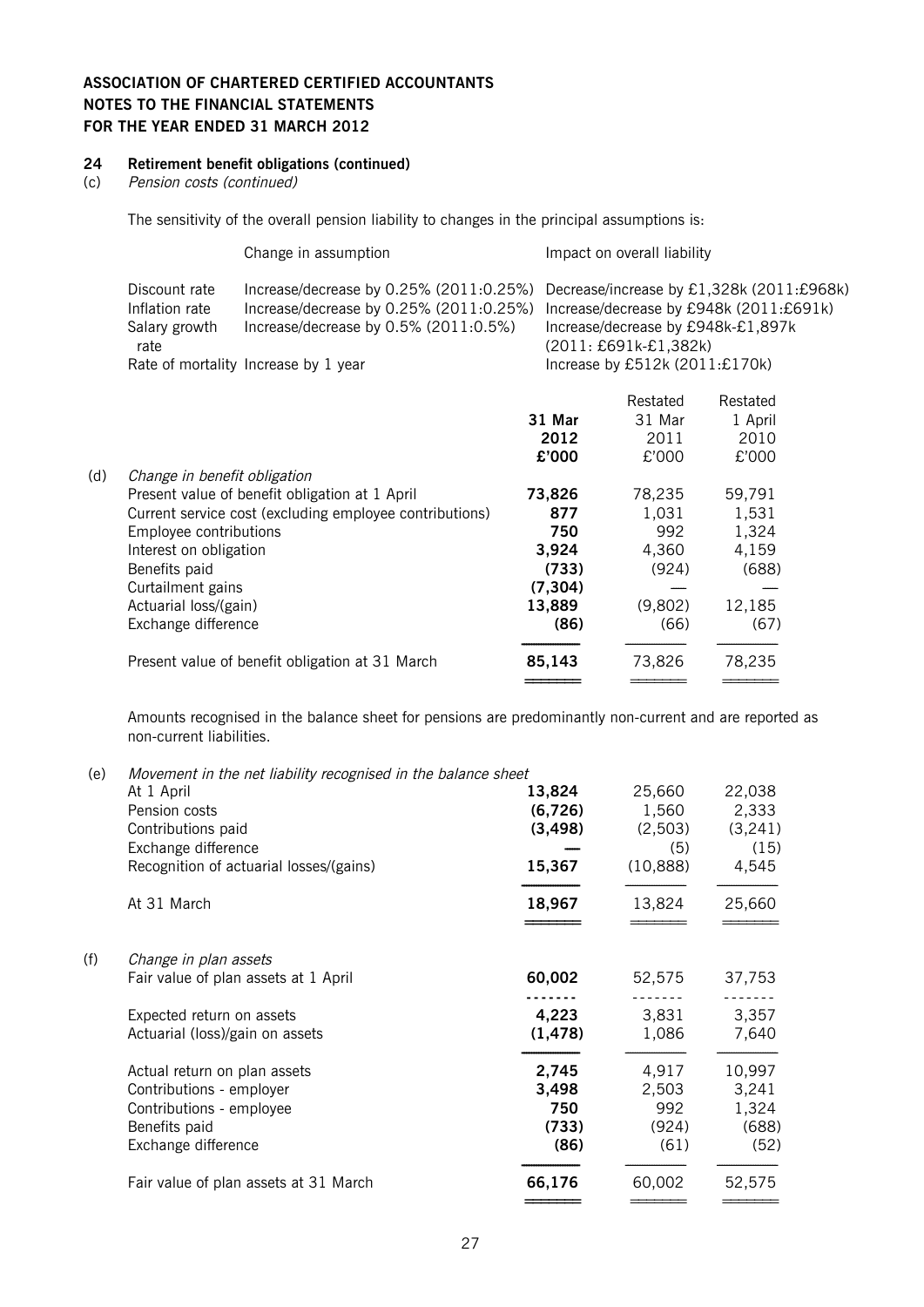#### **24 Retirement benefit obligations (continued)**

(g) Plan assets

Plan assets are comprised as follows:

|              | r iail abboto are comprised as follows. |      |        |      |        |      |
|--------------|-----------------------------------------|------|--------|------|--------|------|
|              | 31 Mar                                  |      | 31 Mar |      | 31 Mar |      |
|              |                                         | 2012 |        | 2011 | 2010   |      |
|              | £'000                                   | %    | £'000  | $\%$ | £'000  | %    |
| Equities     | 34,209                                  | 51.7 | 30,818 | 51.4 | 27,582 | 52.5 |
| <b>Bonds</b> | 25,586                                  | 38.6 | 23,305 | 38.8 | 19,940 | 37.9 |
| Property     | 6,271                                   | 9.5  | 5,769  | 9.6  | 4,969  | 9.4  |
| Cash         | 110                                     | 0.2  | 110    | 0.2  | 84     | 0.2  |
|              | 66,176                                  | 100  | 60,002 | 100  | 52,575 | 100  |
|              |                                         |      |        |      |        |      |

The largest proportion of assets is invested in equities via pooled funds managed by Legal & General, although the Trustees of the schemes also invest in bonds, cash and property. The Trustees believe that equities offer the best returns over the long term with an acceptable level of risk. The majority of equities are held in a globally diversified portfolio of international blue chip entities. Investments are diversified such that the failure of any single investment would not have a material impact on the overall level of assets.

#### (h) Defined benefit obligation trends

|                                                   | 31 Mar<br>2012<br>£'000 | 31 Mar<br>2011<br>£'000 | 31 Mar<br>2010<br>£'000 | 31 Dec<br>2008<br>£'000 | 31 Dec<br>2007<br>£'000 |
|---------------------------------------------------|-------------------------|-------------------------|-------------------------|-------------------------|-------------------------|
| Scheme assets<br>Scheme liabilities               | 66,176<br>(85, 143)     | 60,002<br>(73, 826)     | 52,575<br>(78, 235)     | 37,753<br>(59, 791)     | 45,698<br>(50, 631)     |
| Scheme deficit                                    | (18, 967)               | (13, 824)               | (25,660)                | (22, 038)               | (4,933)                 |
| Experience adjustments on<br>liabilities (£'000s) | (1, 218)                | (1,224)                 | 1,356                   | (1,698)                 | 1,261                   |
| As a % of scheme liabilities                      | (1.4)                   | (1.7)                   | 1.7                     | (2.8)                   | 2.5                     |
| Experience adjustments on<br>assets (£'000s)      | (1, 478)                | 10,510                  | 7,640                   | (13, 934)               | (858)                   |
| As a % of scheme assets                           | (2.2)                   | 17.5                    | 14.5                    | (36.9)                  | (1.9)                   |

In accordance with actuarial advice and with the agreement of ACCA and the UK Pension Scheme's trustees, for the year ended March 2013, ACCA will contribute 12% of pensionable salary together with £2,000,000 in respect of the UK scheme and on average 10% of pensionable salary in respect of overseas schemes. With regards to the Irish scheme it is expected that ACCA will contribute 23.1% of pensionable salary for the year ended 31 March 2013.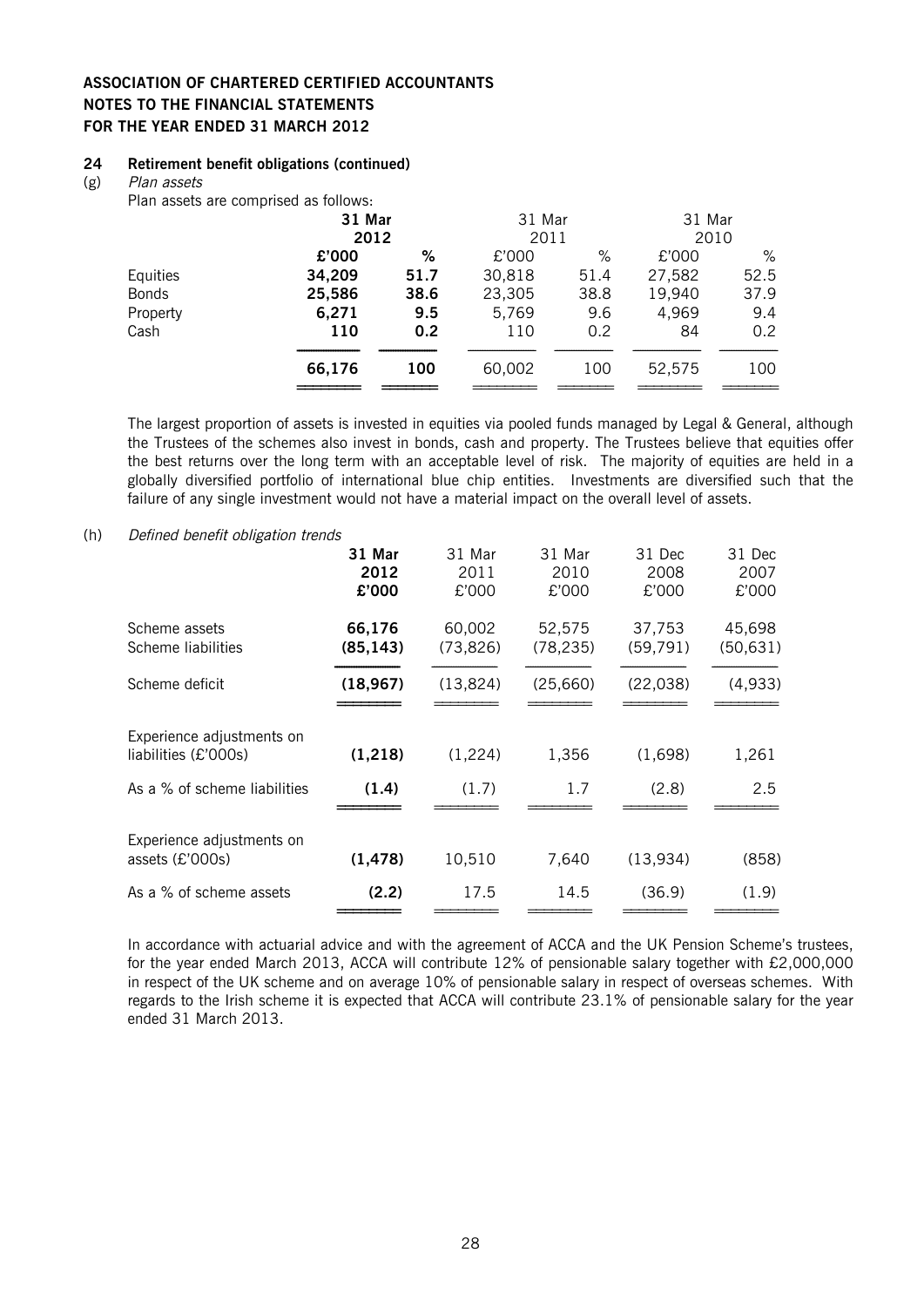|    |                                 |        | Restated | Restated |
|----|---------------------------------|--------|----------|----------|
|    |                                 | 31 Mar | 31 Mar   | 1 April  |
|    |                                 | 2012   | 2011     | 2010     |
|    |                                 | £'000  | £'000    | £'000    |
| 25 | Trade and other payables        |        |          |          |
|    | Trade payables                  | 1,524  | 4,986    | 2,678    |
|    | Social security and other taxes | 1,214  | 845      | 845      |
|    | Accrued expenses                | 13,477 | 9,646    | 10,206   |
|    |                                 | 16,215 | 15,477   | 13,729   |
|    |                                 |        |          |          |
| 26 | Deferred income                 |        |          |          |
|    | Deferred income                 | 69,216 | 52,638   | 48,117   |
|    |                                 |        |          |          |

Deferred income comprises fees and subscriptions paid in advance by members and students, exam fees paid in advance by students and monitoring contract income paid in advance.

#### **27 Provisions**

|                            | Legal costs<br>£'000 | <b>Research</b><br>£'000 | £'000 | <b>Claims Restructuring</b><br>£'000 | Total<br>£'000 |
|----------------------------|----------------------|--------------------------|-------|--------------------------------------|----------------|
| At 1 April 2010 - restated |                      | 268                      | 200   | 478                                  | 946            |
| Utilised during the year   |                      | (180)                    |       | (478)                                | (658)          |
| Provided during the year   |                      | 150                      |       |                                      | 150            |
|                            |                      |                          |       |                                      |                |
| At 1 April 2011 - restated |                      | 238                      | 200   |                                      | 438            |
| Utilised during the year   |                      | (213)                    |       |                                      | (213)          |
| Provided during the year   | 168                  | 174                      |       |                                      | 342            |
| At 31 March 2012           | 168                  | 199                      | 200   |                                      | 567            |
|                            |                      |                          |       |                                      |                |

The research provision represents grants and other payments to which Chartered Accountants Educational Trust is committed as part of its continuing sponsorship of accounting research.

The claims provision represent management's best estimate of ACCA's liability relating to the costs associated with ongoing Accountancy and Actuarial Discipline Board (AADB) investigations against ACCA members. The AADB is responsible for operating and administering an independent disciplinary scheme covering members of the six professional accountancy bodies in the UK and Ireland. None of the provision is expected to be incurred in 2012. There is no expected reimbursement from actual costs accounted for to date.

The legal costs provision relates to the costs which ACCA may be liable for when undertaking investigations into any ACCA members' conduct which contributed to the collapse of Anglo Irish Bank.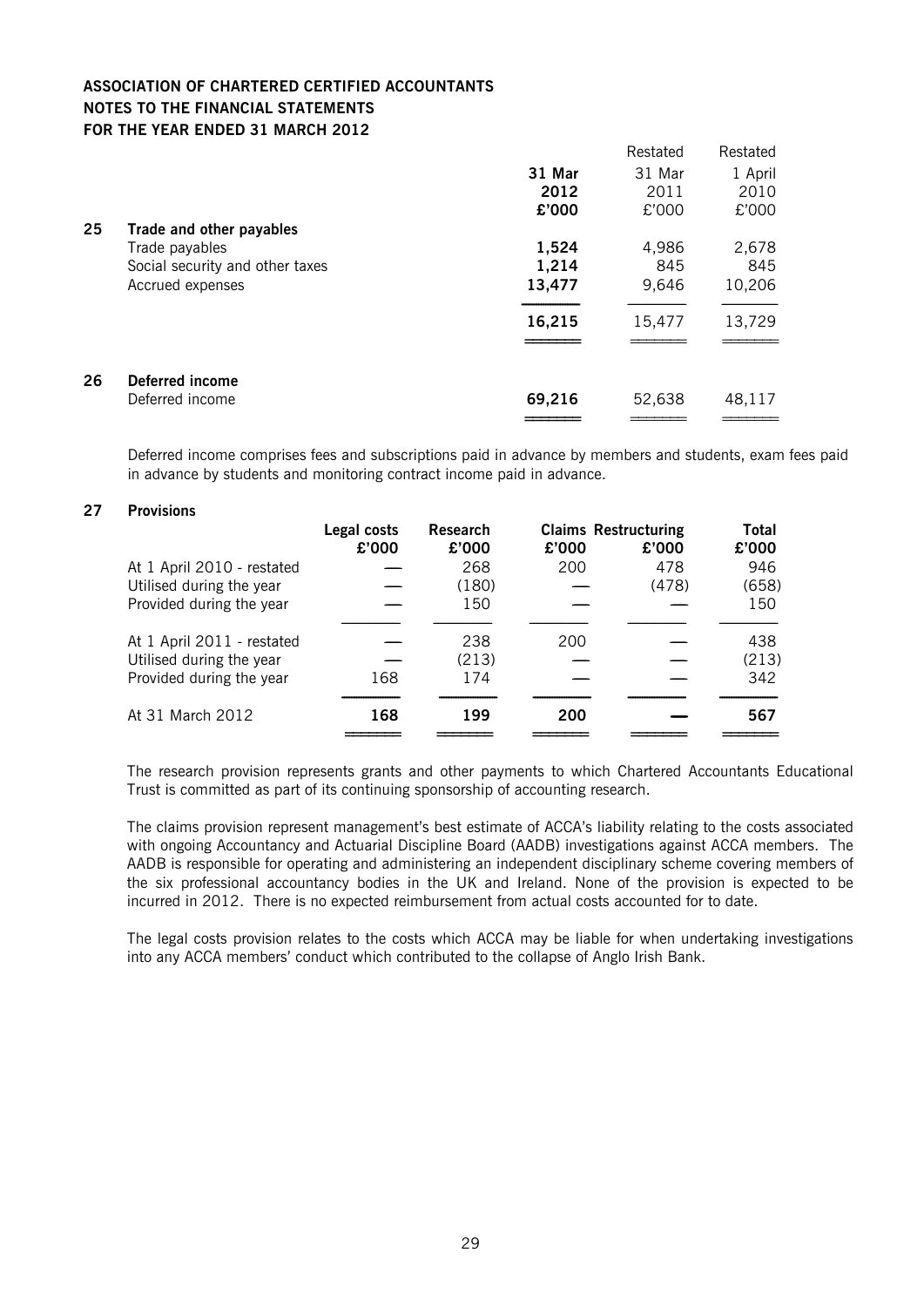#### **28 Other reserves**

|                                  | <b>Currency</b><br>translation<br>£'000 | Land and<br>buildings<br>£'000 | Available-<br>for-sale<br>investments<br>£'000 | Total<br>£'000 |
|----------------------------------|-----------------------------------------|--------------------------------|------------------------------------------------|----------------|
| Balance at 1 April 2010          |                                         | 1,885                          | 5.305                                          | 7,190          |
| Revaluation $-$ gross            |                                         |                                | 2,372                                          | 2,372          |
| Revaluation – tax                |                                         |                                | (251)                                          | (251)          |
| Currency translation differences | (212)                                   |                                |                                                | (212)          |
| Balance at 31 March 2011         | (212)                                   | 1,885                          | 7,426                                          | 9,099          |
| Revaluation $-$ gross            |                                         | 1,751                          | 287                                            | 2,038          |
| Revaluation – tax                |                                         |                                | 224                                            | 224            |
| Currency translation differences | 129                                     |                                |                                                | 129            |
| Balance at 31 March 2012         | (83)                                    | 3,636                          | 7,937                                          | 11,490         |
|                                  |                                         |                                |                                                |                |

The land and buildings fair value reserve represents the excess of the open market value over the depreciated historic cost of the Group's properties, net of deferred taxation. The available-for-sale investments fair value reserve represents the excess of unrealised gains and losses on available-for-sale investments over their historic costs, net of deferred taxation. The currency translation reserve represents the exchange differences arising on the translation of the assets and liabilities of the non-UK subsidiary undertakings.

#### **29 Commitments**

|                                                                                                                      |        | Restated |
|----------------------------------------------------------------------------------------------------------------------|--------|----------|
|                                                                                                                      | 31 Mar | 31 Mar   |
|                                                                                                                      | 2012   | 2011     |
|                                                                                                                      | £'000  | £'000    |
| Capital commitments for property, plant and equipment<br>Contracted for at the balance sheet date but not recognised |        |          |
| in the financial statements                                                                                          |        |          |
|                                                                                                                      |        |          |
| Authorised but not contracted                                                                                        | 2,208  | 2.287    |
|                                                                                                                      |        |          |

#### Operating lease commitments

At the balance sheet date the group had outstanding commitments under non-cancellable leases, which fall due as follows.

|                      | <b>Land and buildings</b> |          |          |        |          |          |
|----------------------|---------------------------|----------|----------|--------|----------|----------|
|                      |                           | Restated | Restated |        | Restated | Restated |
|                      | 31 Mar                    | 31 Mar   | 1 Apr    | 31 Mar | 31 Mar   | 1 Apr    |
|                      | 2012                      | 2011     | 2010     | 2012   | 2011     | 2010     |
|                      | £'000                     | £'000    | £'000    | £'000  | £'000    | £'000    |
| Within one year      | 2,837                     | 2,092    | 2,022    | 285    | 350      | 377      |
| In two to five years | 5,181                     | 5,499    | 5,122    | 330    | 554      | 408      |
| More than 5 years    | 1,815                     | 2.504    | 3,924    |        |          |          |
|                      | 9,833                     | 10,095   | 11,068   | 615    | 904      | 785      |
|                      |                           |          |          |        |          |          |

Operating lease rentals charged to the statement of comprehensive income in the year amounted to £3,256k (31 March 2011: £3,105k).

The future commitment in respect of the lease entered into by CAET, for which ACCA has provided a guarantee, amounted to £4,240k (2011: £4,593k) at the balance sheet date.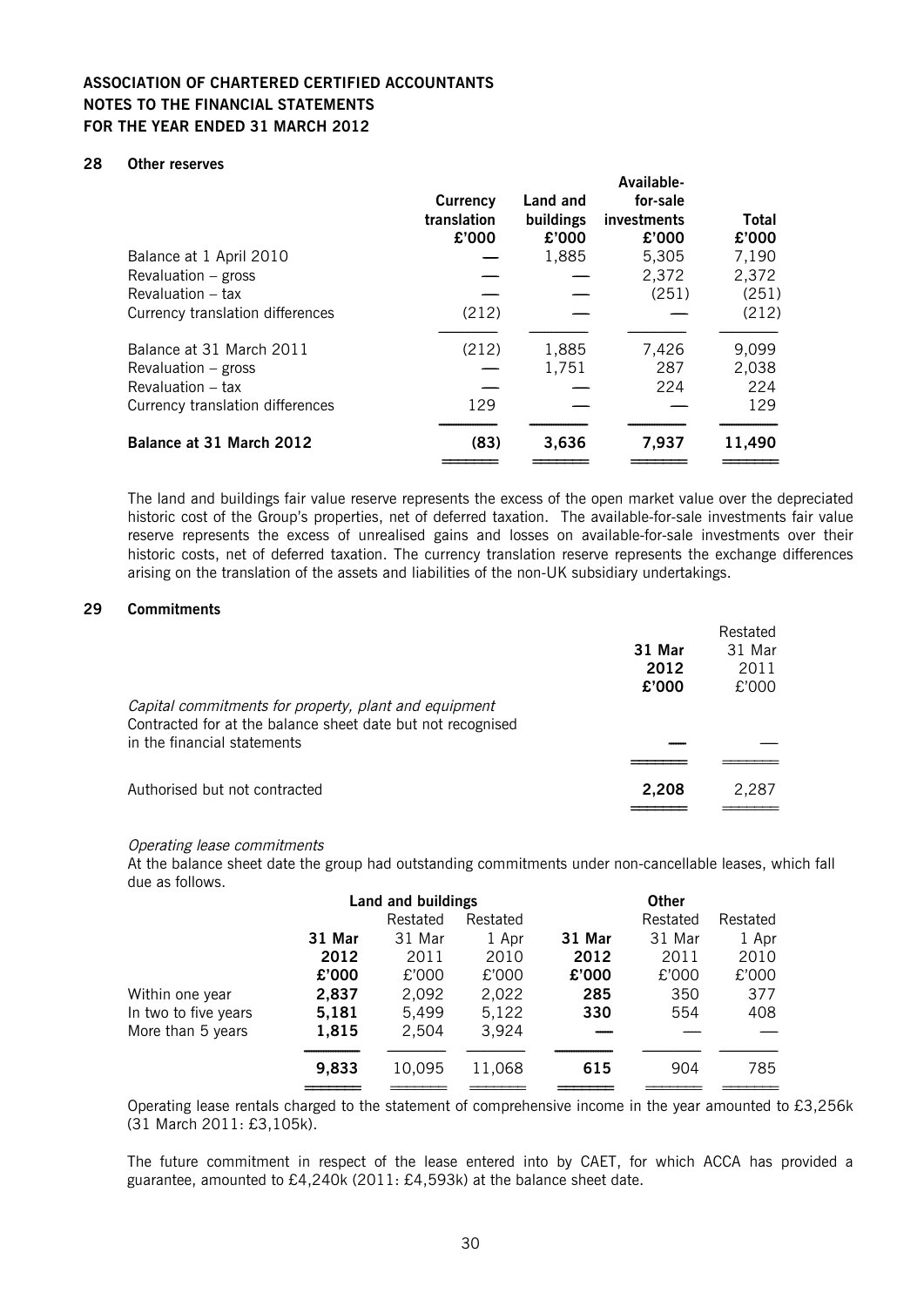#### **30 Related party transactions**

#### **Relationships**

| Council members as office holders | Dean Westcott (President)<br>Barry Cooper (Deputy President)<br>Martin Turner (Vice President)                                                                                                                                                                                                                                                                                                                                                                                                                                                   |
|-----------------------------------|--------------------------------------------------------------------------------------------------------------------------------------------------------------------------------------------------------------------------------------------------------------------------------------------------------------------------------------------------------------------------------------------------------------------------------------------------------------------------------------------------------------------------------------------------|
| Other Council members             | Rizwan Akhtar, Stephen Bailey, Sharon Burd,<br>Alexandra Chin, Francis Chittenden, Rosanna Choi,<br>Matilda Crossman, Gustaw Duda, Jenny Gu,<br>Anthony Harbinson, Kenneth Henry,<br>Pauline Hobson, Julie Holderness, Hemraz Hoolash,<br>Ladislav Hornan, Lynne Hunt, Raphael Joseph,<br>Dato' Khalid Ahmad, Lazaros Lazarou, James Lee,<br>Leo Lee, Brian McEnery, Hamish McKay,<br>Mark Millar, Kholeka Mzondeki, Coutts Otolo,<br>Taiwo Oyedele, Laura Perrin, Azza Raslan,<br>Robert Stenhouse, Anthony Tyen, Belinda Young and<br>Amy Yung |

The office holders receive a small honorarium for each year they serve as an officer. No other member of Council has received any payment in respect of services to ACCA. In accordance with the Council Travel and Expenses policy, Council members are reimbursed for any expenses which they directly incur on behalf of ACCA as part of their role as a Council member.

|                                                                                                 | 31 Mar<br>2012<br>£'000 | 31 Mar<br>2011<br>£'000 |
|-------------------------------------------------------------------------------------------------|-------------------------|-------------------------|
| <b>Related party transactions</b><br>Honorarium                                                 | 14                      | 14                      |
| Reimbursement of expenses directly incurred by Council members                                  | 337                     | 405                     |
| <b>Related party balances</b><br>Reimbursement of expenses directly incurred by Council members | Owed                    | Owed<br>13              |

### **31 Principal undertakings**

### **Subsidiary undertakings**

The principal subsidiary undertakings, all 100% owned, which are included in the consolidated financial statements, are as follows:

|                                                            | <b>Country of</b>         | <b>Beneficial</b> | Nature of               |
|------------------------------------------------------------|---------------------------|-------------------|-------------------------|
|                                                            | registration              | holding           | <b>business</b>         |
| <b>Certified Accountants</b><br>Investment Company Limited | England &<br><b>Wales</b> | Ordinary shares   | Investment company      |
| The Certified Accountants<br><b>Educational Trust</b>      | England &<br>Wales        | Charitable trust  | Educational charity     |
| Certified Accountants                                      | England &                 | Ordinary shares   | Provider of educational |
| <b>Educational Projects Limited</b>                        | Wales                     |                   | supplies and services   |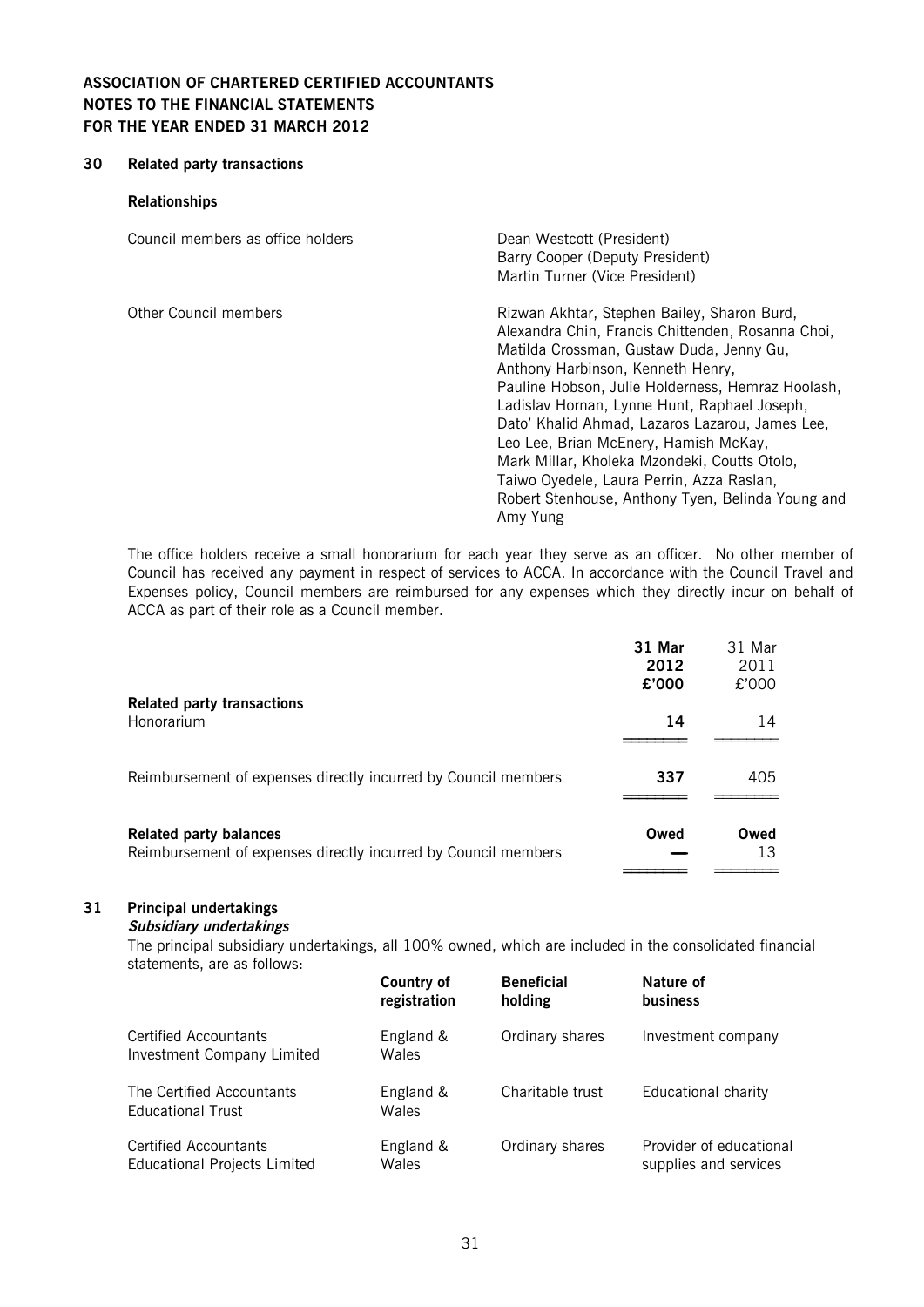#### **31 Principal undertakings continued**

|                                                                 | Country of<br>registration | <b>Beneficial</b><br>holding | <b>Nature of</b><br>business                     |
|-----------------------------------------------------------------|----------------------------|------------------------------|--------------------------------------------------|
| Association of Authorised<br><b>Public Accountants</b>          | England &<br>Wales         | Limited by<br>guarantee      | Professional accounting<br>and supervisory body  |
| <b>Certified Accountant</b><br>(Publications) Limited           | England &<br>Wales         | Ordinary shares              | Publisher of<br><b>Accounting &amp; Business</b> |
| Seacron Limited                                                 | England &<br>Wales         | Ordinary shares              | Vehicle for ACCA's<br>operations in China        |
| ACCA Malaysia Sdn. Bhd.                                         | Malaysia                   | Ordinary shares              | Vehicle for ACCA's<br>operations in Malaysia     |
| <b>ACCA Mauritius</b>                                           | <b>Mauritius</b>           | Ordinary shares              | Vehicle for ACCA's<br>operations in Mauritius    |
| <b>ACCA Pakistan</b>                                            | Pakistan                   | Limited by<br>guarantee      | Vehicle for ACCA's<br>operations in Pakistan     |
| ACCA Singapore Pte Ltd.                                         | Singapore                  | Ordinary shares              | Vehicle for ACCA's<br>operations in Singapore    |
| <b>ACCA South Africa</b>                                        | South Africa               | Limited by<br>guarantee      | Vehicle for ACCA's<br>operations in South Africa |
| Seacron Educational Nigeria Ltd                                 | Nigeria                    | Ordinary shares              | Vehicle for ACCA's<br>operations in Nigeria      |
| ACCA (Shanghai) Consulting Co. Ltd                              | China                      | Ordinary shares              | Vehicle for ACCA's<br>operations in China        |
| <b>ACCA Canada</b>                                              | Canada                     | Limited by<br>guarantee      | Vehicle for ACCA's<br>operations in Canada       |
| <b>ACCA Romania</b>                                             | Romania                    | Limited by<br>guarantee      | Vehicle for ACCA's<br>operations in Romania      |
| <b>ACCA Malawi Ltd</b>                                          | Malawi                     | Limited by<br>guarantee      | Vehicle for ACCA's<br>operations in Malawi       |
| ACCA Australia and New Zealand Ltd Australia                    |                            | Limited by<br>guarantee      | Vehicle for ACCA's<br>operations in Australia    |
| <b>Certified Accountants Educational</b><br><b>Trustees Ltd</b> | England &<br>Wales         | Ordinary shares              | Corporate trustee<br>for CAET                    |
| <b>Certified Nominees Ltd</b>                                   | England &<br>Wales         | Ordinary shares              | Corporate director for<br><b>ACCA</b> companies  |

#### **Other undertakings**

ACCA holds a 20.2% holding in The Consultative Committee of Accountancy Bodies Limited (a company registered in England & Wales) at a cost of £202, held in furtherance of its professional objectives. This company was established to replace CCAB Ltd which was dissolved in October 2011 and ACCA's shareholding of £172 (17.2%) was redeemed at par.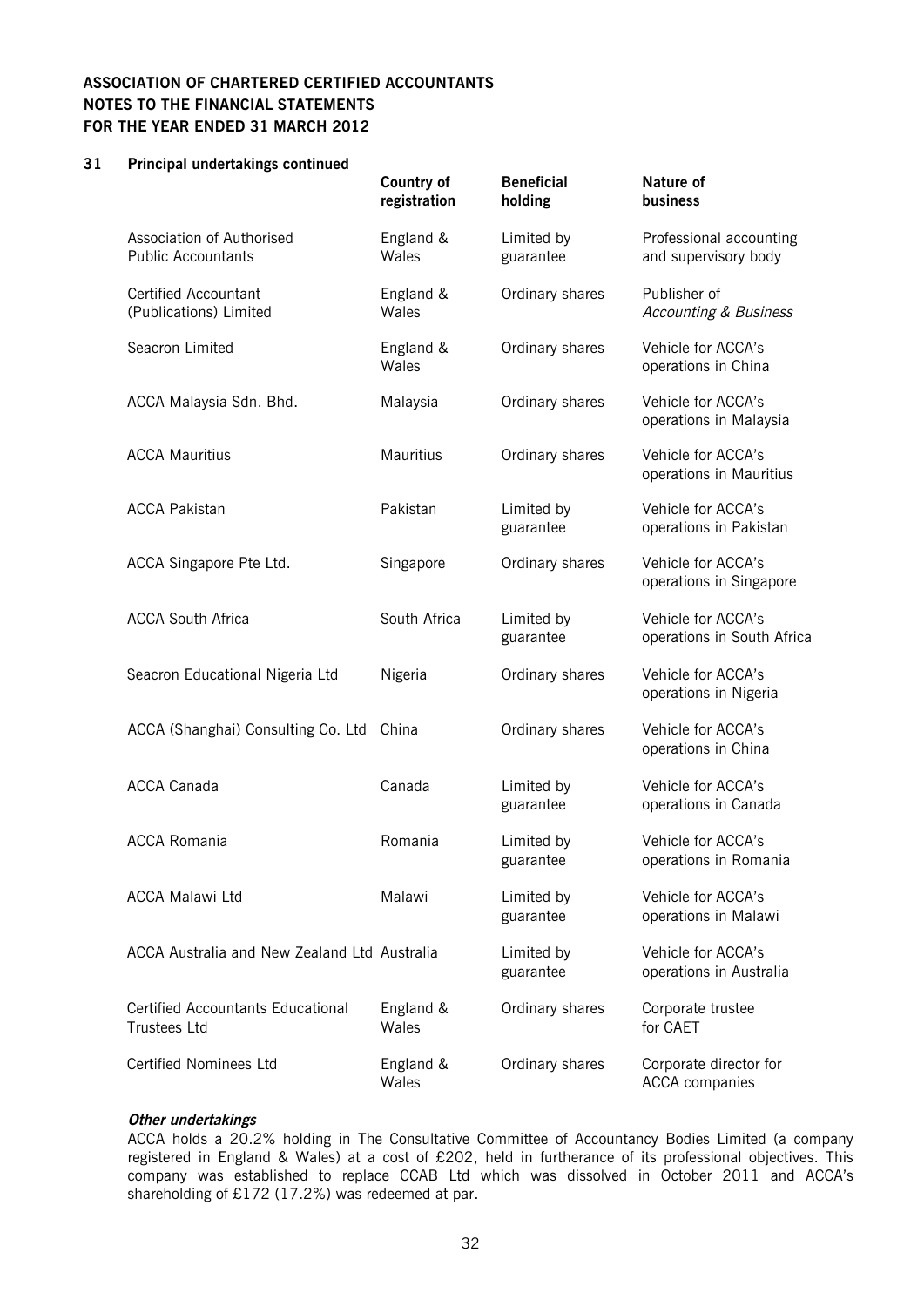|     |                                                      |          | Restated | Restated  |
|-----|------------------------------------------------------|----------|----------|-----------|
|     |                                                      | 31 Mar   | 31 Mar   | 31 Mar    |
|     |                                                      | 2012     | 2011     | 2010      |
|     |                                                      | £'000    | £'000    | £'000     |
| 32  | <b>Cash flow statement</b>                           |          |          |           |
| (a) | Cash generated from operations                       |          |          |           |
|     | Surplus/(deficit) before tax                         | 13,466   | 4,471    | (544)     |
|     | Adjustments for:                                     |          |          |           |
|     | Depreciation on property, plant and equipment        | 3,332    | 3,513    | 3,338     |
|     | Amortisation of intangible assets                    | 1,507    | 722      | 109       |
|     | Loss/(gain) on sale of property, plant and equipment | 34       | (24)     | (13)      |
|     | Fair value gains on valuation of available-for-sale  |          |          |           |
|     | investments                                          | (24)     |          | (2)       |
|     | Interest received                                    | (295)    | (199)    | (296)     |
|     | Dividends received                                   | (658)    | (552)    | (845)     |
|     | Impairment adjustment                                | 14       | 419      |           |
|     | Pension costs                                        | (6,726)  | 1,560    | 2,333     |
|     | Pension contributions paid                           | (3, 498) | (2,503)  | (3,241)   |
|     | Changes in working capital (excluding the effects    |          |          |           |
|     | of exchange differences)                             |          |          |           |
|     | Inventories                                          | 11       | 17       | 68        |
|     | Derivative financial instruments                     | 296      | (129)    | (55)      |
|     | Trade and other receivables                          | 699      | 1,051    | (15, 836) |
|     | Trade and other payables                             | 738      | 2,067    | (3,859)   |
|     | Deferred income                                      | 16,578   | 4,358    | 36,458    |
|     | Provisions                                           | 129      | (508)    | 563       |
|     | Cash generated from operations                       | 25,603   | 14,263   | 18,178    |
|     |                                                      |          |          |           |

#### (b) Disposal of property, plant and equipment

In the statement of cash flows, proceeds from sale of property, plant and equipment comprise:

|                                                          | 31 Mar | 31 Mar | 31 Mar |
|----------------------------------------------------------|--------|--------|--------|
|                                                          | 2012   | 2011   | 2010   |
|                                                          | £'000  | £'000  | £'000  |
| Net book amount                                          | 56     | 32     | 13     |
| (Loss)/gain on disposal of property, plant and equipment | (34)   | 24     | 13     |
| Proceeds from disposal of property, plant and equipment  | 22     | 56     | 26     |
|                                                          |        |        |        |

#### **33 Contingencies**

ACCA has been conducting a review of its tax status across all of its operations globally. Discussions are ongoing with HM Revenue and Customs regarding the registration of ACCA for VAT in the UK, and with the tax authorities in China following a change in legislation relating to turnover tax and income tax. Both matters are in the very early stages of discussion and are likely to remain in progress for a number of months. Due to the preliminary nature of these discussions, there is insufficient certainty to provide an estimate of any potential financial impact.

There are ongoing service difficulties relating to one supplier and the future of the agreement is currently being reviewed. However, the extent of any financial impact or exposure for ACCA is as yet unknown.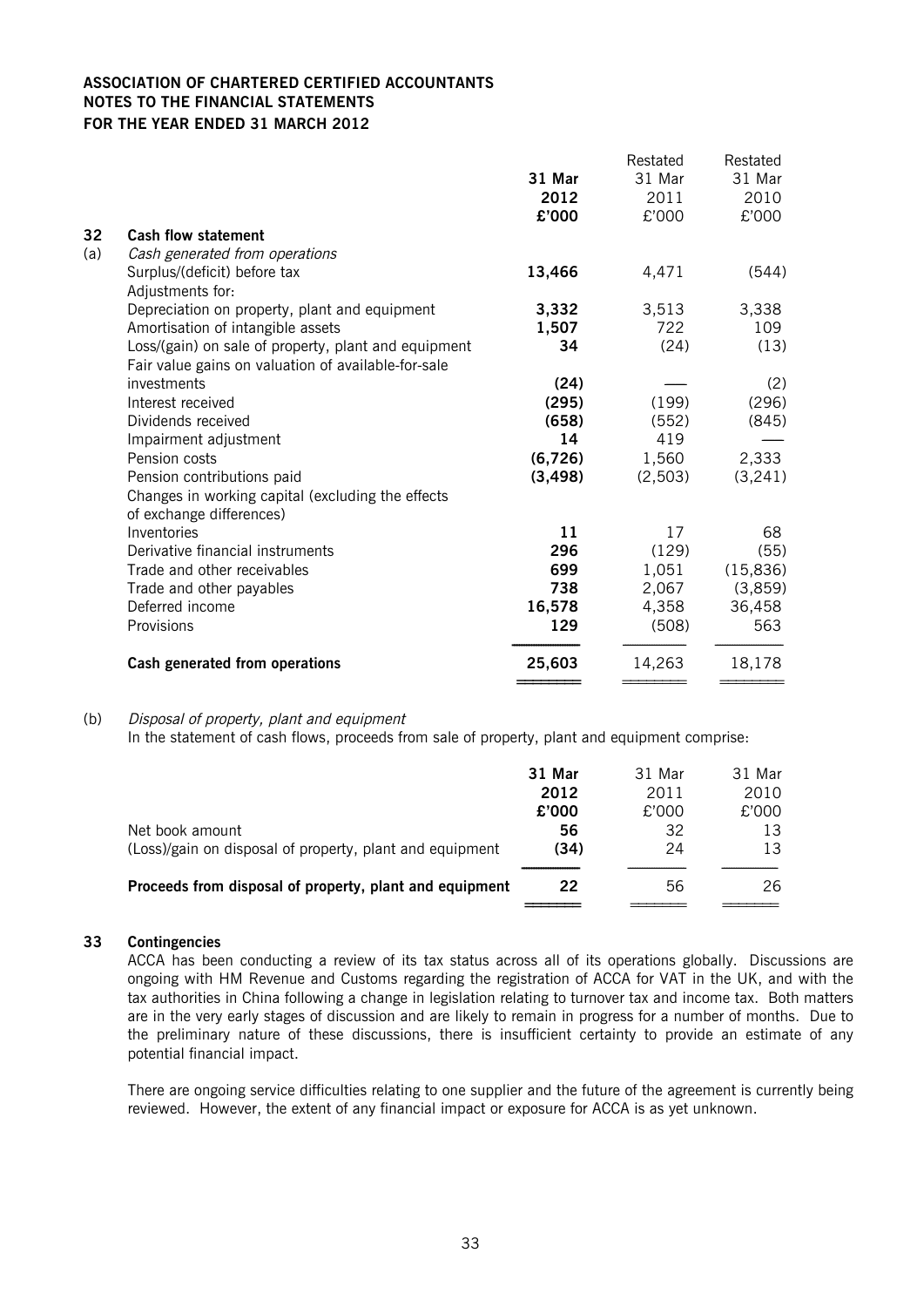#### **The UK Corporate Governance Code**

Council is committed to the highest standards of corporate governance. It supports the framework for corporate governance in the UK set out in the UK Corporate Governance Code as revised and re-issued by the Financial Reporting Council in May 2010. Council's Governance Design Committee is charged with ensuring that ACCA follows good practice. Council confirms that, although the UK Corporate Governance Code relates to UK listed companies and ACCA is not obliged to comply with it, ACCA nevertheless follows its guidance as far as this is, in Council's opinion, relevant to ACCA.

#### **Principles of good governance**

#### Council and the Chief Executive

Council is the governing body of ACCA and therefore has a key role in ACCA affairs. Its fundamental purpose is to ensure that ACCA delivers the objectives stated in the Royal Charter. Council's terms of reference highlight its responsibility for determining ACCA's strategic policy objectives and for monitoring the organisation's performance in relation to its strategic plan and annual budget. It delegates certain aspects of this function to committees and task forces which operate under its overall guidance and report to it. The Chief Executive manages ACCA's activities and services in accordance with the framework set by Council and reports progress and performance against clear and agreed financial and non-financial measures. Detailed written terms of reference are published and regularly updated.

Council has adopted a Code of Practice for Council members. This Code of Practice, which is circulated to members with the papers for the Annual General Meeting (AGM), applies to Council members when acting in their capacity as Council members and provides a framework for the operation of Council's business. Council is a collegial body and expects all of its members to recognise their collective responsibilities and to comply with the Code. Whatever their geographical or sectoral bases, Council members do not represent particular areas or functions. Council has 36 members, all of whom are elected by the membership as a whole and subject to re-election every three years. Council members are volunteers, who can stand for election for a maximum of three terms of three years. They have a wide ranging remit geared to providing strategic direction for ACCA. Council members examine issues of broad and longterm importance to ACCA, and establish ACCA's position on global industry developments as they arise. Following the 2011 AGM, Council now has members from 17 different countries, reflecting the diversity of ACCA and its members. Profiles of Council members are available on request from ACCA.

The office holders of ACCA are the President, the Deputy President and the Vice President. The incoming Vice President is chosen by Council members in March each year from among its members, with a ballot if necessary. Council then formally elects each of the office-holders at its first meeting following the AGM each year. In the normal course of events, in the two succeeding years Council elects the Vice President to serve as Deputy President and then President of ACCA.

#### Council, Board and Committee induction

All newly-elected Council members attend an initial induction session, usually arranged around the AGM. The induction session gives new Council members the chance to find out more about the structure of ACCA, the development of its strategy, and any key issues which are currently before Council. The session is chaired by the President, and new Council members have the opportunity to ask questions of the Officers, the Chief Executive and senior staff. One further induction session is held during a member's first year on Council. This provides further points of clarification relating to the member's own experience on Council and also provides a briefing on the work of standing committees. Each committee is also asked to organise, as early as possible in the Council year, a training session for its members on key areas falling within the remit of the committee.

#### Mentoring

Every newly-elected Council member is assigned a 'mentor' for their first year on Council. The mentor, an existing member of Council, is responsible for providing guidance to the new Council member, is available to advise on Council's processes and procedures, and can provide background to the issues debated by Council. The guidelines for the mentoring process are available on request from ACCA.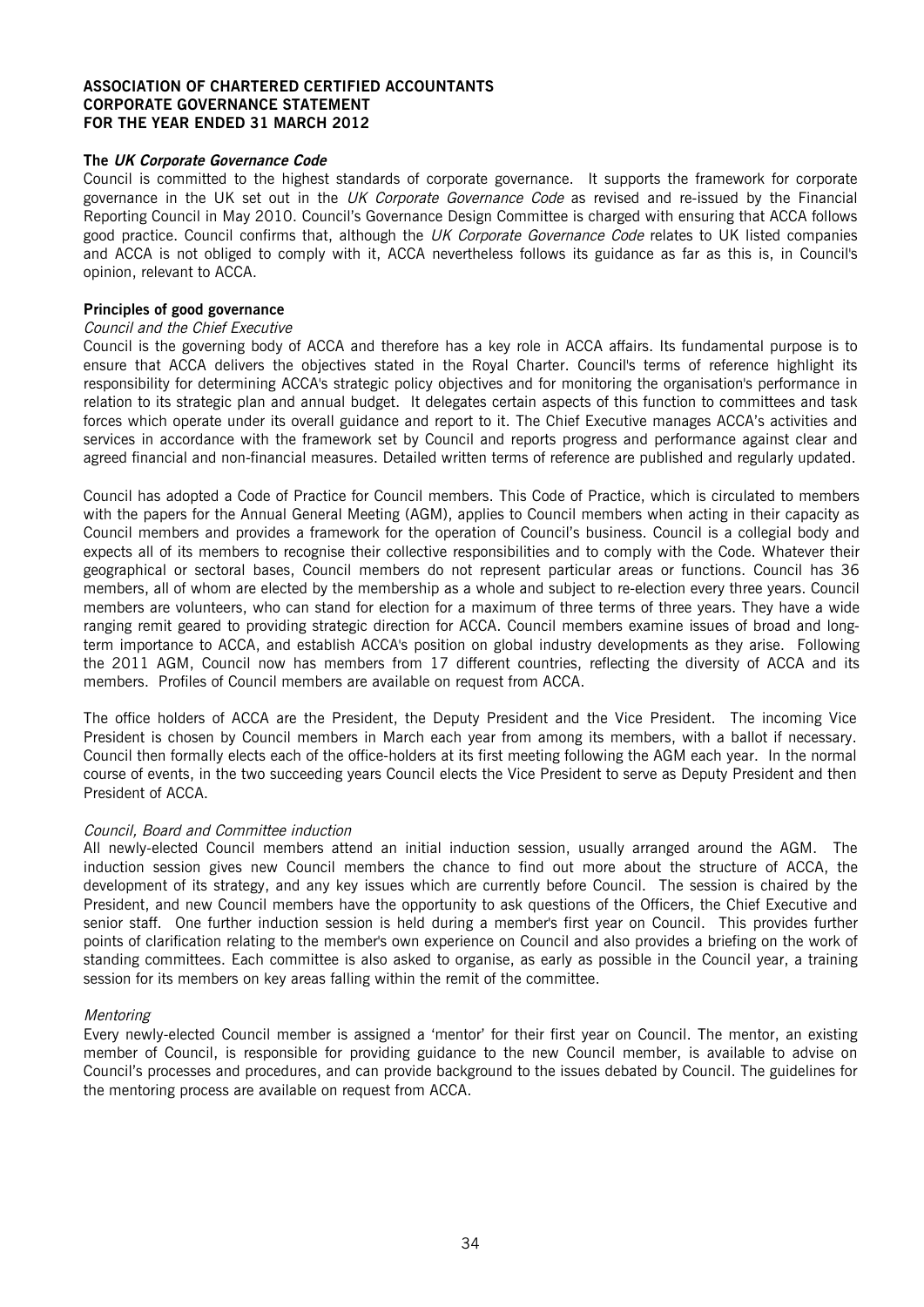#### **Principles of good governance (continued)**

#### Performance appraisal

Council members are subject to an annual performance appraisal process. They complete self-assessment questionnaires, in which they are asked to consider their performance in relation to the skills sets required of Council members. All questionnaires are reviewed by the President and Chief Executive who decide whether further counselling is needed. A review of the overall process, and in particular of any common themes which may have been identified, is provided at a Council meeting.

Importantly, the self-assessment process invites Council members to identify any areas in which they feel they need further training. Responses form the basis of a training plan (to be developed on an individual or group basis) which will address the identified needs. In addition, training on areas such as presentation skills, media awareness and committee chairmanship is on offer to all Council members.

#### **Council members' interests**

The office holders receive a small honorarium for each year they serve as an officer. No other member of Council has received any payment in respect of services to Council, other than by way of reimbursement or payment of expenses incurred in providing such services. Details of material transactions between ACCA and its subsidiaries, and related parties (including members of Council) are provided in the notes to the accounts.

Every member of Council and the various Boards and Committees is required at the commencement of meetings to declare any interest that may conflict with the duties for which they were elected or appointed.

Council maintains a Register of Members' Interests which contains details, for each Council member, of any personal or business interests which might give rise to a conflict of interest or influence the way in which he or she might vote on Council's affairs. The Register is reviewed annually in April when Council members are asked to review and update their entries. New Council members are asked to complete a declaration for the Register as part of their induction to Council.

#### **Council meetings**

During the year there were four meetings of Council.

#### **Statement of Council's responsibilities**

Although not required to do so, either by the Royal Charter or by UK statute, Council has elected to prepare financial statements under International Financial Reporting Standards (IFRS), which give a true and fair view of the state of affairs of ACCA and its subsidiaries at the end of each accounting period and of the results for the year.

In preparing these financial statements, Council ensures that:

- suitable accounting policies are selected and applied consistently;
- reasonable and prudent judgements and accounting estimates are made;
- IFRS as adopted by the European Union have been followed; and
- the financial statements are prepared on the going concern basis.

Council has delegated to the Chief Executive and the senior staff its responsibility to keep proper accounting records which disclose with reasonable accuracy at any time the financial position of ACCA, to safeguard its assets and to take reasonable steps for the prevention and detection of fraud and other irregularities.

ACCA's Integrated Report sets out details of the business risks which ACCA faces and its performance and strategy in addressing these. During 2011/12, ACCA prepared a five-year Corporate Plan which provided an indication of the likely strategic priorities over each financial year, formed the basis for developing five-year financial projections and was used to develop the 2012/13 budget. Council has approved the 2012/13 budget which contains the detailed financial assumptions, allocations and targets to deliver the 2012/13 Corporate Plan and is therefore satisfied that ACCA has adequate resources to continue in operational existence for the foreseeable future; accordingly, the going concern basis continues to be adopted in preparing the financial statements.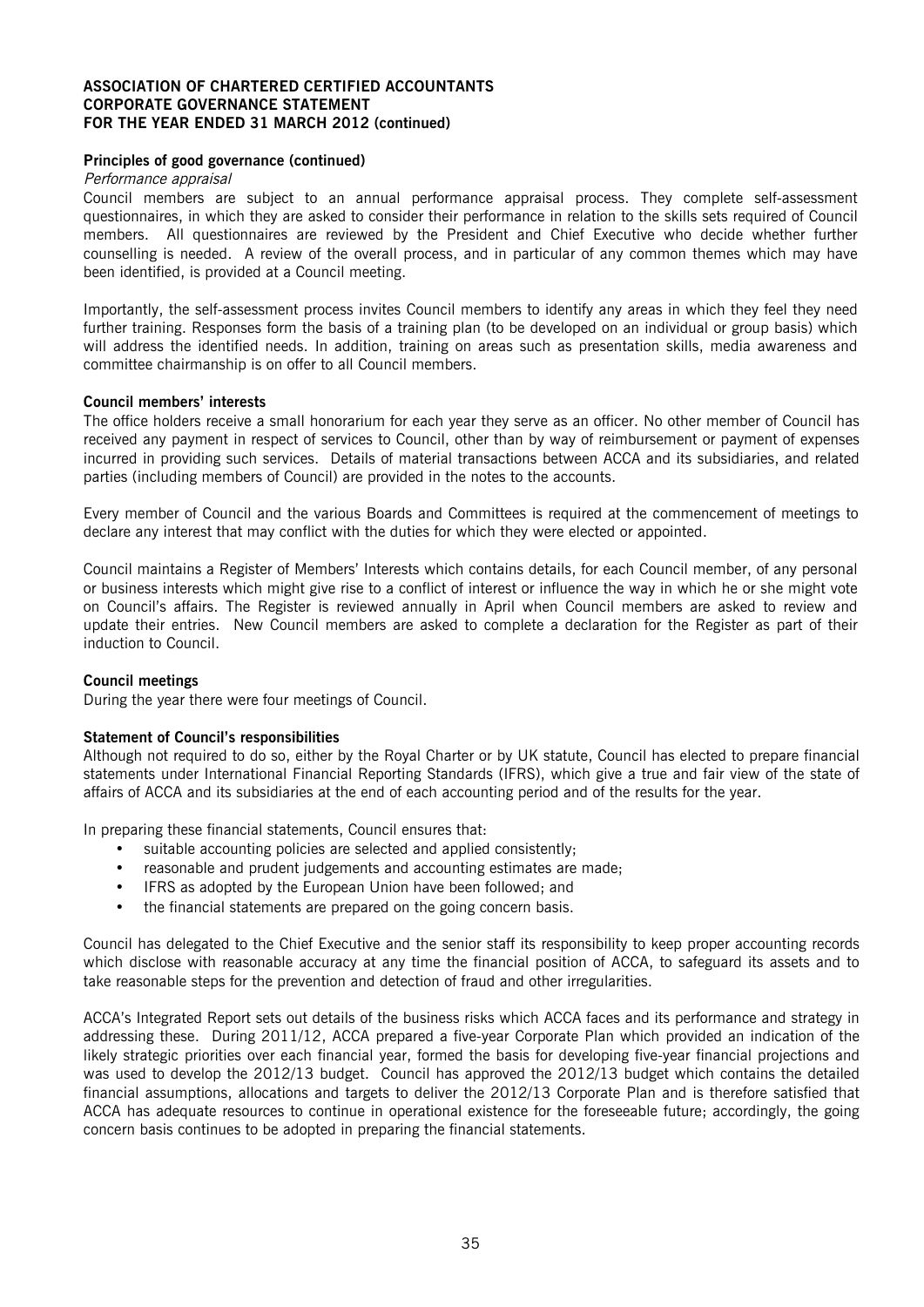#### **Internal control**

Council is responsible for ensuring that a system of internal control is maintained; no system can, however, provide absolute assurance against material misstatement or loss. ACCA's strategy is determined by Council in the five-year Corporate Plan. Actual financial and non-financial performance is reviewed regularly against target. Regular internal audit reviews of key processes in ACCA's offices are carried out by a combination of internal staff and external consultants.

#### **Relations with members**

The AGM, held annually in September, is the formal platform for communications with members. Member networks provide the opportunity for communications between ACCA and its members at a local level, throughout the world. Members are encouraged to take part in a wide range of business and social events. Council also distributes to all members an annual review of activities together with a summary of financial and other information. For the current year the annual review will take the form of an Integrated Report.

Council is responsible for the maintenance and integrity of the corporate and financial information included on ACCA's website. Legislation in the United Kingdom governing the preparation and dissemination of accounts may differ from legislation in other jurisdictions.

#### **Governance structure**

The current structure has developed organically over the years. Council continues to review regularly the roles, responsibilities and effectiveness of Council, Regulatory Board and Committees to ensure that they remain fit for purpose. During 2010/11, a review of the governance structure was carried out and the proposal to reform the Council Committee structure was approved by Council in March 2011 and put in place with effect from September 2011.

#### **Nominating Committee**

Nominating Committee is responsible for making recommendations to Council for appointments to Council, standing committees, technical committees, International Assembly, Regulatory Board, trustees of the pension scheme, task forces and finish groups, including independent members. It also has direct responsibility to develop and keep under review succession planning arrangements for ACCA's Officers and committee chairmen and to play a proactive role in the identification of potential Council members. Appointments to committees are made annually by Council.

The members of Nominating Committee during the year and their attendance at meetings were:

|                |                                              | Meetings attended |
|----------------|----------------------------------------------|-------------------|
| Chairmen:      | Mark Gold, FCCA BA MIMgt (to 15/9/11)        | 2/2               |
|                | Dean Westcott, FCCA (from 15/9/11)           | 2/2               |
| Other members: | Sharon Burd, FCCA MBA IPFA (from 15/9/11)    | 1/1               |
|                | Barry Cooper, FCCA FCPA BCom BEd MEd PhD     | 2/2               |
|                | Raphael Joseph, FCCA (to 15/9/11)            | 1/1               |
|                | Kevin Lau, FCCA FHKICPA (to 15/9/11)         | 1/1               |
|                | Leo Lee, FCCA LLB MBA FHKICPA (from 15/9/11) | 1/1               |
|                | Brendan Murtagh, FCCA (to 15/9/11)           | 0/1               |
|                | Martin Turner, FCCA MCMI FCHL (Wales)        | 2/2               |
|                | Laura Perrin, FCCA BA (from 15/9/11)         | 1/1               |

Details of the terms of reference for Nominating Committee are available on request from ACCA.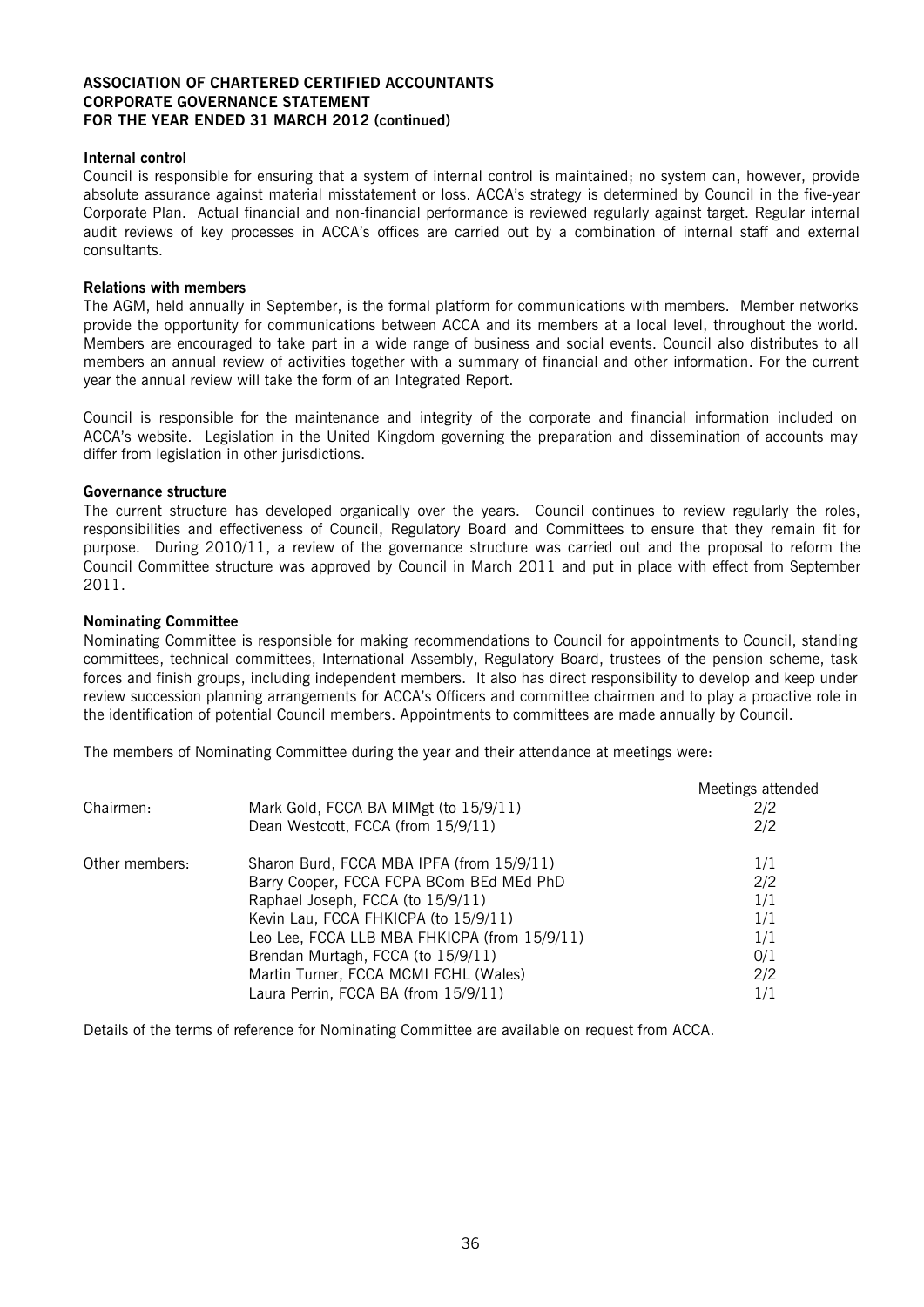#### **Audit Committee**

ACCA's Audit Committee is responsible, on behalf of Council, for:

- ensuring that all significant activities of ACCA are subject to independent review and audit;
- monitoring ACCA's relationship with its auditors;
- reviewing the effectiveness of internal controls including financial, operational and compliance controls.

The members of Audit Committee during the year and their attendance at meetings were:

|                |                                               | Meetings attended |
|----------------|-----------------------------------------------|-------------------|
| Chairman:      | Dean Westcott, FCCA (to 15/9/11)              | 1/1               |
|                | Anthony Harbinson, FCCA MBA (from 15/9/11)    | 2/2               |
| Other members: | Gustaw Duda, FCCA MBA                         | 3/3               |
|                | Anthony Harbinson, FCCA MBA (to 15/9/11)      | 1/1               |
|                | Julie Holderness, FCCA                        | 2/3               |
|                | Hemraz Hoolash, FCCA                          | 3/3               |
|                | Hamish McKay, FCCA                            | 3/3               |
|                | Robert Stenhouse, FCCA FCA CTA                | 3/3               |
|                | Amy Yung, FCCA (from 15/9/11)                 | 2/2               |
|                | Independent member (i.e. non-Council member): |                   |
|                | Willie Wardrop, FCCA BA                       | 3/3               |

Audit Committee meets at least three times a year. Both the external auditors and the Senior Internal Auditor have direct access to the chairman and are entitled to attend its meetings.

In November 2009, Audit Committee agreed that there should be a tender for external audit services every five years. Following the conclusion of a tender process in 2010, the recommendation to reappoint BDO LLP as external auditor was approved by the members at the AGM in September 2011.

During the year Audit Committee has:

- reviewed the financial statements, having received a report from the external auditors on their review and audit of the financial statements;
- considered the output of the procedures used to manage risk within ACCA;
- reviewed the effectiveness of ACCA's internal controls;
- considered the letter to management from the external auditors on their review of the internal controls;
- agreed the fees and terms of appointment of the external auditors, including their quality and effectiveness;
- reviewed its own effectiveness; and
- agreed the work plan of internal audit and reviewed the output from that plan.

#### **Auditor's independence and objectivity**

Audit Committee monitors regularly any non-audit services being provided to ACCA by the external auditor to ensure that any services provided do not impair their independence or objectivity. All non-audit services are required to be pre-approved by Audit Committee. There were no non-audit services carried out by the external auditor during the year. Details of the amounts paid to the external auditor during the year for the audit of ACCA, its pension schemes and additional audit services relating to the audit of the corporate KPIs are set out in note 13 to the financial statements.

The independent member of Audit Committee receives remuneration on a fixed attendance fee basis.

Details of the terms of reference for Audit Committee are available on request from ACCA.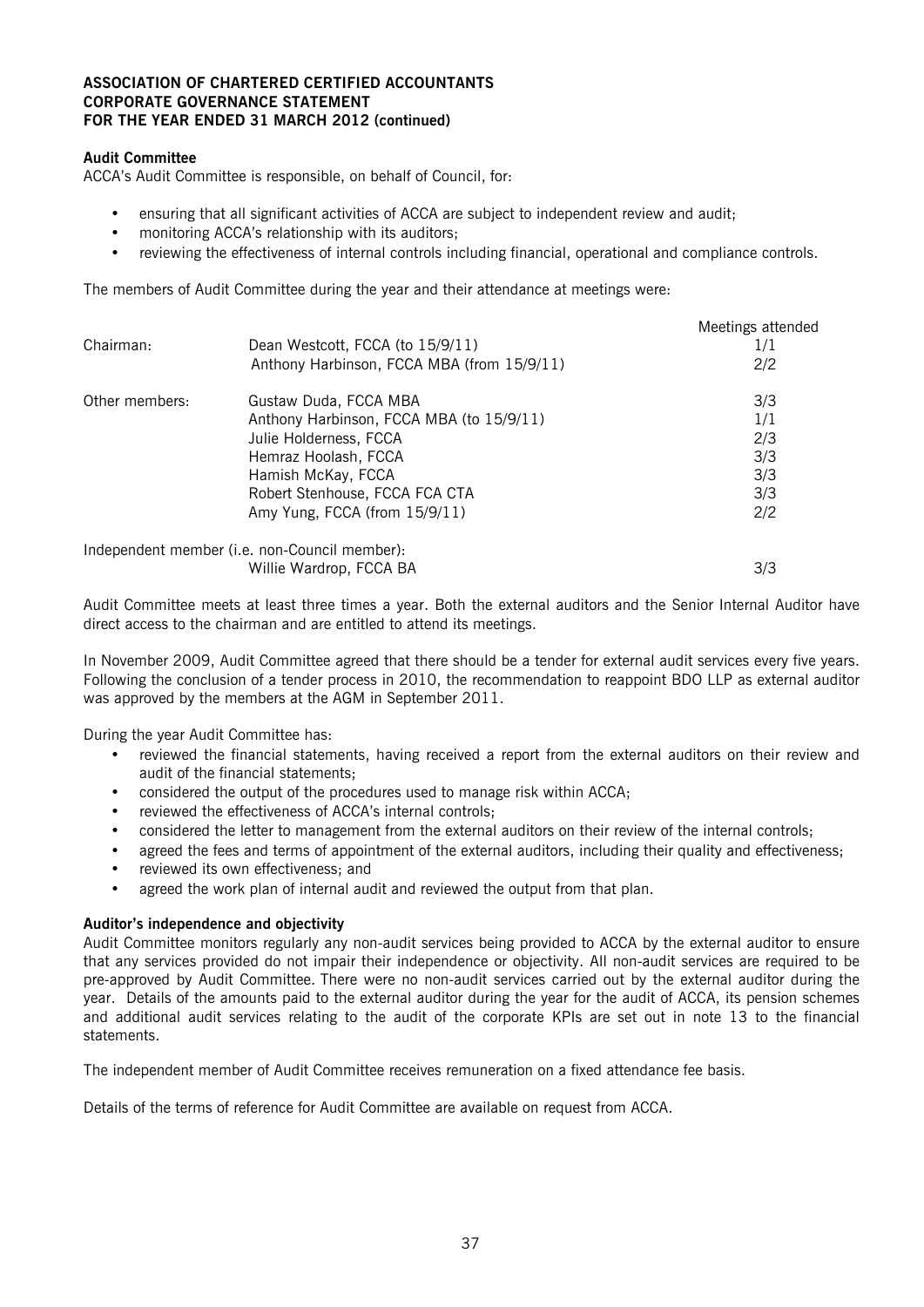#### **Governance Design Committee**

ACCA's Governance Design Committee pursues continual improvement in governance design in ACCA in order to reflect best global practice. During 2010/11, the then Governance Committee undertook on Council's behalf a review of ACCA's overall governance structures. The over-arching objective of the review was to ensure that ACCA's governance design is closely aligned to, and provides optimum oversight of, the delivery of ACCA's overall strategy. The new framework, agreed by Council in March, was implemented with effect from September 2011.

Key features of the new framework include:

- the transformation of Governance Committee into the new Governance Design Committee, which gives ACCA a standing mechanism for reviewing governance design and planning in the short, medium and long term. This will provide clear lines of sight between the development and implementation of ACCA's strategy and how ACCA's governance structures might need to evolve to support the delivery of strategy in the future
- a combined resource oversight committee which will enable integrated human and financial resource allocation and planning. The committee will also provide oversight for the transformation programme and its role in delivering ACCA's strategy to 2015, including capital investment policies.

The members of Governance Design Committee during the year and their attendance at meetings were:

| Chairman:      | Brian McEnery, FCCA                   | Meetings attended<br>2/2 |
|----------------|---------------------------------------|--------------------------|
| Other members: | Rizwan Akhtar, FCCA ACMA              | 2/2                      |
|                | Jenny Gu, FCCA CICPA                  | 1/2                      |
|                | Kenneth Henry, FCCA PhD CISA CPA CGFM | 2/2                      |
|                | Pauline Hobson, FCCA MBA FCMI         | 2/2                      |
|                | Mark Millar, FCCA                     | 2/2                      |

There are currently vacancies for two independent members.

Details of the terms of reference for Governance Design Committee are available on request from ACCA.

#### **Remuneration Committee**

ACCA's Remuneration Committee is responsible for determining and agreeing a policy framework for the remuneration of ACCA's Chief Executive and the senior staff in order to encourage performance of a consistently high standard and to reward individuals for their contribution to the success of ACCA. The committee consists of six members of Council and two independent members appointed by its Nominating Committee.

The Committee's work plan during 2011/12 included: a review of succession planning arrangements for the senior management team; a benchmark review of remuneration within the scope of the Committee; approval of an updated remuneration policy for the senior management team; and determination of the performance targets for 2012/13 in the context of the reward scheme for senior staff.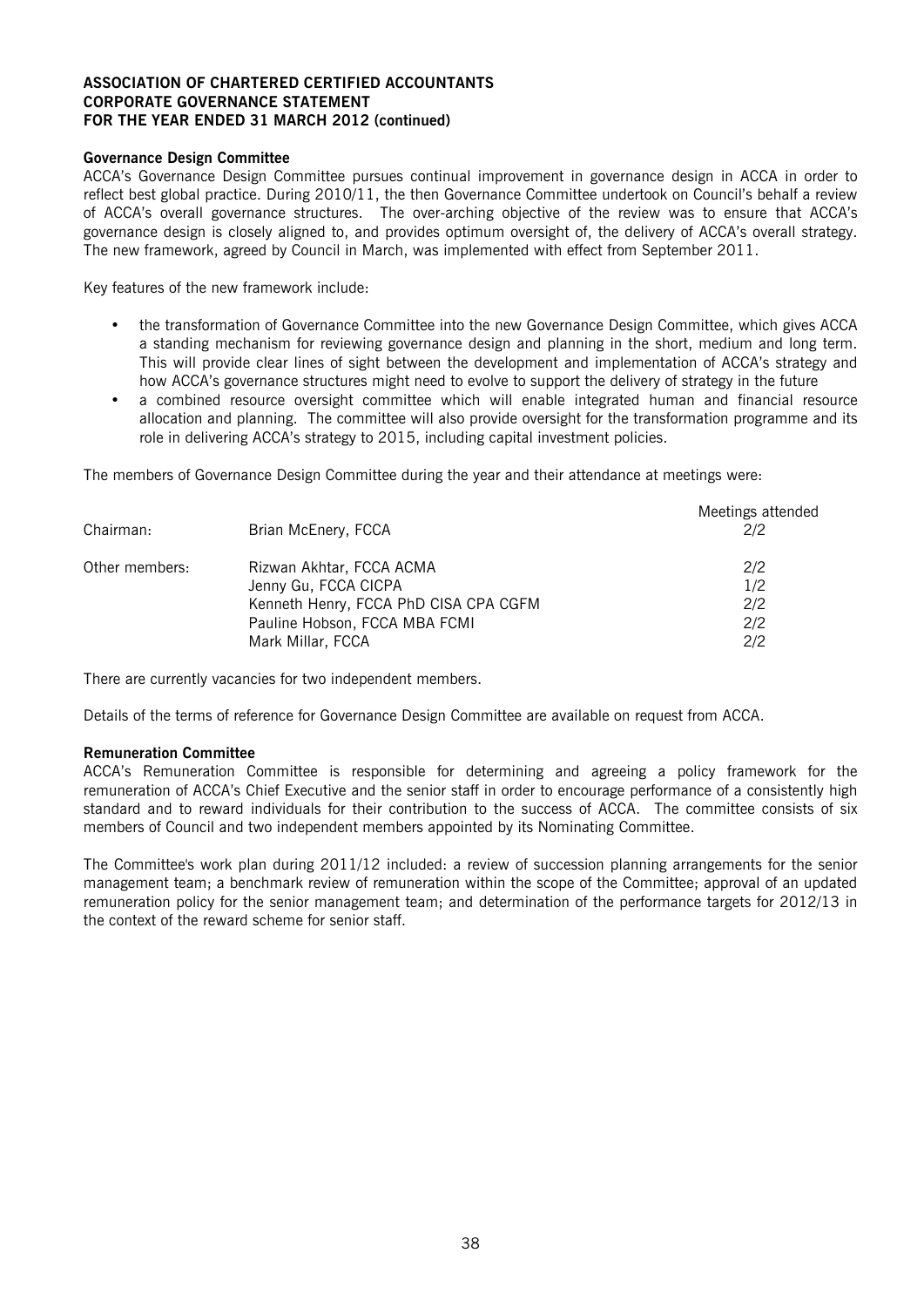#### **Remuneration Committee (continued)**

The members of Remuneration Committee during the year and their attendance at meetings were:

| Chairman:      | Martin Turner, FCCA MCMI FCHL (Wales)                        | Meetings attended<br>2/2 |
|----------------|--------------------------------------------------------------|--------------------------|
| Other members: | Sharon Burd, FCCA                                            | 1/2                      |
|                | Gustaw Duda, FCCA MBA (from 15/9/11)                         | 1/1                      |
|                | Anthony Harbinson, FCCA MBA                                  | 2/2                      |
|                | Lynne Hunt, FCCA                                             | 2/2                      |
|                | Kevin Lau, FCCA FHKICPA (to 15/9/11)                         | 1/1                      |
|                | Leo Lee, LLB MBA FCCA FHKICPA (from 16/9/11)                 | 1/1                      |
|                | Coutts Otolo, FCCA CPA(K) (to 15/9/11)                       | 1/1                      |
|                | Independent members: Duncan Brown, MA MBA FCIPD (to 14/6/11) | 1/1                      |
|                | Richard Moule, BA IPD                                        | 2/2                      |

The independent members of Remuneration Committee receive remuneration on a fixed attendance fee basis.

Details of the terms of reference for Remuneration Committee are available on request from ACCA.

#### **Regulatory Board**

ACCA's Regulatory Board was launched in September 2008, bringing together all of ACCA's previous governance arrangements for regulation and discipline into a single entity. The remit of the Regulatory Board is to provide independent oversight of ACCA's regulatory and disciplinary activities, and to report to ACCA's Council on the fairness and impartiality of these activities. Placing oversight of regulation and discipline at 'arm's length' from the governance of ACCA's other activities helps to reassure stakeholders that ACCA's arrangements are operated impartially, with integrity and in the public interest. The Board comprises two members of ACCA's Council and seven independent 'lay' appointees - non-accountants - one of whom is Lay Chairman.

Meetings attended

The members of the Board during the year and their attendance at Board meetings were:

|              |                                                     | <b>IVICCUILES</b> allended |
|--------------|-----------------------------------------------------|----------------------------|
| Chairman:    | Katrina Wingfield, LLB Hons Exon Solicitor Advocate | 5/5                        |
| Lay members: | Steve Barrow, BSc Hons DTS DMS                      | 5/5                        |
|              | Peter Cadman, LLB                                   | 5/5                        |
|              | Barbara Duffner, BA MCIPD OBE                       | 4/5                        |
|              | Christine Fraser, BA Hons                           | 5/5                        |
|              | Alan Kershaw, MA                                    | 5/5                        |
|              | David Lock, BSc Mphil FCIS ARPS                     | 5/5                        |
|              | Members from Council: Raphael Joseph, FCCA          | 5/5                        |
|              | Robert Stenhouse, FCCA FCA CTA                      | 4/5                        |
|              |                                                     |                            |

Profiles of the Board members can be found on ACCA's website (www.accaglobal.com). The Regulatory Board's Standing Orders are available on request from ACCA.

Lay members receive a small retainer and an attendance fee per meeting.

The Regulatory Board and its sub-committees are supported internally by the Governance Executive Directorate.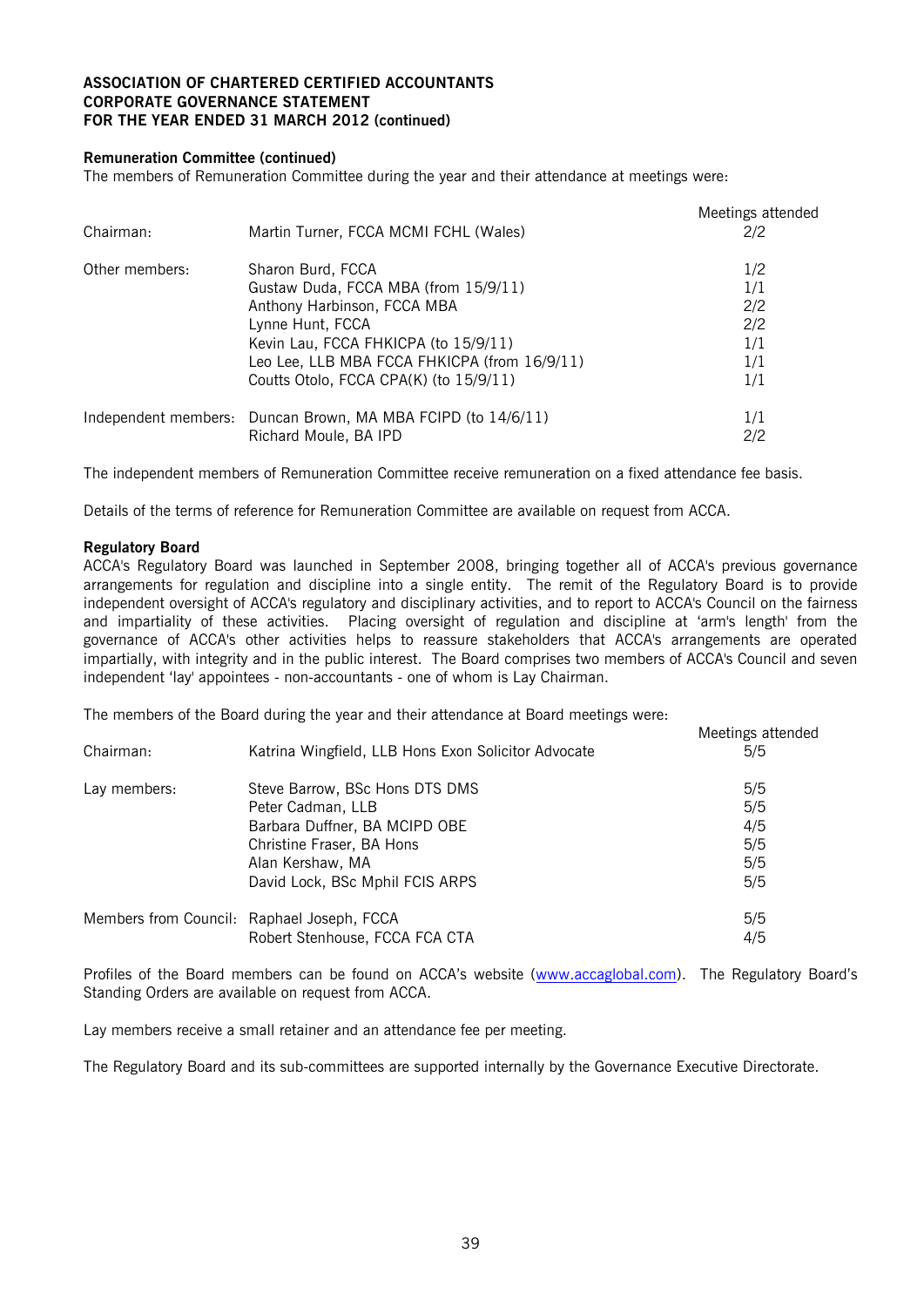#### **International Assembly**

ACCA's International Assembly was formed in 1997. It remains a unique resource to ACCA and no other body has such a diverse representative group whose role is to provide input into strategy and development through its advisory role to Council. The International Assembly was formed in recognition of ACCA's growth with an increasingly diverse and mobile membership. There are 52 representatives on the International Assembly, representing all regions where there are ACCA members. The International Assembly usually meets in November each year and the meeting is timed to enable Council and Assembly members to interact at a joint session.

Details of the terms of reference of the International Assembly are available on request from ACCA.

#### **Senior management and remuneration**

The Chief Executive, six Executive Directors (year ending 31 March 2011: seven), one director (year ending 31 March 2011: one) and two independent non-executive advisors (year ending 31 March 2011: none) form the Executive Team and are responsible for the day-to-day management of ACCA on behalf of Council and for the implementation of Council policy: they are not directors within the meaning of company law. Nevertheless, Council discloses that the emoluments of the Chief Executive, Executive Directors and Directors for the year were £1,280,374 (year to 31 March 2011: £1,369,898). All but two of the Executive Team are also accruing retirement benefits under the defined benefit scheme operated by ACCA. The two independent non-executive advisors receive remuneration on a fixed attendance fee basis.

The total salaries and benefits of the Chief Executive in the year to 31 March 2012 was £267,824 (year to 31 March 2011: £251,864).

#### **Corporate Social Responsibility (CSR)**

ACCA produced its first CSR report in 2009/10 and continues to produce an annual report which is available at www.accaglobal.com

#### **Employees**

ACCA is committed to ensuring that employees are engaged in their work and committed to ACCA's goals and values. Further details about ACCA's commitments to and engagements with staff are included in ACCA's Integrated Report.

#### **Council members' confirmation**

In so far as each of the Council members are aware, they have taken all the steps that they ought to have taken to make themselves aware of any information needed by the company's auditors for the purposes of their audit and to establish that the auditors are aware of that information. The Council members are not aware of any relevant audit information of which the auditors are unaware.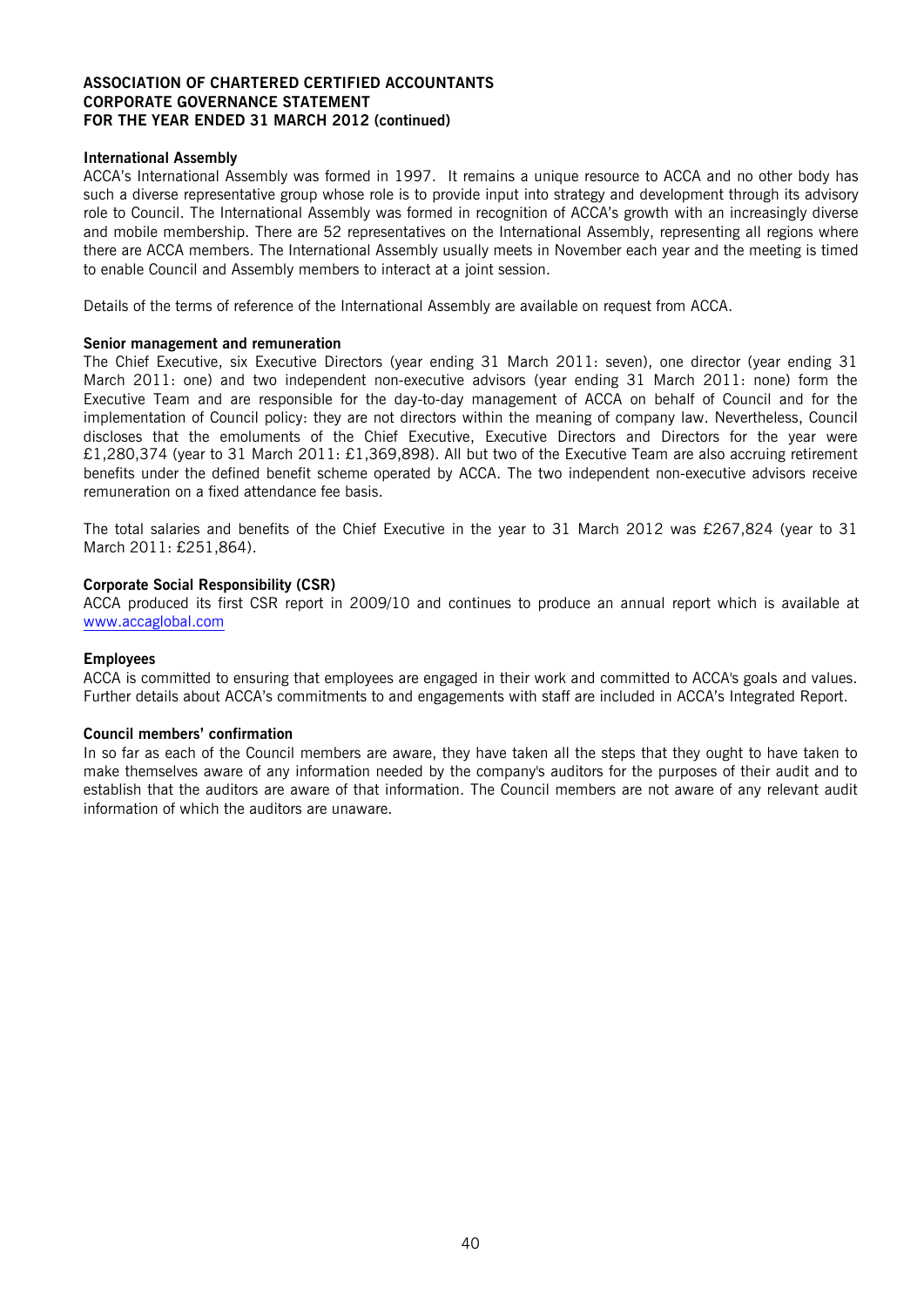#### **ASSOCIATION OF CHARTERED CERTIFIED ACCOUNTANTS INDEPENDENT AUDITOR'S REPORT TO THE MEMBERS OF THE ASSOCIATION OF CHARTERED CERTIFIED ACCOUNTANTS**

We have audited the financial statements of the Association of Chartered Certified Accountants and its subsidiaries (the Group) for the year ended 31 March 2012 which comprise the consolidated statement of comprehensive income, the consolidated balance sheet, the consolidated cash flow statement, the consolidated statement of changes in members' funds and the related notes. The financial reporting framework that has been applied in their preparation is International Financial Reporting Standards (IFRSs) as adopted by the European Union.

Our report has been prepared pursuant to our engagement letter with Council and for no other purpose. No person is entitled to rely on this report unless such a person is a person entitled to rely upon this report by virtue of and for the purpose of our engagement letter or has been expressly authorised to do so by our prior written consent. Save as above, we do not accept responsibility for this report to any other person or for any other purpose and we hereby expressly disclaim any and all such liability.

#### Respective responsibilities of Council and auditors

As explained more fully in the statement of Council's responsibilities, Council is responsible for the preparation of the financial statements and for being satisfied that they give a true and fair view. Our responsibility is to audit and express an opinion on the financial statements in accordance with International Standards on Auditing (UK and Ireland). Those standards require us to comply with the Auditing Practices Board's (APB's) Ethical Standards for Auditors.

#### Scope of the audit of the financial statements

A description of the scope of an audit of financial statements is provided on the APB's website at www.frc.org.uk/apb/scope/private.cfm.

#### Opinion on financial statements

In our opinion the financial statements:

- give a true and fair view of the state of the Group's affairs as at 31 March 2012 and of its surplus for the year then ended; and
- have been properly prepared in accordance with IFRSs as adopted by the European Union.

#### Opinion on other matters

In our opinion the information given in the Integrated Report for the financial year for which the financial statements are prepared is consistent with the financial statements.

**BDO LLP** Chartered Accountants Glasgow United Kingdom

23 June 2012

BDO LLP is a limited liability partnership registered in England and Wales (with registered number OC305127).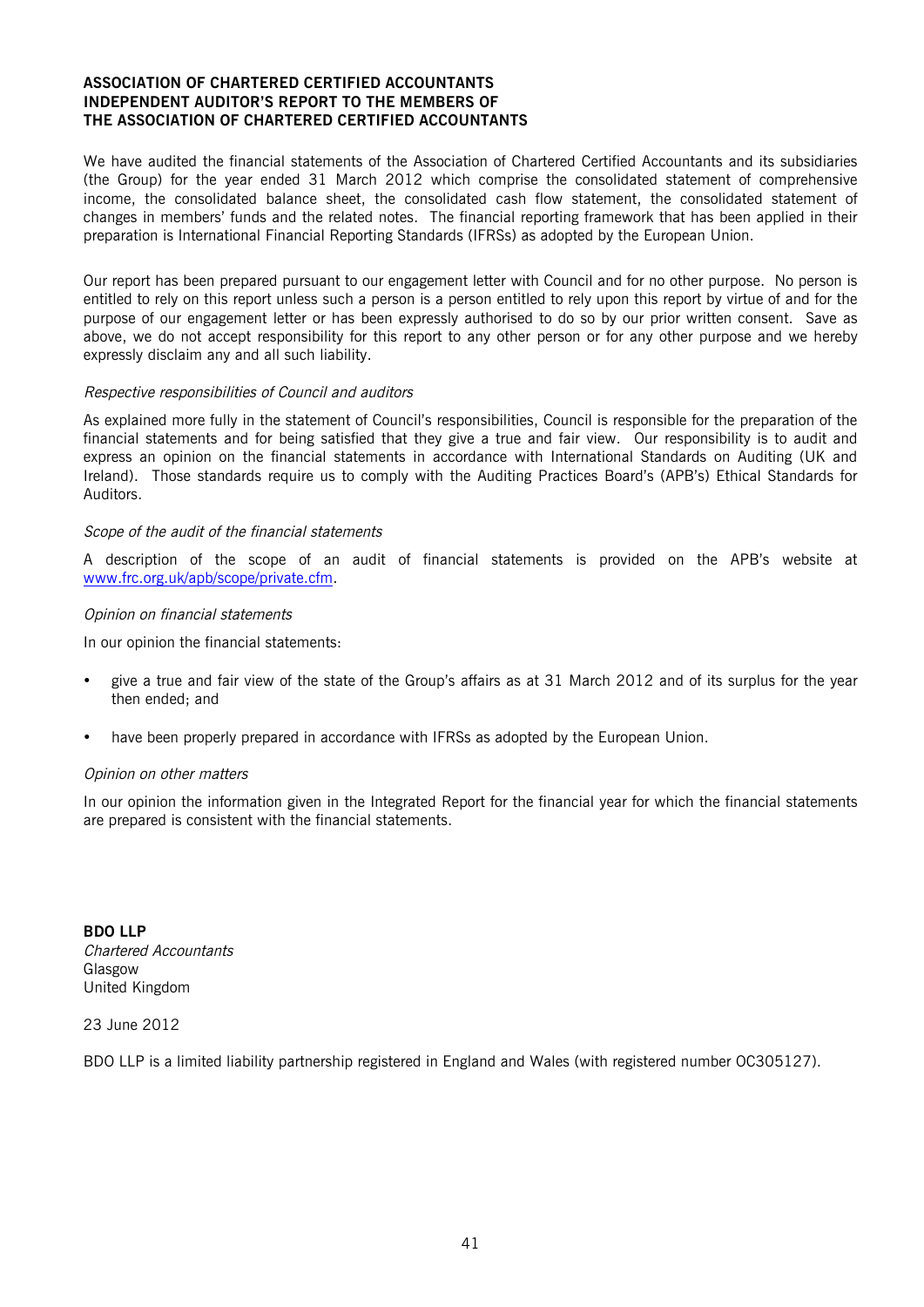#### **THE CHARTERED CERTIFIED ACCOUNTANTS' BENEVOLENT FUND REFERENCE AND ADMINISTRATIVE DETAILS CHARITY NUMBERS 222595 AND SC039877**

### **Board of Management and Trustees**

Dr M J M Kedslie, President D J Argent J Beckerlegge J Cole P D Finch J D Moore OBE A Sandison A G Thorne

### **Honorary Secretary**

H McCash

### **Principal Office**

29 Lincoln's Inn Fields London WC2A 3EE

### **Honorary Auditor**

BDO LLP 4 Atlantic Quay 70 York Street Glasgow G2 8JX

### **Principal Banker**

Clydesdale Bank plc 1 Woodside Crescent Glasgow G3 7UL

### **Solicitors**

Wilsons Solicitors LLP Steynings House Summerlock Approach Salisbury Wiltshire SP2 7RJ

### **Investment Manager**

Charles Stanley & Co. Limited 25 Luke Street London EC2A 4AR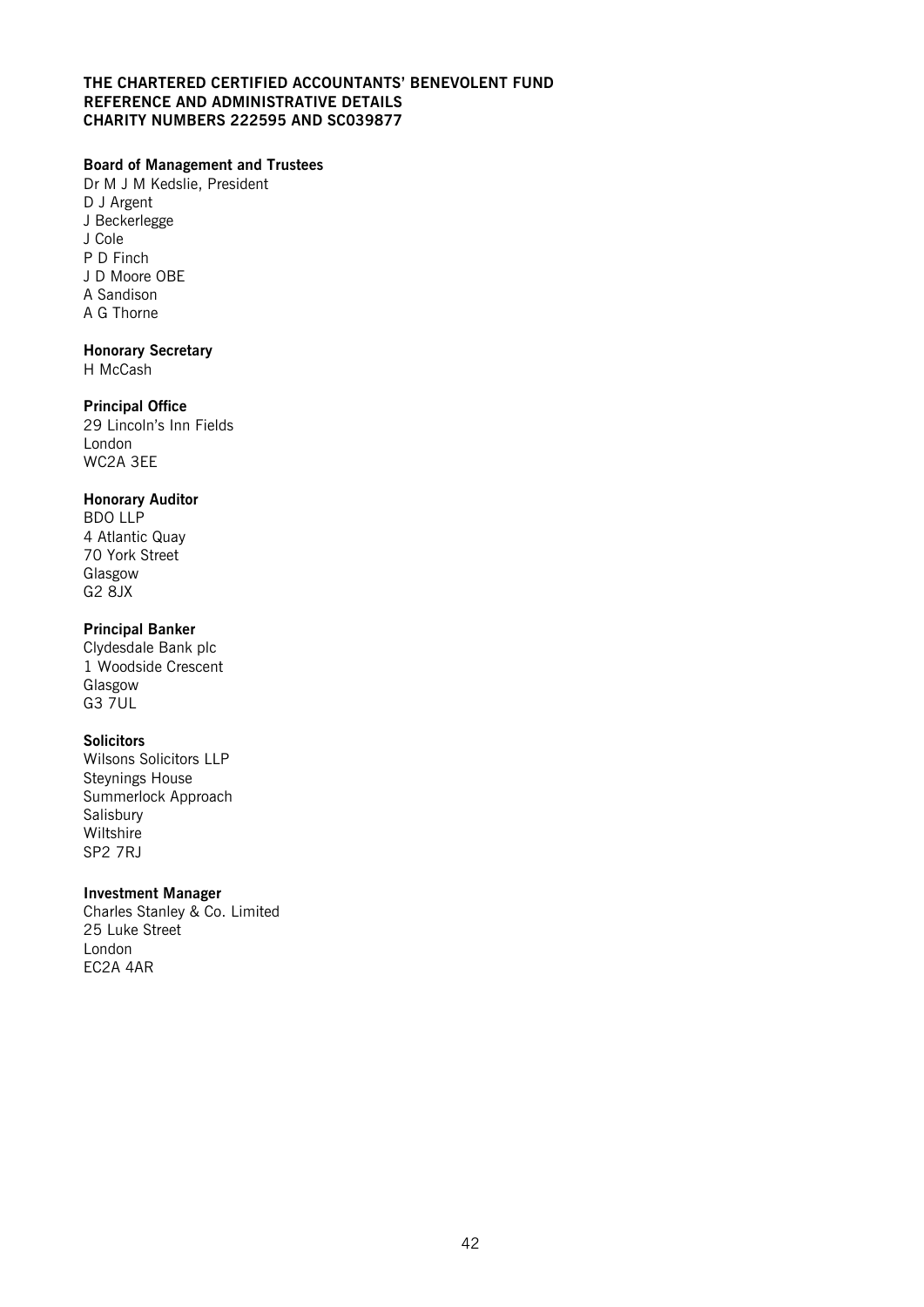The Board submits its report together with the financial statements for the year ended 31 March 2012. The financial statements have been prepared in accordance with the Accounting policies set out in note 1 to the financial statements and comply with the Fund's governing document, the Charities Act 2011 and the Statement of Recommended Practice 'Accounting and Reporting by Charities' (SORP 2005). The prior year's figures have been restated following a review of the allocation of the support costs between grants payable and governance costs.

#### **Structure, governance and management**

The Fund is an unincorporated charity established by Trust Deed in 1918 and is registered by the Charity Commission for England and Wales, registration number 222595 and with OSCR in Scotland, registration number SC039877. The governing document of the Fund is the Rules of the Fund.

Under the Rules of the Fund, there must be at least seven, and no more than 12, members of the Board of Management. The Board must consist only of Fund members, each of at least two years' standing. Every member of the member body, ACCA (Association of Chartered Certified Accountants), is *ipso facto* a member of the Fund. Board members are elected at the Annual General Meeting, to hold office for one year and are eligible for re-election.

The Board met four times in the year. At each meeting it considers applications from potential beneficiaries and reviews the financial position of the Fund. A strategy meeting is held annually at which the Board agrees the broad strategy and activities of the Fund including consistency of grant-making, investments, reserves and risk management policies and performance. The day to day administration of grants and the processing and handling of applications prior to consideration by the Board is delegated to the Secretary and the administrator. During the year the Board passed a resolution to incorporate the charity and this is ongoing. In due course all the assets and liabilities will be transferred to the new charitable company.

New Board members are sought through dialogue with ACCA, which holds a database of ACCA members. ACCA can identify members who have the relevant skills needed to complement those of the current Board.

The Board has a New Trustee Induction pack which is given to new Board members. The pack includes a copy of the Rules of the Fund, a brief history of the Fund, last three years' annual reports, recent minutes, a copy of the Charity Commission guidance 'The Essential Trustee: What you need to know' and a copy of the most recent management financial statements, strategy and 15-year rolling plan.

The Fund is a member of the Association of Charitable Organisations (ACO). The ACO provides much helpful information on good practice, changes in the law affecting charities and acts as a voice lobbying on behalf of the benevolent sector charities with the Government and Regulators.

#### **Objectives and activities**

The principal object of the Fund is to raise and maintain a fund for the purpose of assisting persons in need who are, or have been, members of ACCA or the Association of Authorised Public Accountants, and their families and dependants. The Board is also empowered to assist other charitable institutions as it sees fit. The principal policy adopted by the Board of Management to further the objects of the Fund has been, and continues to be, to make timely grants and/or loans to members and their families, who face hardship or need at any time. These loans are normally secured and are either interest free or linked to bank base rate.

The Fund employs no staff. Its administration, including legal advice, is provided by ACCA. Members of the Board of Management also devote time to the Fund's affairs and receive no remuneration. The Fund is also supported by other members of the Fund and ACCA staff who may, as volunteers, visit applicants and beneficiaries from time to time when requested by the Fund. The Fund is not otherwise dependent on the services of volunteers or donations in kind.

The Fund's unrestricted funds include two designated funds: a Loan Fund and a Disaster Fund. The former is equal to the total amount of loans to beneficiaries and recognises the fact that these amounts are not available for the Fund's day-to-day operations. The latter will be used to provide emergency assistance to members and their families who have been affected by national or international disaster and will be added to annually at a rate agreed by the Board (currently 5% of the Fund's income) up to a cap of £100,000.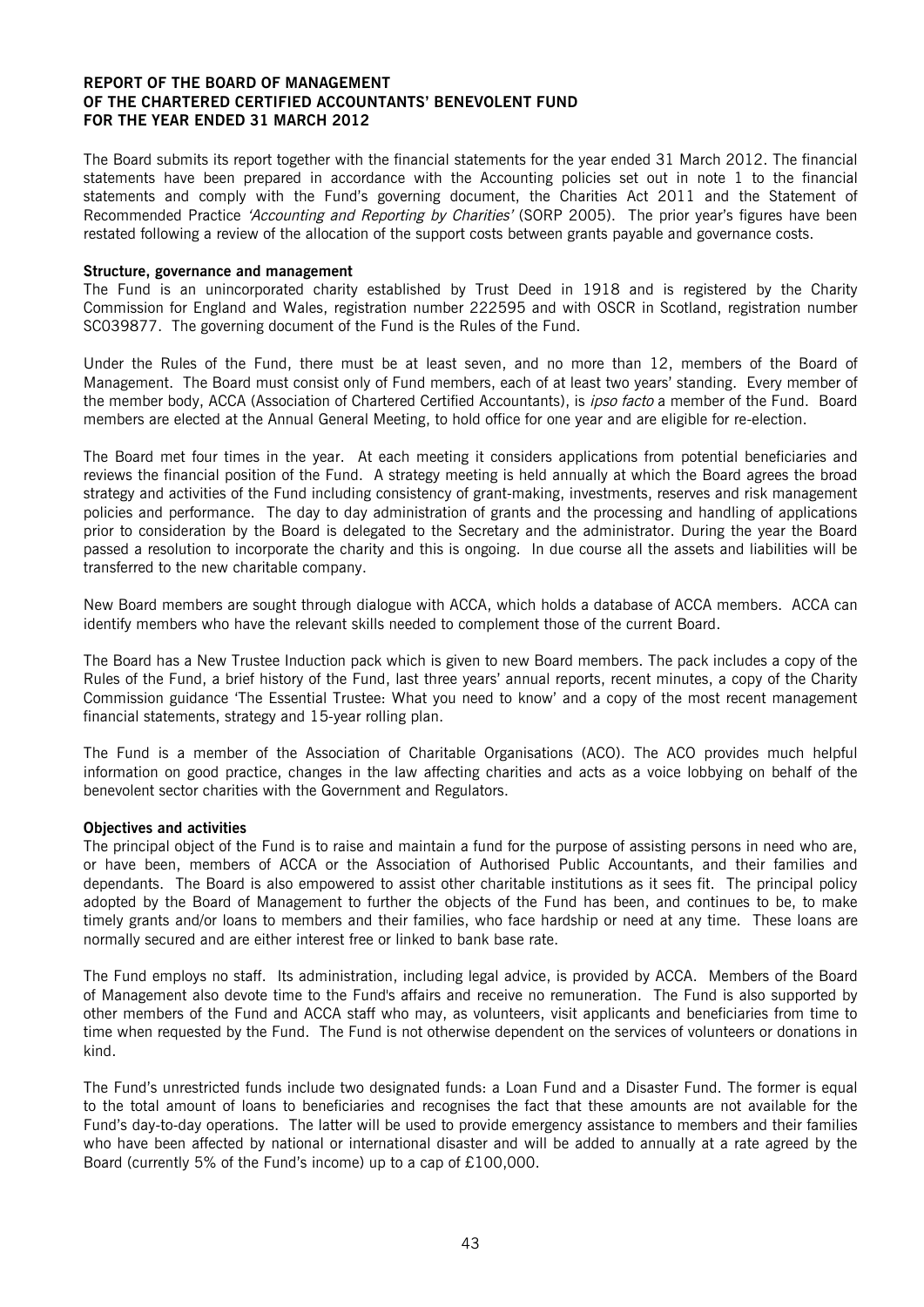#### **Public benefit**

The Fund's principal charitable purpose is to give to those members of ACCA or the Association of Authorised Public Accountants and their families and dependants, who are in need, by reason of youth, age, ill-health, disability, financial hardship or other disadvantage. The Fund assists its beneficiaries by awarding grants or loans of money, the provision of specific items, the payment of services and non-financial advice and support. The Board is of the view that the Fund meets the public benefit requirement by relieving members and their families and dependants of financial hardship. However as mentioned last year the Attorney General asked the Charity Tribunal to consider the law relating to benevolent funds. The Charity Commission had requested this since it wanted clarification regarding the public benefit test in respect of charities that support a restricted group. The Fund was a member of a steering group co-ordinated by the ACO to make representations to the Tribunal to demonstrate that benevolent funds provide public benefit. The steering group worked collaboratively to put together a complex submission that gained the support of almost all other parties and was highly complimented on its approach. The Charity Tribunal handed down its judgement in February 2012 and confirmed the views that the steering group had on all counts. This was a very satisfactory outcome as it confirmed that benevolent funds generally provide public benefit.

#### **Grant making policy**

The Fund exists to help members and their dependants - both financially and with appropriate advice. The Board encourages applications for assistance from all members and their dependants. Applicants submit financial and other information in a specific format. Each case is considered on its own merits and is sympathetically reviewed. Assistance may take the form of one-off grants to help in the short-term, regular ongoing grants or a loan which would normally be secured on the applicant's property. In certain cases where an applicant has been successful, grants can be continued on an annual basis following submission of the appropriate documentation. Cases are usually reviewed annually.

The Board asks that members of the Fund advise the Secretary of the Fund of any potential beneficiaries they believe to be in need, and who may be reluctant to approach the Fund directly.

The Board reviews its guidelines for granting assistance annually. Details of how to apply for grants and other assistance, together with the relevant forms, are available from the Secretary and the ACCA website at http://www.accaglobal.com/members/fund

#### **Financial review**

The Fund is currently able to finance its activities from donations, legacies and the income from its investment portfolio which provide funds to meet anticipated needs in the short term. In addition, the Fund receives royalties on an affinity credit card scheme operated by MBNA. Details of the MBNA MasterCards, which are issued with the ACCA logo, are available at http://uk.accaglobal.com/uk/members/support/uk/credit\_card on the ACCA website.

The financial statements for the period are shown on pages 47 to 52. The Statement of Financial Activities on page 47 shows the incoming resources available to the Fund and the extent to which these resources have been applied. This, together with the Balance Sheet on page 48, shows the total assets of the Fund to be £2,698,649 (2011: £2,568,091), which will generate income to meet its future obligations. The Fund held £178,553 (2011: £359,158) in bank balances and short term deposits at 31 March 2012 and, in the opinion of the Board, the Fund continues to be in a position to pursue its charitable activities in the foreseeable future. Governance costs for the current year include one-off expenditure relating to the ACO defence of benevolent funds' provision of public benefit.

The Board is grateful to all who have contributed in any way to the work of the Fund during the year to 31 March 2012. In particular, it expresses thanks to those who made a financial contribution and those who gave of their time. Donations from members amounted to £40,115 (Year ended 31 March 2011: £45,679). The Board would like to thank all those members who have made donations to the Fund, particularly those who are UK taxpayers and have completed Gift Aid declarations which allow the Fund to reclaim basic rate tax paid on these donations. This method of giving is very tax efficient and the Board encourages UK taxpayers to consider completing Gift Aid declarations if they have not already done so. The Board also encourages donors to gift shares directly to the Fund in order to gain the tax benefits available both to the Fund and the donor.

The Board appreciates any help members can give in ensuring that the Fund can provide support to all those who have reason to ask for it. From the grateful letters the Board receives, it can assure members that the assistance the Fund provides is highly appreciated. Please help the Board to ensure that it can continue to fulfil the objectives of the Fund.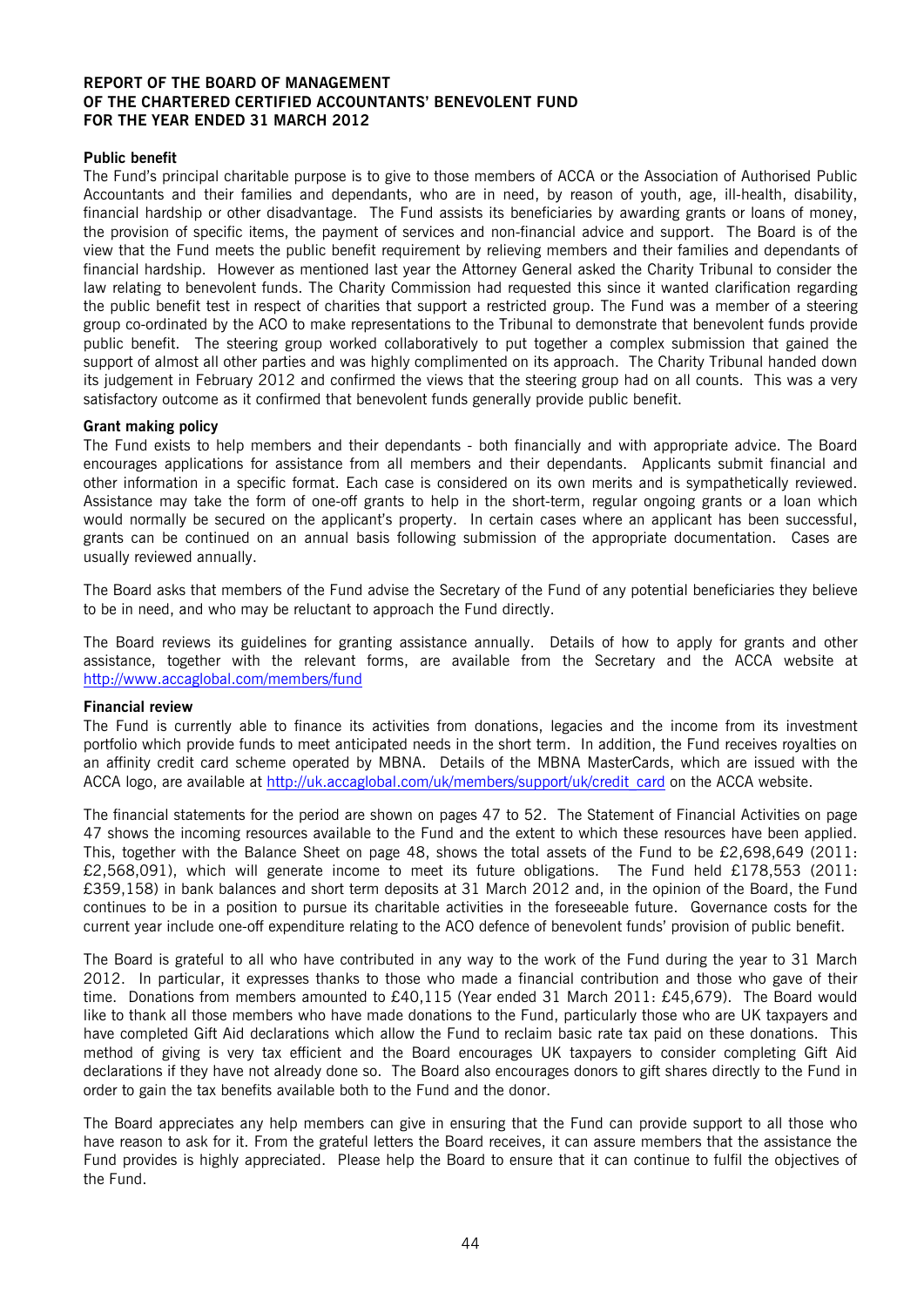#### **Achievements and performance**

During the year, the Fund agreed to pay grants, ranging from £13 to £4,380 (2011: £44 to £9,151), to 13 (2011: 20) beneficiaries and ofered non-financial advice and support. The grants amounted to £19,258 (2011: £42,969). Of this, the Board has a commitment to 3 (2011: 7) beneficiaries for grants, payable after the year-end, amounting to £2,715 (2011: £10,764). Under SORP 2005 these commitments are included in the financial statements as creditors.

The Board noted the total value of grants given was disappointingly lower this year as was the number of beneficiaries to whom assistance was given. Efforts have been made to increase the number of applications as it is evident that global economic conditions continue to be difficult and that some beneficiaries have greater needs. Although the Fund continues to receive a number of debt-related applications, the Board does not normally assist in these cases unless the clearance of debts would mean that the applicant's income would then exceed their expenditure by a comfortable enough margin to allow them to make a fresh start. In some cases, the applicant's position often appears to be unsustainable in the longer-term. If the Board believes the applicant has no realistic alternative to an arrangement with their creditors, or bankruptcy, it will reluctantly decide that temporary financial assistance would do no more than delay the inevitable. In order to promote the Fund further, the Board continues to review its communication strategies, improve its profile on the website and embark on a number of proactive publicity opportunities where possible. It also strives to maintain close contacts with ACCA's branches and offices overseas.

#### **Investment policy and performance**

The Board has considered the most appropriate policy for investing funds and has delegated the management of its investments to Charles Stanley & Co. Ltd. The Board considers that it is appropriate to invest directly in particular investments as well as some common investment funds designed for the charity sector. The Fund's overall investment aim is to increase the total value of its investment portfolio on a total returns basis in the longer term. The Fund invests the designated emergency fund and a proportion of its other unrestricted reserves in cash and shortterm deposits that can be readily accessed so that the Fund can react quickly to particular emergencies and other urgent needs for support.

The Board considers its asset allocation strategy regularly and formally reviews its investment strategy every three years. The Board considers its Statement of Investment Principles as part of this review.

The total return on capital investments for the year was 2.01% (2011: 7.06%) against the benchmark of 0.56%, (2011: 4.31%) while the total return on income investments for the same period was 2.62% (2011: 2.46%) against the benchmark of 0.5% (2011: 0.74%). The Board considers the overall return on long term investments and deposits for the period to be encouraging and in line with the positive movements in the stock markets during that period.

#### **Reserves policy**

The Board aims to maintain unrestricted funds at a level that will meet anticipated demands for assistance as and when they arise as well as special demands in times of emergency such as the recent floods in Pakistan and Australia, earthquake in New Zealand and the Japanese tsunami. ACCA has over 154,000 members in 170 countries and the reserves policy reflects the uncertainties that this brings.

The Board assesses the reserves to be retained in the context of its long-term strategic projections. These estimate anticipated growth in membership numbers and take account of demographic changes, such as increases in the number of retired members, and the likely effects of the African AIDS pandemic on members' families. The Board has prepared a 15-year projection, updated annually, which indicates that, while the Fund is likely to be able to increase its reserves in the short to medium term, the growth in total demand will mean that, from 2018, the Fund's expenditure will exceed its income and it will be necessary to apply its reserves to meet these needs. This shortfall is expected to increase in subsequent years.

The Board therefore considers that its unrestricted reserves are adequate to meet current levels of demand but that it is necessary to increase these over the next 10 years so that it can continue to relieve distress even after demands on its resources have outstripped its income.

The Board accepts that it could not allow the period during which expenditure exceeds income to deplete unrestricted reserves entirely but it believes that there is sufficient time to review the actual situation before any action needs to be taken. Therefore, the policy is to continue building up reserves by means of annual surpluses and careful management of the investment assets. The position is regularly reviewed by the Board.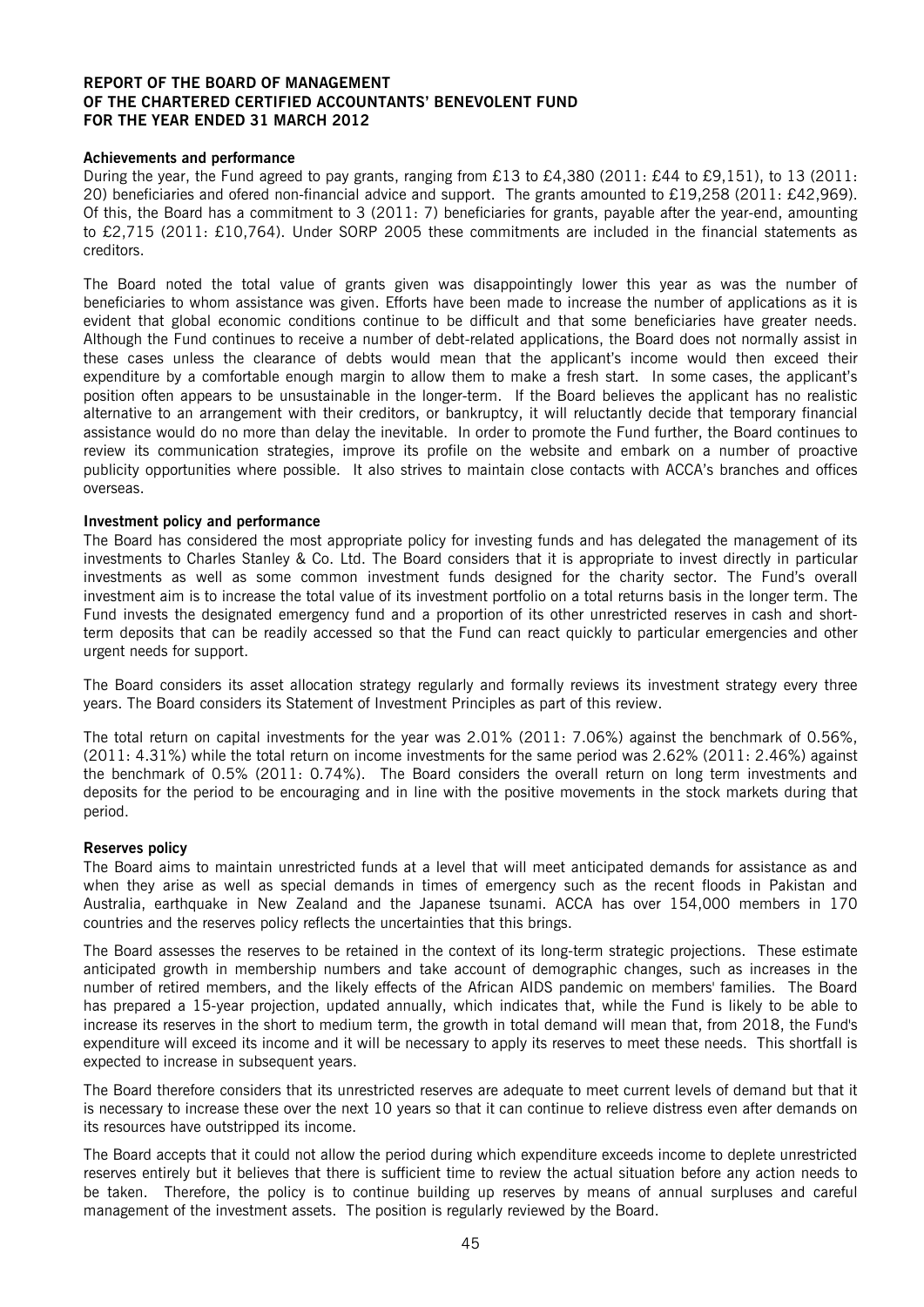#### **Reserves policy (continued)**

The Board has also designated some of the unrestricted funds as a Disaster Fund for use in case of a national or international disaster, whether the result of forces of nature, terrorism or war, which affects a significant number of members. This is shown separately in the financial statements.

#### **Risk management**

The Board examines and reviews annually the major strategic, business and operational risks which the Fund faces and confirms that systems have been established so that the risks may be effectively monitored and their impact mitigated as far as possible.

#### **Plans for the future**

The Board anticipates maintaining its efforts to attract applications for assistance from members and to treat these with courtesy and concern, making every possible effort to ensure that support is offered in all appropriate cases.

In particular, the Board will continue to promote the Benevolent Fund across the world to try and reach all members. This will be done with features in Accounting & Business, using members' networks, national offices and, it is hoped, by meeting with ACCA's Council.

The Board aims to complete the creation of a company limited by guarantee registered as a charity with the Charity Commission and OSCR and to transfer the assets and liabilities of the charity established by Trust Deed to the new charity before the end of the new financial year.

#### **Board of Management's responsibilities in relation to the financial statements**

The Board of Management is responsible for preparing the Annual Report and financial statements in accordance with applicable law and United Kingdom Generally Accepted Accounting Practice.

The Board of Management is responsible for preparing financial statements for each accounting period which give a true and fair view of the Fund's financial activities during the period and of its financial position at the end of the period. In preparing financial statements giving a true and fair view, the Board should follow best practice and

- select suitable policies and then apply them consistently:
- make judgements and accounting estimates that are reasonable and prudent;
- state whether applicable accounting standards and statements of recommended practice have been followed subject to any departure disclosed and explained in the financial statements; and
- prepare the financial statements on the going concern basis unless it is inappropriate to presume that the Fund will continue in operation.

The Board of Management is responsible for keeping proper accounting records, which disclose with reasonable accuracy at any time the financial position of the Fund and which enables it to ensure that the financial statements comply with the Charities Act 2011, the Charity (Accounts and Reports) Regulations 2008 and the provisions of the rules. It is also responsible for safeguarding the assets of the Fund and hence for taking reasonable steps for the prevention and detection of fraud and other irregularities.

#### **Auditor**

The Board of Management has taken all the steps that it ought to have taken to make itself aware of any information needed by the Fund's auditor for the purposes of his audit and to establish that the auditor is aware of that information. The Board is not aware of any relevant audit information of which the auditor is unaware.

The auditor, N J Taylor resigned as auditor in April 2012 and BDO LLP was appointed in his place. BDO LLP has expressed their willingness to continue in office. The Fund is most grateful for BDO LLP's support and a resolution to re-appoint them will be proposed at the annual general meeting.

**Dr M J M Kedslie**, President 15 June 2012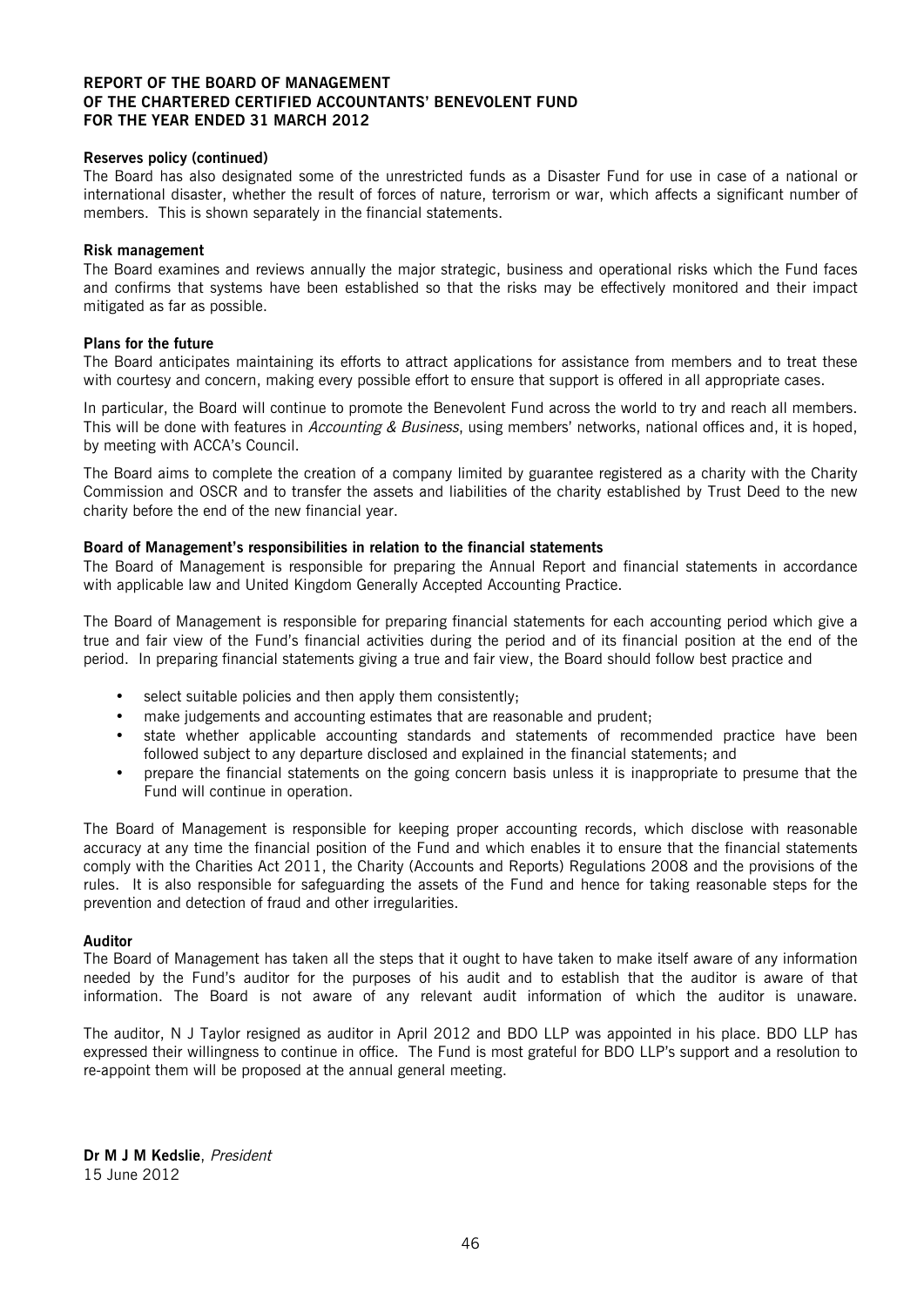#### **THE CHARTERED CERTIFIED ACCOUNTANTS' BENEVOLENT FUND STATEMENT OF FINANCIAL ACTIVITIES FOR THE YEAR ENDED 31 MARCH 2012**

| <b>Notes</b> | <b>Incoming resources</b>               | <b>Total funds</b><br>Year ended<br>31 March<br>2012<br>£ | Restated<br>Total funds<br>Year ended<br>31 March<br>2011<br>£ |
|--------------|-----------------------------------------|-----------------------------------------------------------|----------------------------------------------------------------|
|              | Incoming resources from generated funds |                                                           |                                                                |
|              | Voluntary income                        |                                                           |                                                                |
| 2            | Donations                               | 68,056                                                    | 72,157                                                         |
|              | Legacies                                | 8,751                                                     | 2,002                                                          |
|              | Credit card royalties                   | 18,930                                                    | 18,167                                                         |
| 3            | Investment income                       | 67,645                                                    | 59,223                                                         |
|              | <b>Total incoming resources</b>         | 163,382                                                   | 151,549                                                        |
|              | <b>Resources expended</b>               |                                                           |                                                                |
| 4            | Costs of generating funds               |                                                           |                                                                |
|              | Investment management costs             | 12,330                                                    | 11,105                                                         |
| 5,6          | Charitable activities:                  |                                                           |                                                                |
|              | Grants payable                          | 37,223                                                    | 60,056                                                         |
| 5,6          | Governance costs                        | 15,536                                                    | 9,956                                                          |
|              | <b>Total resources expended</b>         | 65,089                                                    | 81,117                                                         |
|              | Net incoming resources for the year     | 98,293                                                    | 70,432                                                         |
|              | Other recognised gains and losses       |                                                           |                                                                |
|              | (Losses)/gains on sale of investments   | (6, 961)                                                  | 5,089                                                          |
|              | Unrealised gains on investments         | 39,226                                                    | 112,406                                                        |
|              | Net movement in funds                   | 130,558                                                   | 187,927                                                        |
|              | <b>Reconciliation of funds</b>          |                                                           |                                                                |
|              | Total funds brought forward at 1 April  | 2,568,091                                                 | 2,380,164                                                      |
|              | Total funds carried forward at 31 March | 2,698,649                                                 | 2,568,091                                                      |
|              |                                         |                                                           |                                                                |

All amounts relate to continuing activities and to unrestricted funds. There were no other gains and losses other than those disclosed above.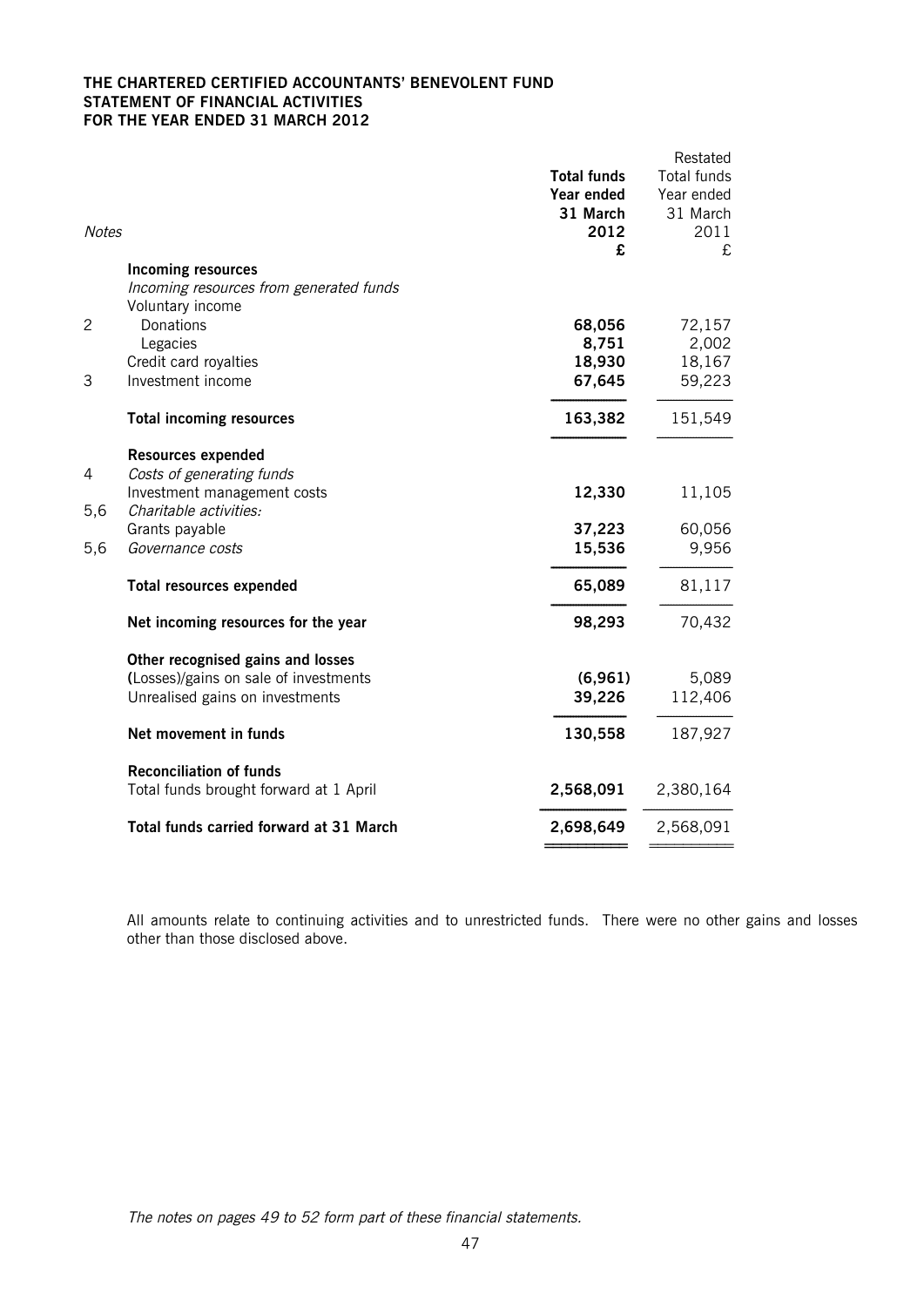### **THE CHARTERED CERTIFIED ACCOUNTANTS' BENEVOLENT FUND BALANCE SHEET AS AT 31 MARCH 2012**

|              |                                                               |                   | 31 March<br>2012 | 31 March<br>2011 |
|--------------|---------------------------------------------------------------|-------------------|------------------|------------------|
|              |                                                               | £                 | £                | £                |
| <b>Notes</b> | <b>Fixed assets</b>                                           |                   |                  |                  |
| 7            | Investments                                                   |                   | 2,396,772        | 2,107,952        |
|              | <b>Current assets</b>                                         |                   |                  |                  |
| 8            | Loans                                                         | 113,302           |                  | 104,543          |
|              | ACCA current account                                          |                   |                  | 1,740            |
|              | Tax recoverable                                               | 4,216             |                  | 4,462            |
|              | Prepayments and accrued income<br>Cash at bank and on deposit | 11,538<br>178,553 |                  | 3,750<br>359,158 |
|              |                                                               |                   |                  |                  |
|              |                                                               | 307,609           |                  | 473,653          |
| 9            | Creditors: amounts falling due within one year                | 5,732             |                  | 13,514           |
|              | <b>Net current assets</b>                                     |                   | 301,877          | 460,139          |
|              | <b>Total assets less current liabilities</b>                  |                   | 2,698,649        | 2,568,091        |
|              |                                                               |                   |                  |                  |
|              | <b>Funds</b>                                                  |                   |                  |                  |
| 11           | <b>Unrestricted funds</b>                                     |                   |                  |                  |
|              | Designated funds                                              |                   | 189,477          | 172,549          |
|              | General funds                                                 |                   | 2,509,172        | 2,395,542        |
|              | <b>Total funds</b>                                            |                   | 2,698,649        | 2,568,091        |
|              |                                                               |                   |                  |                  |

The financial statements were approved by the Board of Management on 15 June 2012 and signed on its behalf by:

**Dr M J M Kedslie**, President

The notes on pages 49 to 52 form part of these financial statements.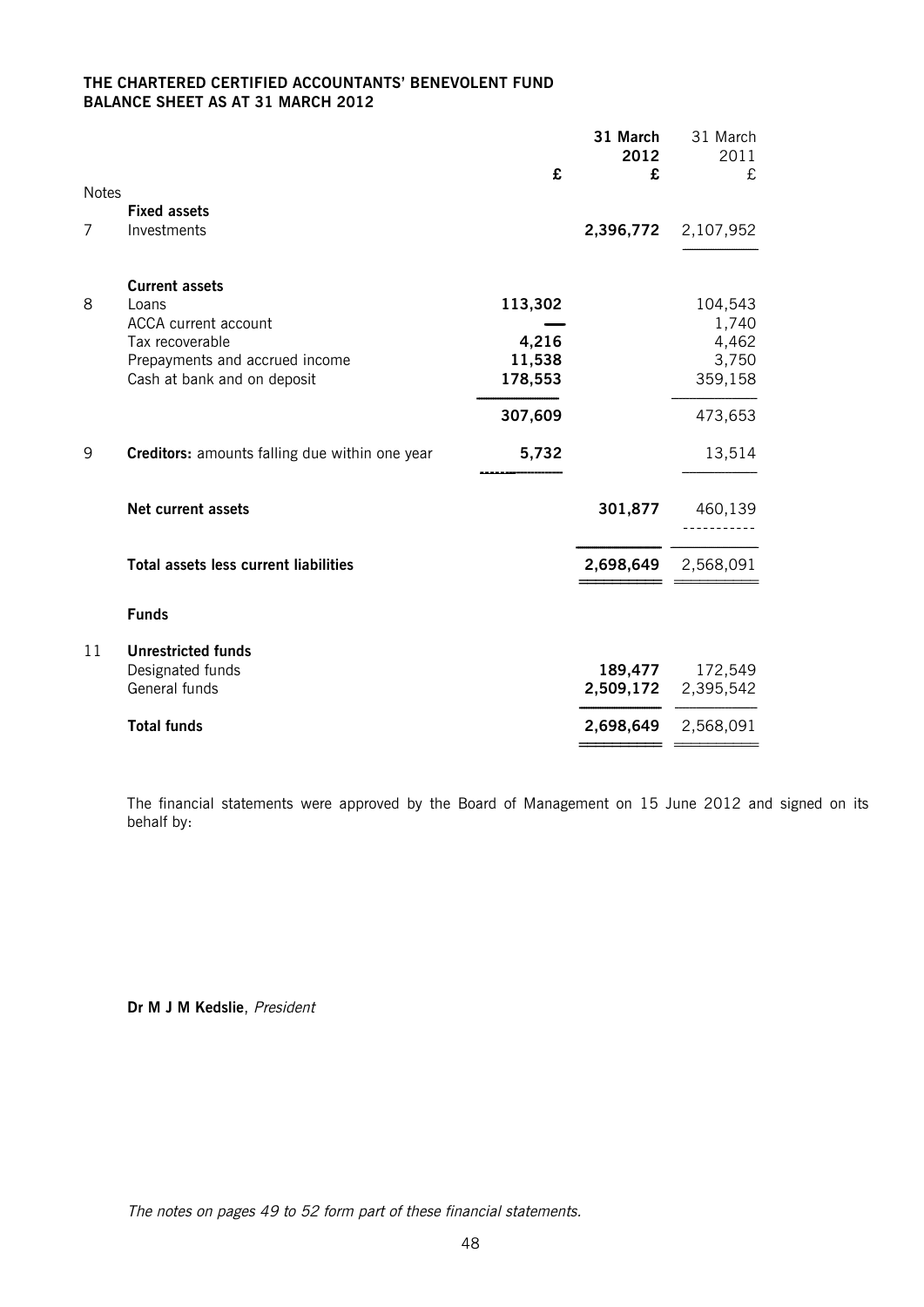#### **THE CHARTERED CERTIFIED ACCOUNTANTS' BENEVOLENT FUND NOTES TO THE FINANCIAL STATEMENTS FOR THE YEAR ENDED 31 MARCH 2012**

#### **1 Accounting policies**

The following accounting policies have been used consistently in dealing with items which are considered material in relation to the Fund's financial statements:

#### (a) Basis of accounting

The financial statements have been prepared under the historical cost convention, as modified by the inclusion of fixed asset investments at market value, and in accordance with the Statement of Recommended Practice 'Accounting and Reporting by Charities' (SORP 2005), the Charities Act 2011 and applicable UK Accounting Standards.

#### (b) Fixed asset investments

Fixed asset investments are stated at market value as at the balance sheet date. The Statement of Financial Activities includes net gains and losses arising on revaluation and disposals during the period.

#### (c) Incoming resources

All incoming resources are accounted for on an accruals basis except for donations which are accounted for when received. Legacies are recognised when there is entitlement and certainty of receipt and the amount can be measured with sufficient reliability. Investment income is stated gross of taxation recoverable. Interest receivable on loans is recognised when receipt can be established with sufficient reliability. Gifts in kind are recognised at their market value on receipt (see notes 12 and 13).

#### (d) Unrestricted funds

The unrestricted general funds represent the amounts retained to ensure the continuing charitable activities of the Fund.

Designated funds are unrestricted funds that are set aside at the discretion of the trustees for specific purposes. The purpose of specific designated funds is shown in note 11 to the financial statements.

#### (e) Resources expended

Liabilities are recognised as resources expended as soon as there is a legal or constructive obligation committing the Fund to the expenditure. All expenditure is accounted for on an accruals basis and has been classified under headings that aggregate all costs related to that category.

#### (f) Support costs

Support costs comprise the costs of administrative support provided by ACCA and trustees' expenses, both of which are apportioned between Grants Payable and Governance Costs on the basis of the time spent on each activity. Details of support costs are given in notes 6, 12 and 13.

#### (g) Charitable activities

Costs of charitable activities include grants made and an apportionment of overhead and support costs as shown in notes 5 and 6.

#### (h) Governance costs

Governance costs comprise expenditure relating to the Fund's governance and include any costs related to audit, legal and professional fees together with an apportionment of overhead and support costs.

#### (i) Loans

Loans are accounted for as a debtor once the funds have been remitted to the beneficiary and the appropriate documentation has been received. Although loans are treated as current assets, it is not expected that any of them will be repaid in full within one year. Provision is made for non-repayment of the loans when the trustees believe there is little likelihood of recovery. Interest on loans is not accounted for until the loans are repaid.

#### (j) Grant-making

Grants are accounted for when either the recipient has a reasonable expectation that they will receive a grant and the Trustees have agreed to pay the grant without condition, or the recipient has a reasonable expectation that they will receive a grant and any condition attaching to the grant is outside the control of the Benevolent Fund.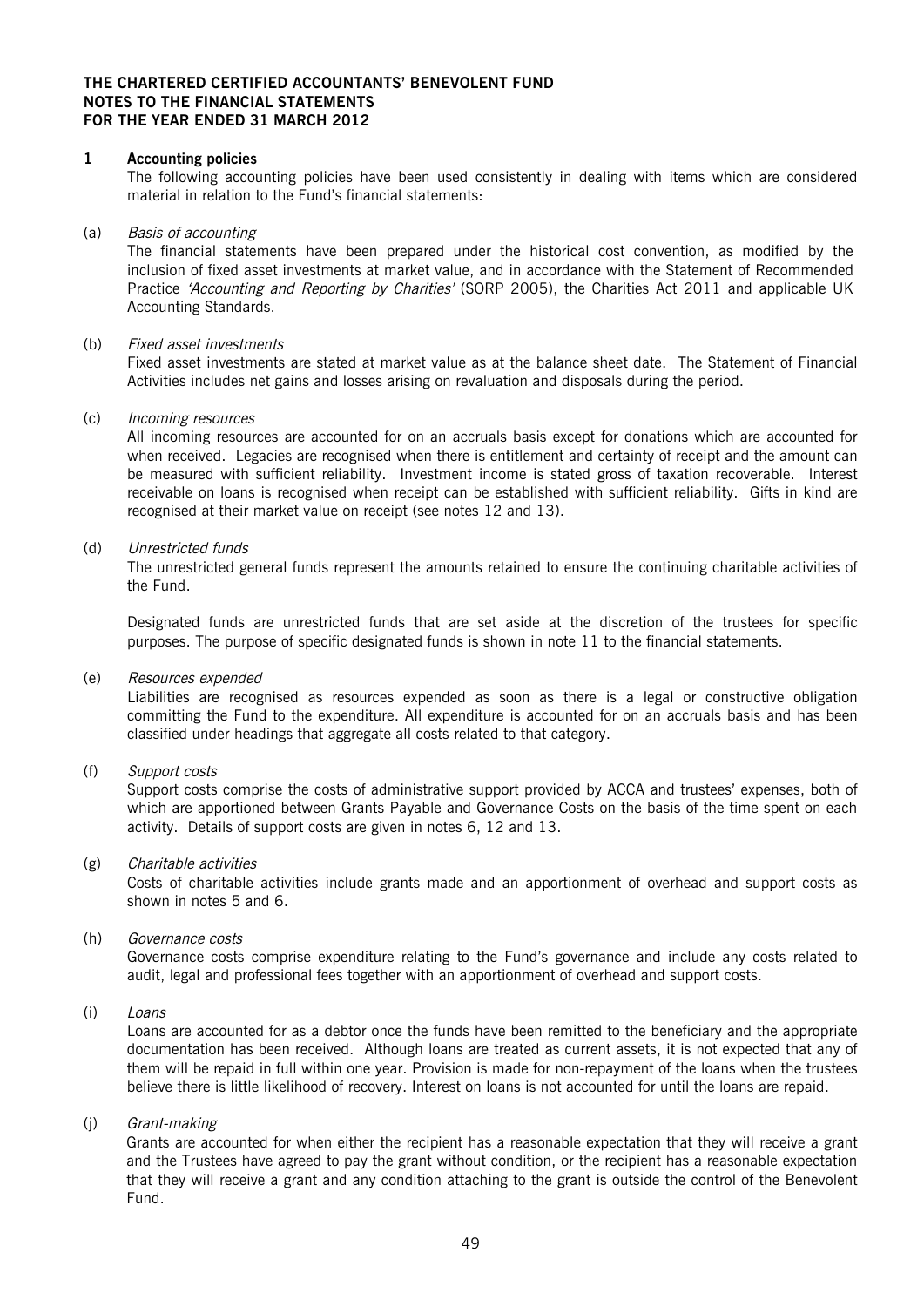#### **THE CHARTERED CERTIFIED ACCOUNTANTS' BENEVOLENT FUND NOTES TO THE FINANCIAL STATEMENTS FOR THE YEAR ENDED 31 MARCH 2012**

|   |                                                            | Year ended<br>31 March<br>2012<br>£ | Year ended<br>31 March<br>2011<br>£ |
|---|------------------------------------------------------------|-------------------------------------|-------------------------------------|
| 2 | <b>Donations</b>                                           |                                     |                                     |
|   | Donations from members                                     | 40,115                              | 45,679                              |
|   | Gifts in kind - costs reimbursed by ACCA (notes 12 and 13) | 27,941                              | 26,478                              |
|   |                                                            | 68,056                              | 72,157                              |
| 3 | <b>Investment income</b>                                   |                                     |                                     |
|   | Dividends on listed investments                            | 56,538                              | 55,838                              |
|   | Interest on cash deposits and fixed rate investments       | 11,107                              | 3,385                               |
|   |                                                            | 67,645                              | 59,223                              |
| 4 | Investment management costs                                |                                     |                                     |
|   | Investment management fees                                 | 12,330                              | 11,105                              |

**5 Total resources expended**

|                             |               |                |            | Residieu   |
|-----------------------------|---------------|----------------|------------|------------|
|                             |               |                | Year ended | Year ended |
|                             | <b>Direct</b> | <b>Support</b> | 31 March   | 31 March   |
|                             | costs         | costs          | 2012       | 2011       |
|                             | £             | £              | £          | £          |
| Investment management costs | 12,330        |                | 12,330     | 11,105     |
| Grants payable              | 19,258        | 17,965         | 37,223     | 60,056     |
| Governance costs            | 5,560         | 9,976          | 15,536     | 9,956      |
|                             | 37,148        | 27,941         | 65,089     | 81,117     |
|                             |               |                |            |            |

#### **6 Support costs**

Support costs, consisting of trustees expenses and the office costs of the Fund, including staff salaries, are split between grant making and governance on the estimated time spent on each activity as shown in the table below.

**========** ========

Restated

|                 |         |            |            | Restated   |
|-----------------|---------|------------|------------|------------|
|                 |         |            | Year ended | Year ended |
| <b>Basis of</b> | Grants  | Governance | 31 March   | 31 March   |
| apportionment   | payable | costs      | 2012       | 2011       |
|                 | £       | £          | £          | £          |
| Work done       | 8,700   | 3,800      | 12,500     | 12,000     |
| Actual          | 5,827   | 3,884      | 9,711      | 9,516      |
| Actual          | 1,796   | 1,198      | 2,994      | 2,530      |
| Actual          | 1,642   | 1,094      | 2,736      | 2,432      |
|                 | 17,965  | 9,976      | 27,941     | 26,478     |
|                 |         |            |            |            |

The Fund has no directly paid employees. The Secretary and administrative staff are employed by ACCA and a proportion of their staff costs is included in support costs above.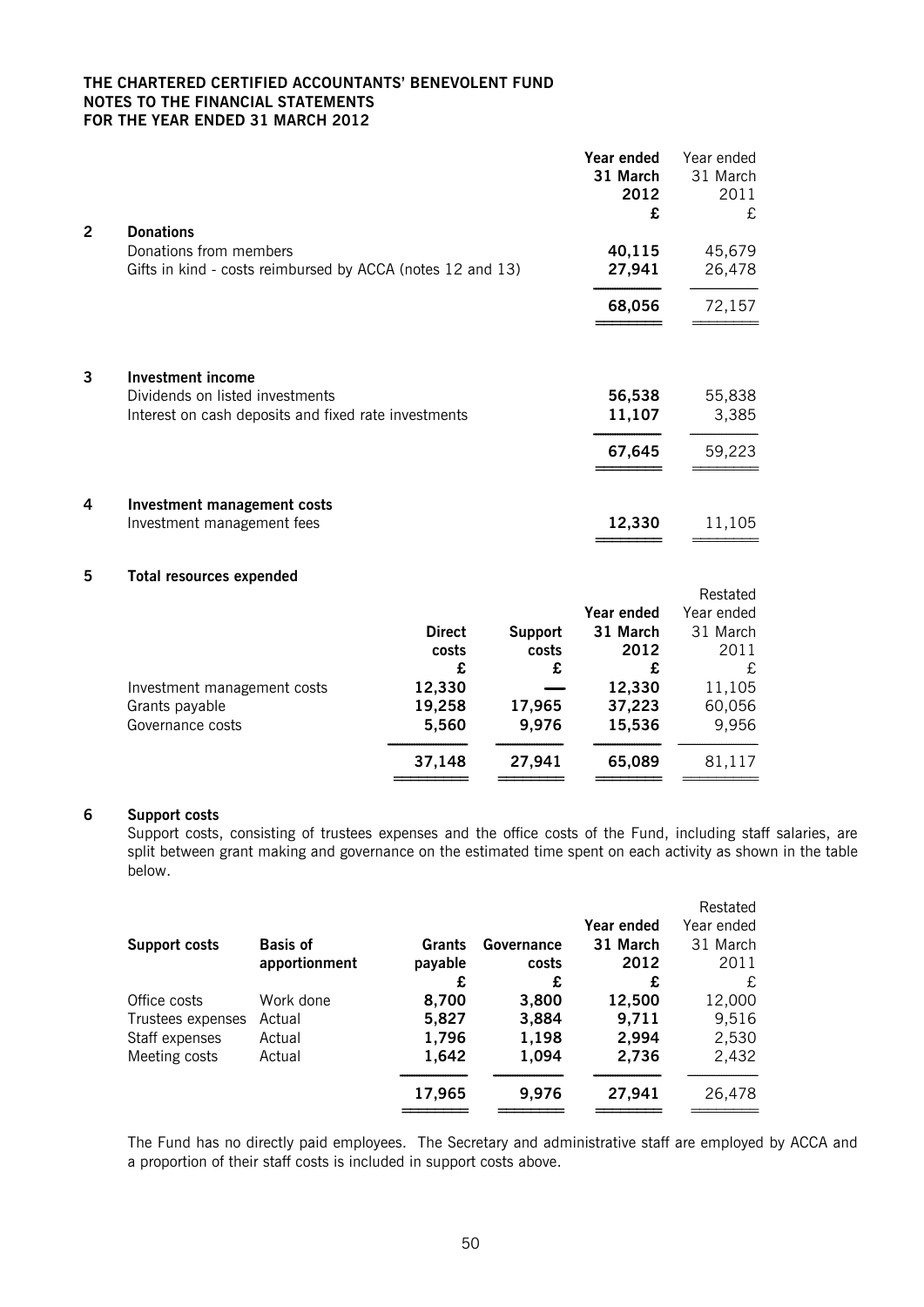#### **THE CHARTERED CERTIFIED ACCOUNTANTS' BENEVOLENT FUND NOTES TO THE FINANCIAL STATEMENTS FOR THE YEAR ENDED 31 MARCH 2012**

|   |                                 | 31 March<br>2012<br>£ | 31 March<br>2011<br>£ |
|---|---------------------------------|-----------------------|-----------------------|
| 7 | <b>Investments</b>              |                       |                       |
|   | Quoted investments              | 2,056,772             | 1,937,952             |
|   | Unquoted investments            | 340,000               | 170,000               |
|   | Market value at 31 March        | 2,396,772             | 2,107,952             |
|   | <b>Quoted investments</b>       |                       |                       |
|   | Market value at 1 April         | 1,937,952             | 1,710,266             |
|   | Acquisitions                    | 267,449               | 124,349               |
|   | Disposals at carrying value     | (187, 855)            | (9,069)               |
|   | Net unrealised investment gains | 39,226                | 112,406               |
|   | Market value at 31 March        | 2,056,772             | 1,937,952             |
|   | Historical cost as at 31 March  | 1,623,069             | 1,541,655             |
|   | Investments at market value     |                       |                       |
|   | <b>UK Equities</b>              | 1,182,137             | 1,173,778             |
|   | <b>Investment Trusts</b>        | 35,030                | 64,485                |
|   | <b>UK Gilts</b>                 | 250,836               | 98,343                |
|   | Insurance                       | 44,917                | 41,022                |
|   | Unit Trusts & OEICs             | 472,652               | 492,973               |
|   | Offshore UK Authorised          | 41,173                | 39,636                |
|   | US Large - Cap Blend Equity     | 30,027                | 27,715                |
|   | <b>Total</b>                    | 2,056,772             | 1,937,952             |
|   |                                 |                       |                       |

All investment assets were held in the UK except as disclosed above. The unquoted investments relate to fixed rate bonds and deposits held with UK financial institutions.

The following individual shareholdings or investments are considered individually to be material with the market values and proportion of the portfolio shown as at 31 March 2012:

| <b>Holding</b>                  |          | Market Value Percentage of<br><b>Portfolio</b> |  |  |
|---------------------------------|----------|------------------------------------------------|--|--|
| <b>BlackRock Charinco units</b> | £160,799 | 6%                                             |  |  |

The trustees set 5% of period-end market value of the investment portfolio as the threshold for reporting material investments.

#### **8 Loans**

Loans are classified as debtors. Most of the loans are secured by legal charges on freehold properties and are either interest free or at bank base rate. One loan was advanced during the period and is being repaid by instalments. It is not expected that any of the loans will be repaid in full within one year.

|   |                                                                                        | 31 March<br>2012    | 31 March<br>2011     |
|---|----------------------------------------------------------------------------------------|---------------------|----------------------|
| 9 | Creditors: amounts falling due within one year<br>Grants committed<br>Accrued expenses | £<br>2,715<br>3,000 | £<br>10,764<br>2,750 |
|   | Amounts due to ACCA                                                                    | 17<br>5,732         | 13,514               |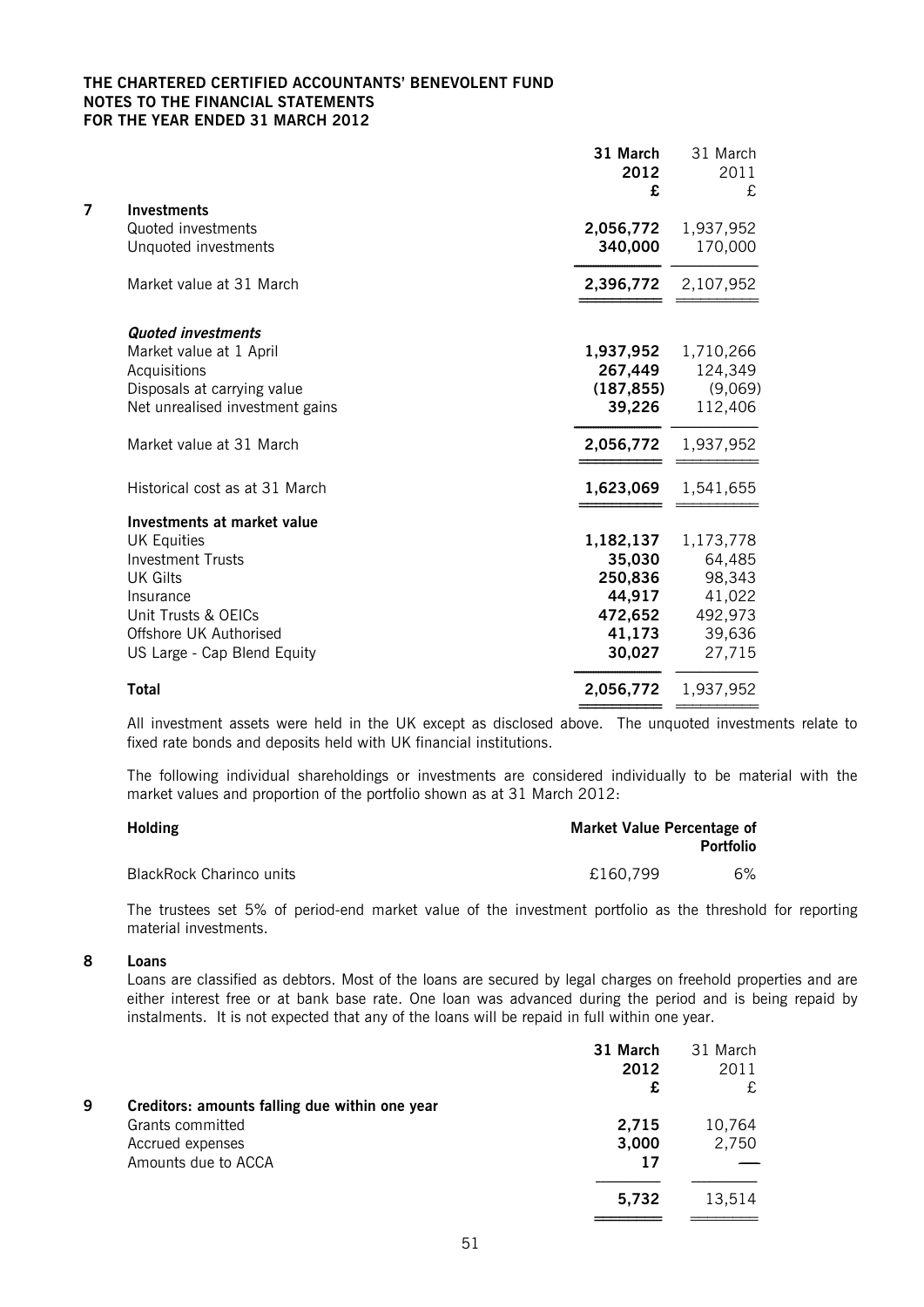#### **THE CHARTERED CERTIFIED ACCOUNTANTS' BENEVOLENT FUND NOTES TO THE FINANCIAL STATEMENTS FOR THE YEAR ENDED 31 MARCH 2012**

#### **10 Analysis of net assets between funds**

|                            |             | Net current | Total     |
|----------------------------|-------------|-------------|-----------|
|                            | Investments | assets      | 2012      |
|                            | £           | £           | £         |
| <b>Unrestricted funds:</b> |             |             |           |
| Designated funds           |             | 189,477     | 189,477   |
| General funds              | 2,396,772   | 112,400     | 2,509,172 |
|                            | 2,396,772   | 301,877     | 2,698,649 |
|                            |             |             |           |

#### **11 Transfers between funds**

|                                      | <b>Designated Funds</b> |                         |              |           |
|--------------------------------------|-------------------------|-------------------------|--------------|-----------|
|                                      | General<br>funds        | <b>Disaster</b><br>fund | Loan<br>fund | Total     |
|                                      | £                       | £                       | £            | £         |
| At 1 April 2011                      | 2,395,542               | 68,006                  | 104,543      | 2,568,091 |
| Net movement in funds for the period | 130,558                 |                         |              | 130,558   |
| Loan Fund - Loans advanced           | (10, 260)               |                         | 10,260       |           |
| Loan Fund - Loans repaid             | 1,501                   |                         | (1, 501)     |           |
| Transfer in respect of Disaster Fund | (8, 169)                | 8,169                   |              |           |
| At 31 March 2012                     | 2,509,172               | 76,175                  | 113,302      | 2,698,649 |

The designated Disaster Fund is available to provide emergency assistance to members and their families who have been affected by national or international disaster. The designated Loan Fund is maintained at a value equal to the total amount of loans to beneficiaries and recognises the fact that these amounts are not available for the Fund's day-to-day operations.

#### **12 Related party transactions**

The Fund exists to provide assistance to persons in need who are or have been members of ACCA or related organisations and their families and dependants. ACCA is responsible for the administration of the Fund and bears some of its overhead expenses which are not reflected in the Statement of Financial Activities. However, staff costs and expenses incurred by ACCA amounting to £18,230 (2011: £16,962), are included as income in the Statement of Financial Activities as 'gifts in kind' and the expenditure as 'Support costs'.

ACCA also collects certain income and pays certain expenditure on behalf of the Fund and there may, therefore, at any time be a balance outstanding between the Fund and ACCA. Any such balance at the year end is identified separately in the balance sheet.

#### **13 Board of Management remuneration**

Board members are not remunerated, but may be reimbursed for directly incurred expenses. These costs amounted to £9,711 (2011: £9,516) to 8 (2011: 8) Board members. These are included as income in the Statement of Financial Activities as 'gifts in kind' and the expenditure as 'Support costs'.

#### **14 Auditor's remuneration**

The auditor received no remuneration for the period (2011: £nil).

#### **15 Restatement of prior year's figures**

Following a review of the allocation of support costs between grants payable and governance costs by the trustees in the current year, the prior year's figures have been restated for comparability purposes.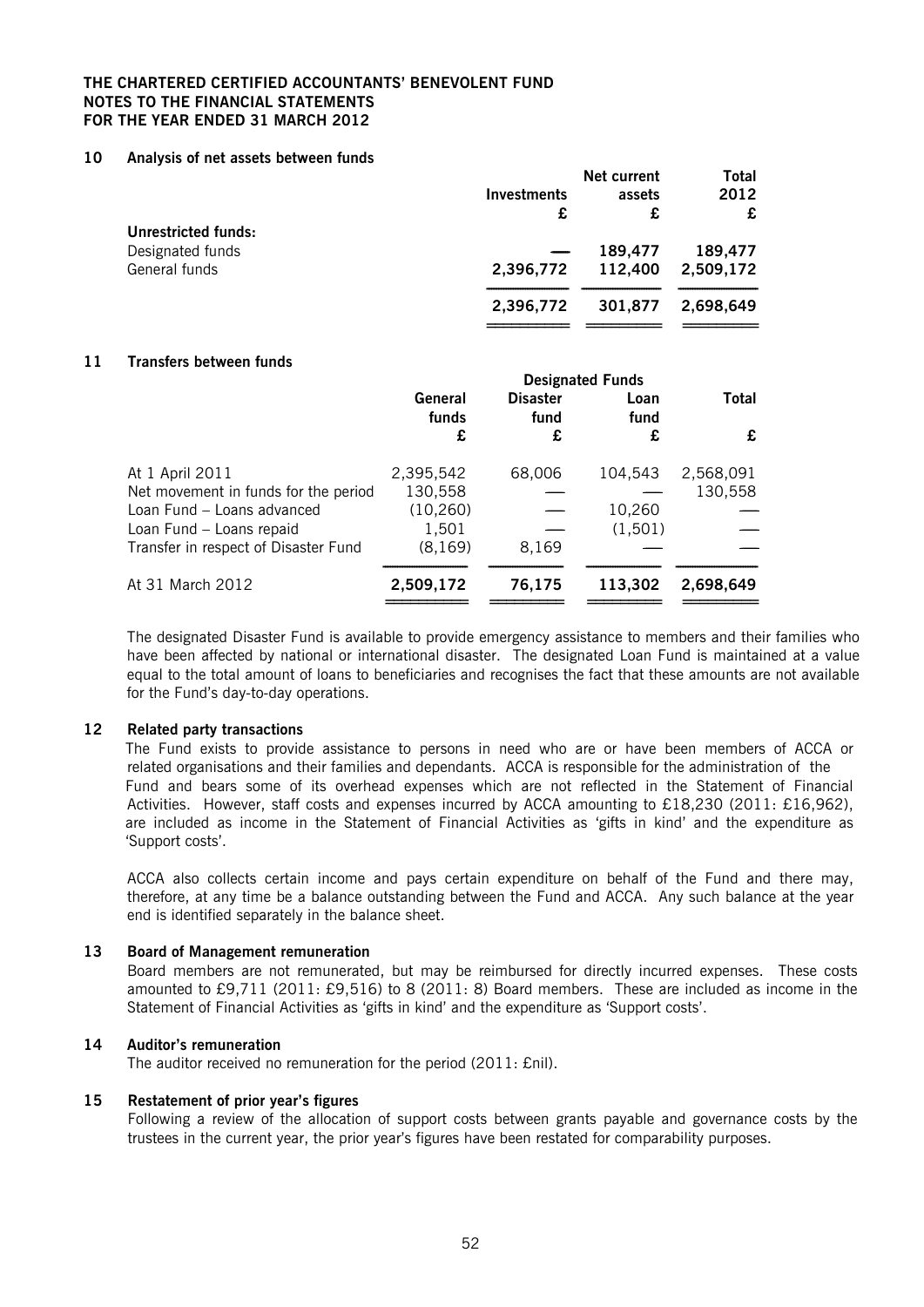#### **THE CHARTERED CERTIFIED ACCOUNTANTS' BENEVOLENT FUND INDEPENDENT AUDITOR'S REPORT TO THE MEMBERS OF THE CHARTERED CERTIFIED ACCOUNTANTS' BENEVOLENT FUND**

We have audited the financial statements of The Chartered Certified Accountants' Benevolent Fund for the year ended 31 March 2012 which comprise the Statement of Financial Activities, the Balance Sheet and the related notes. The financial reporting framework that has been applied in their preparation is applicable law and United Kingdom Accounting Standards (United Kingdom Generally Accepted Accounting Practice).

This report is made solely to the charity's trustees, as a body, in accordance with the Charities Act 2011 and the Charities and Trustee Investment (Scotland) Act 2005. Our audit work has been undertaken so that we might state to the charity's trustees those matters we are required to state to them in an auditor's report and for no other purpose. To the fullest extent permitted by law, we do not accept or assume responsibility to anyone other than the charity and the charity's trustees as a body, for our audit work, for this report, or for the opinions we have formed.

#### **Respective responsibilities of the trustees and auditor**

As explained more fully in the Board of Management's Responsibilities Statement (set out on page 46), the trustees are responsible for the preparation of financial statements which give a true and fair view.

We have been appointed as auditor under section 144 of the Charities Act 2011 and section 44(1)(c) of the Charities and Trustee Investment (Scotland) Act 2005 and report in accordance with regulations made under those Acts. Our responsibility is to audit and express an opinion on the financial statements in accordance with applicable law and International Standards on Auditing (UK and Ireland). Those standards require us to comply with the Auditing Practices Board's (APB's) Ethical Standards for Auditors.

#### **Scope of the audit of the financial statements**

A description of the scope of an audit of financial statements is provided on the APB's website at www.frc.org.uk/apb/scope/private.cfm.

#### **Opinion on financial statements**

In our opinion the financial statements:

- give a true and fair view of the state of the charity's affairs as at 31 March 2012 and of its incoming resources and application of resources, for the year then ended;
- have been properly prepared in accordance with United Kingdom Generally Accepted Accounting Practice; and
- have been prepared in accordance with the requirements of the Charities Act 2011, the Charities and Trustee Investment (Scotland) Act 2005 and regulation 8 of the Charities Accounts (Scotland) Regulations 2006 (as amended).

#### **Matters on which we are required to report by exception**

We have nothing to report in respect of the following matters where the Charities Act 2011 and the Charity Accounts (Scotland) Regulations 2006 (as amended) requires us to report to you if, in our opinion:

- the information given in the Trustees' Annual Report is inconsistent in any material respect with the financial statements; or
- sufficient and proper accounting records have not been kept; or
- the financial statements are not in agreement with the accounting records and returns; or
- we have not received all the information and explanations we require for our audit.

**BDO LLP** Statutory Auditor, Glasgow, United Kingdom Date: 15 June 2012

BDO LLP is eligible to act as an auditor in terms of section 1212 of the Companies Act 2006. BDO LLP is a limited liability partnership registered in England and Wales (with registered number OC305127).